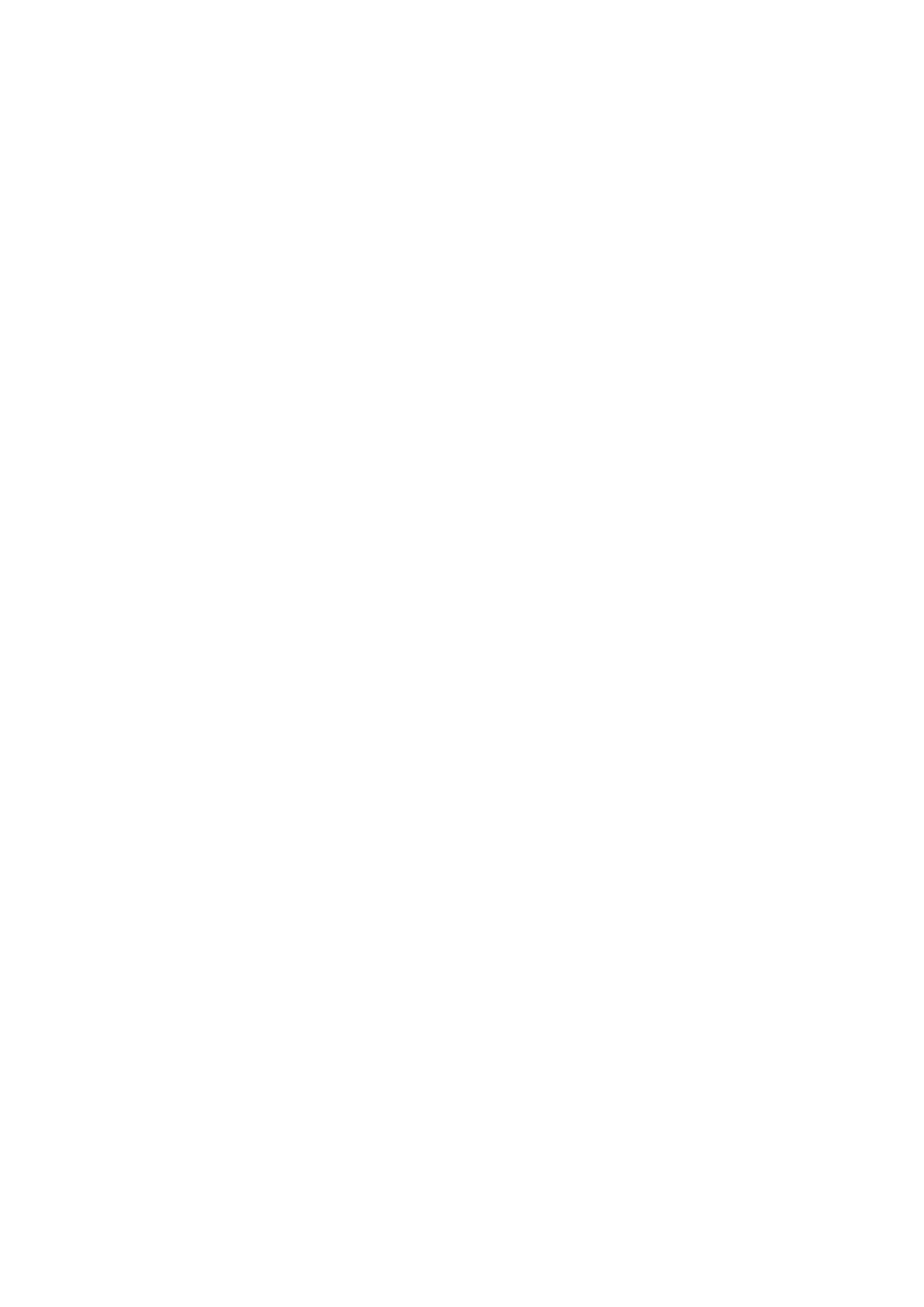This page left intentionally blank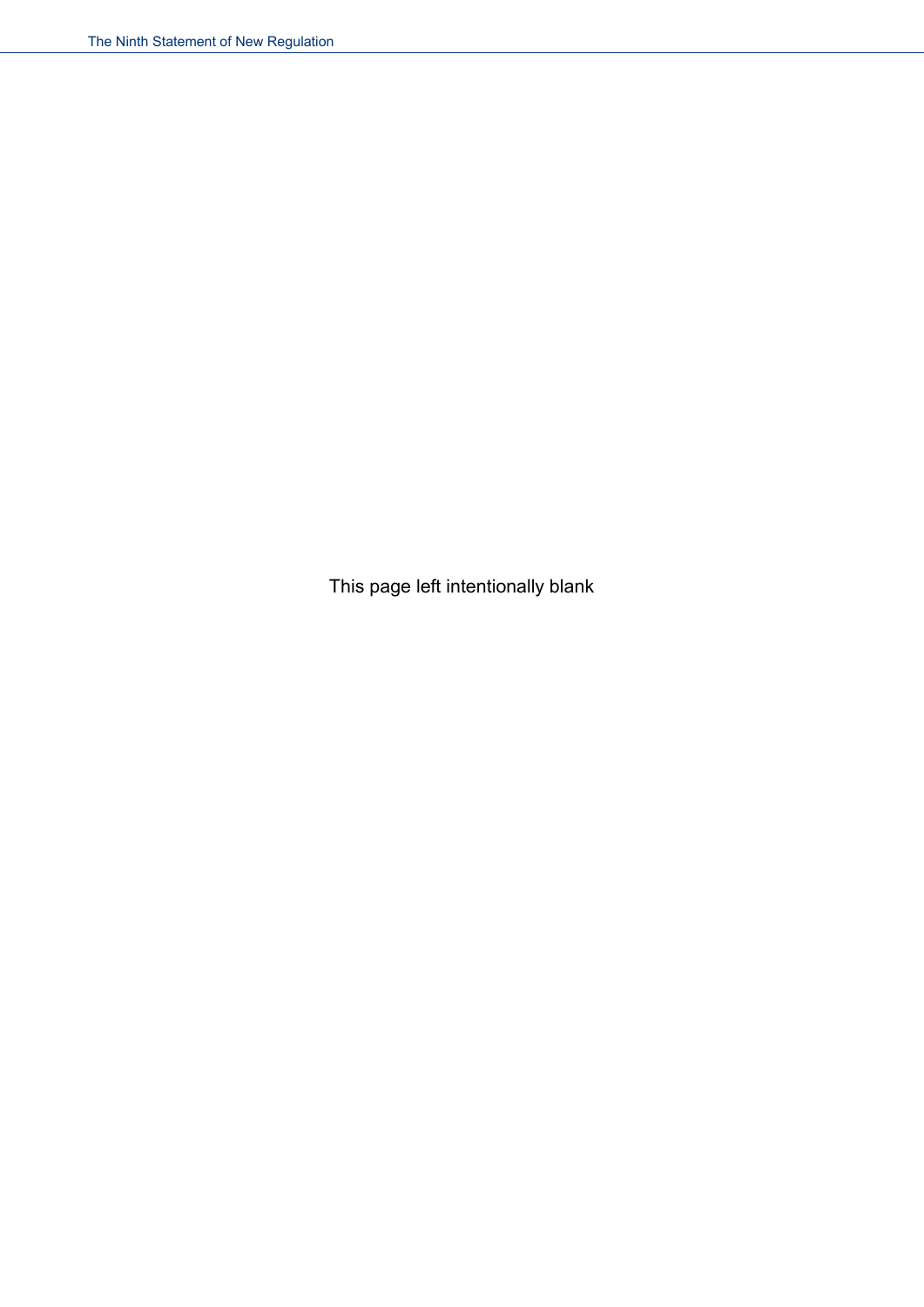# **Ministerial Foreword**



As part of our long term economic plan we have taken action to save businesses £2.2 billion annually over the course of this Parliament.

Our world-leading One-in, One-out rule, introduced in January 2011, and increased to One-in, Two-out in January 2013, has ensured that new regulations are only introduced if absolutely necessary. These rules kick-started a cultural change across Government and regulation is now viewed as a last resort, rather than the default.

As well as stemming the tide of new regulation, our existing stock has been tackled through the Red Tape Challenge. Over 30,000 public submissions helped us to abolish or reform regulations so they

work for, not against, business.

Now we're winning the fight at home we've taken the campaign abroad and our efforts are already bearing fruit – 10 out of 30 recommendations of the Prime Minister's Business Taskforce on EU regulation have already been achieved. This has saved UK business over £200 million in the first year, including by getting the Commission to scrap plans for unnecessary legislation on shale gas, traineeships, soil protection and environmental access to justice.

Businesses told us that the way regulations are enforced matters as much as the regulations themselves. We established ten Focus on Enforcement reviews to significantly improve regulators' practices, which will make it easier to do business.

Most importantly, businesses are feeling the impact of our actions. Our 2014 Business Perceptions Survey noted that the proportion of businesses which see regulation as an obstacle to their success has dropped by 11 percentage points since 2009. Fewer businesses find the amount of time spent complying with regulation to be burdensome, falling sharply by 12 percentage points.

But, of course, there's still more to do. Looking forward, the Small Business, Enterprise and Employment Bill will introduce a Business Impact Target, obliging future Governments to publish a target for the economic impact of regulation on businesses, and to report transparently against this target. The Bill will also establish Small Business Appeals Champions, making sure that regulators have business-friendly appeals and complaints processes. This will make sure future Governments continue to cut regulation and help business thrive.

Ultimately, I am proud to report, the Government's achievements in this Parliament, as well as its efforts to produce sustainable change, will help to make the UK the best place in Europe to start, finance and grow a business.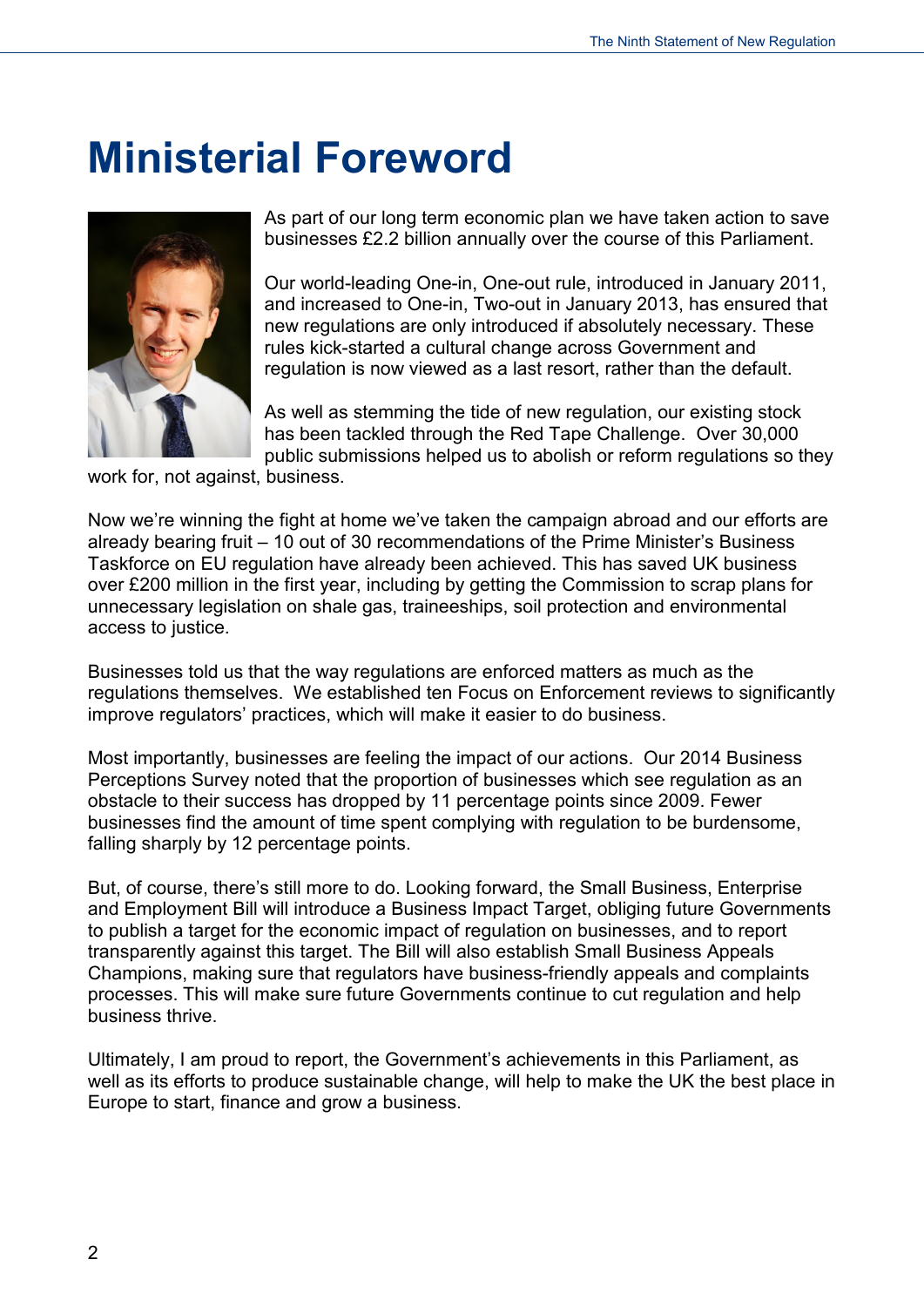$\overline{1}$ Mother

The Rt Hon Matthew Hancock MP Minister of State for Business, Enterprise and Energy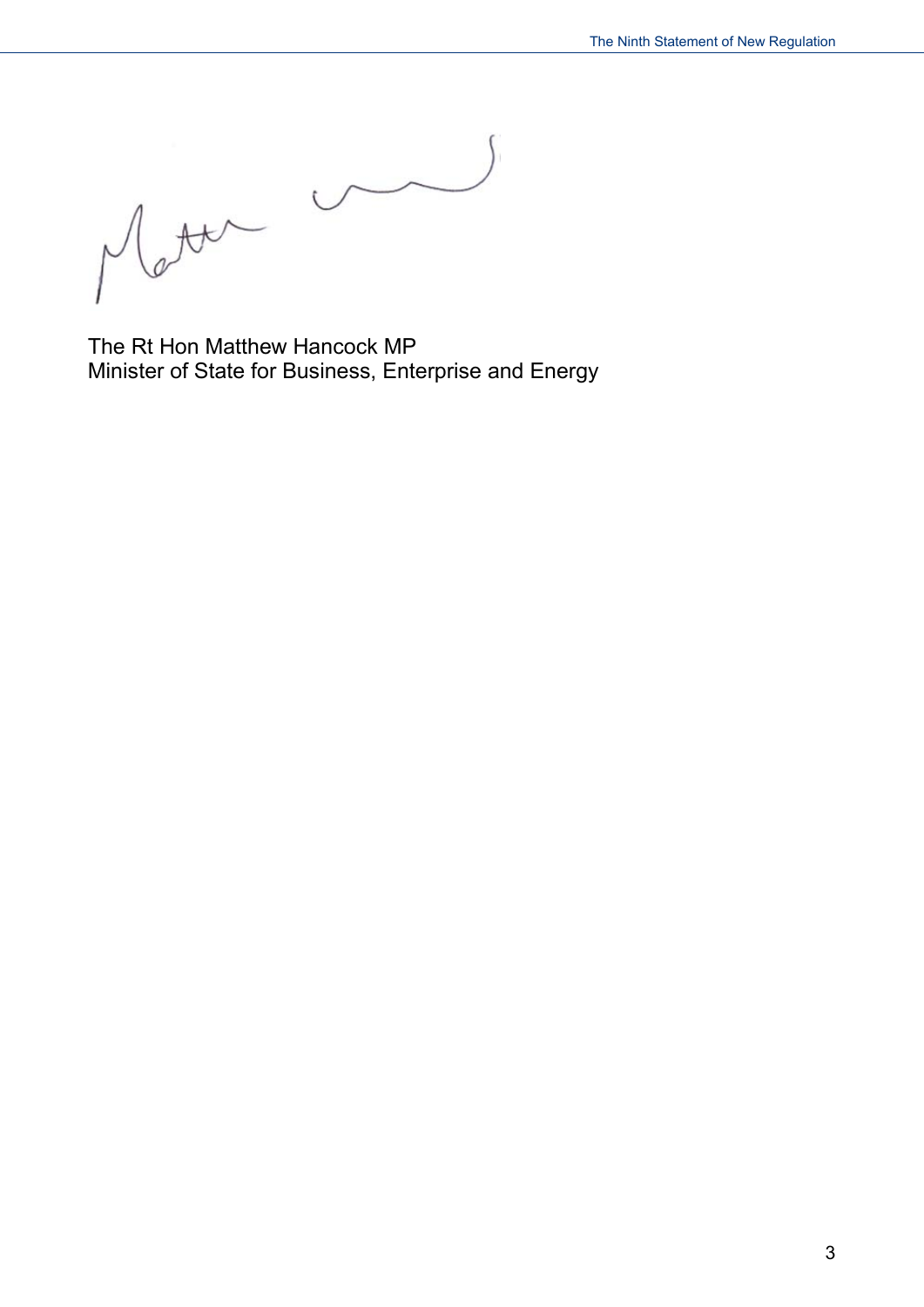# <span id="page-5-0"></span>**Contents**

| Commitment 1: We will cut red tape by introducing 'One-in, One-out' rule whereby no<br>new regulation is brought in without other regulation being cut by a greater amount .13 |  |
|--------------------------------------------------------------------------------------------------------------------------------------------------------------------------------|--|
| Commitment 2: We will end the culture of 'tick-box' regulation and instead target<br>inspections on high-risk organisations through co-regulation and improving                |  |
| Commitment 3: We will impose sunset clauses on regulations and regulators to                                                                                                   |  |
| Commitment 4: We will give the public the opportunity to challenge the worst                                                                                                   |  |
| Commitment 5: We will end the so-called 'gold-plating' of EU rules, so that British<br>businesses are not disadvantaged relative to their European competitors23               |  |
|                                                                                                                                                                                |  |
| List of all measures planned for SNR9 - One-in, Two-out and EU measures - by                                                                                                   |  |
|                                                                                                                                                                                |  |
|                                                                                                                                                                                |  |
|                                                                                                                                                                                |  |
| What is the difference between an IN, an OUT and a Zero Net Cost measure?54                                                                                                    |  |
|                                                                                                                                                                                |  |
|                                                                                                                                                                                |  |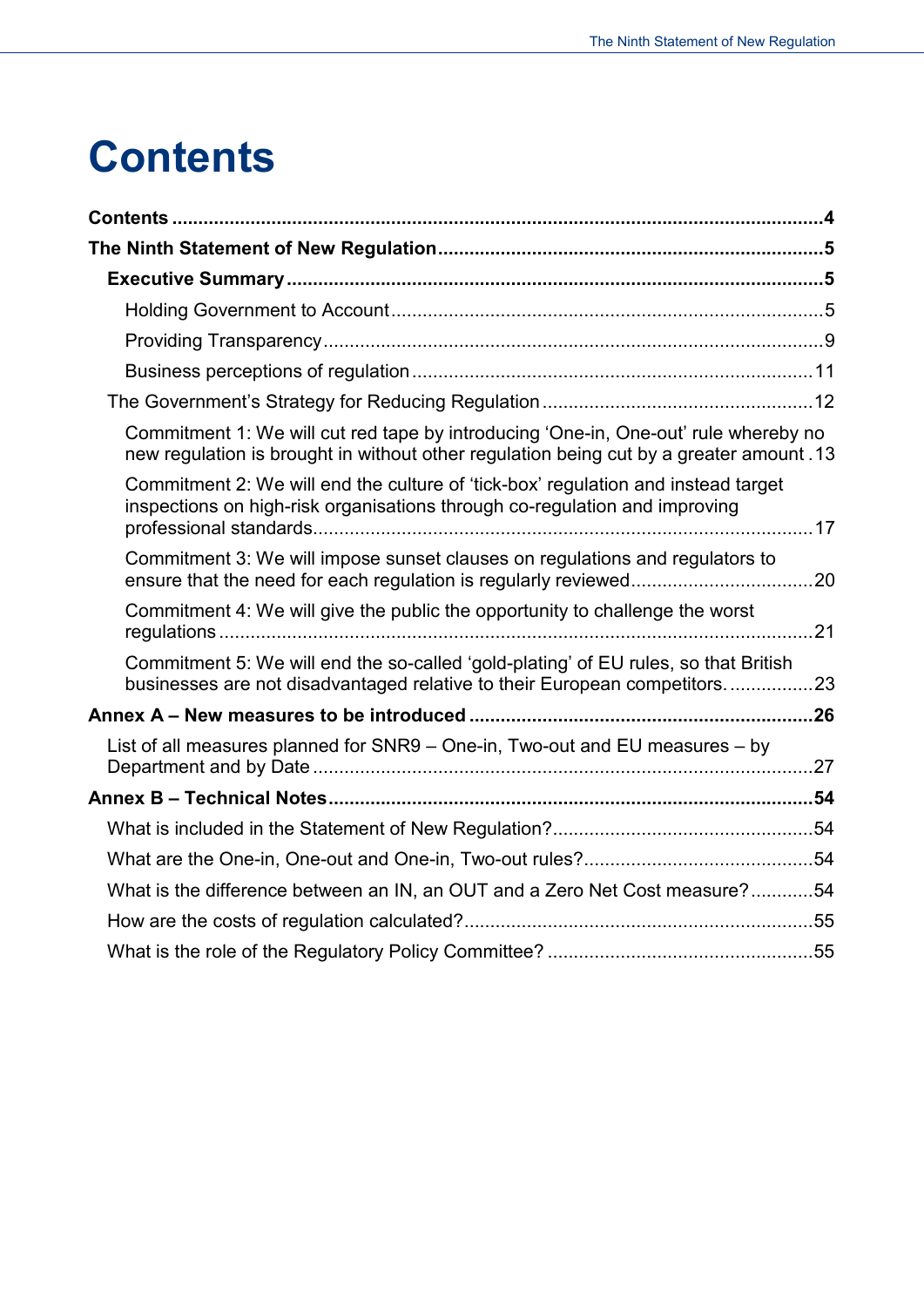# <span id="page-6-0"></span>**The Ninth Statement of New Regulation**

# <span id="page-6-1"></span>**Executive Summary**

**Since 2011, the Government has published a Statement of New Regulation (SNR) every six months, giving a list of upcoming regulatory and deregulatory measures and an account of the Government's regulation and deregulation to date.** 

**This Statement is the ninth in this series, and the last in this Parliament. It provides transparency for business by setting out the measures to be introduced in the first half of 2015 and reports on regulation and deregulation since the start of 2011, using figures independently scrutinised and validated by the Regulatory Policy Committee. It places this activity in the context of the Government's wider deregulatory agenda to remove red tape and make the UK the best place in Europe to start, finance and grow a business.**

## <span id="page-6-2"></span>**Holding Government to Account**

This Statement shows that since the start of 2011, under One-in, One-out and One-in, Two-out, the Government has reduced the annual cost to business of domestic regulation by almost £2.2 billion. A summary of final figures for each SNR period to date is shown in Table 1, demonstrating progress towards the final saving.

#### **Table 1: Net Regulatory Cost to Business from January 2011 to July 2015**

| SNR <sub>1</sub>                 | SNR <sub>2</sub> | SNR <sub>3</sub> | SNR4 | SNR <sub>5</sub> | SNR6 | SNR7 | SNR <sub>8</sub>                                      | SNR9 | <b>Total to</b><br>date  |
|----------------------------------|------------------|------------------|------|------------------|------|------|-------------------------------------------------------|------|--------------------------|
| $\left  -23,309m \right  -2210m$ |                  |                  |      |                  |      |      | £7m $ £2,320m $ -£224m $ $ -£36m $ $ -£31m $ $ -£673m |      | $-E33m$ - <b>£2,189m</b> |

The figures in this table are validated by the independent Regulatory Policy Committee (RPC) and have been updated from those presented in the equivalent table in the Eighth Statement of New Regulation in July 2014. A Departmental breakdown can be found overleaf.

Between the start of 2011 and July 2015, it is expected that the Government will have introduced 119 regulatory INs, 214 deregulatory OUTs and 183 measures with Zero Net Cost to business.

The figures above include only the validated measures; we intend to validate as many as possible of the remaining measures before the end of the Parliament. Only 10 INs remain to be validated – Independent School Standards, estimated at £1.61m, and 9 fast track measures which will cost less than £1m each.

Key domestic measures are outlined on pages 8-9, and a full list is provided in annex A.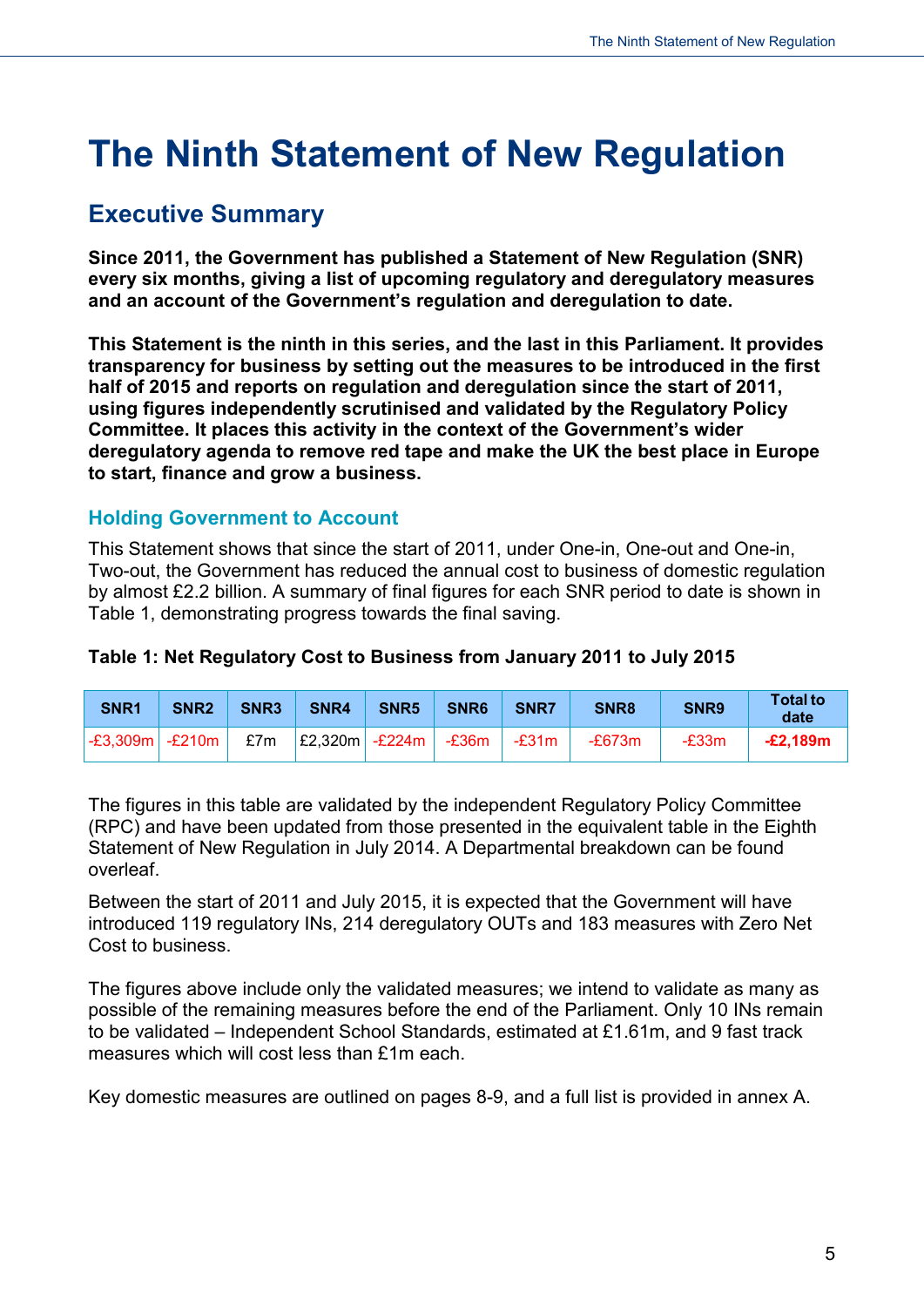|                                                                                          | <b>Number</b>  |             |            | <b>Equivalent</b><br><b>Net Cost to</b><br><b>Business</b> |              |            |
|------------------------------------------------------------------------------------------|----------------|-------------|------------|------------------------------------------------------------|--------------|------------|
| <b>Department</b>                                                                        | <b>INS</b>     | <b>OUTs</b> | <b>ZNC</b> | <b>INs</b>                                                 | <b>OUTs</b>  | <b>NET</b> |
| <b>Department for Business,</b><br><b>Innovation &amp; Skills</b>                        | 20             | 31          | 34         | £63.75                                                     | $-E492.13$   | $-E428.38$ |
| <b>Department for Communities</b><br>& Local Government                                  | 11             | 30          | 23         | £6.56                                                      | $-E208.08$   | $-E201.52$ |
| <b>Cabinet Office</b>                                                                    | 2              | 1           | 3          | £1.48                                                      | $-£5.61$     | $-E4.13$   |
| <b>Department for Culture, Media</b><br>& Sport / Government<br><b>Equalities Office</b> | 5              | 12          | 9          | £18.72                                                     | $-E53.22$    | $-£34.50$  |
| Department of Energy &<br><b>Climate Change</b>                                          | $\overline{7}$ | 15          | 12         | £2.34                                                      | $-E721.62$   | $-E719.28$ |
| <b>Department for Environment,</b><br><b>Food &amp; Rural Affairs</b>                    | 14             | 23          | 16         | £5.20                                                      | $-£172.91$   | $-£167.71$ |
| <b>Department for Education</b>                                                          | 5              | 16          | 6          | £2.80                                                      | $-£13.54$    | $-£10.74$  |
| <b>Department for Transport</b>                                                          | 9              | 30          | 30         | £9.86                                                      | $-£118.85$   | $-E108.99$ |
| <b>Department of Health</b>                                                              | 11             | 8           | 41         | £39.43                                                     | $-£5.40$     | £34.03     |
| Department for Work &<br>Pensions / Health & Safety<br><b>Executive</b>                  | 6              | 21          | 19         | £2,741.75                                                  | $-£3,545.01$ | $-E803.26$ |
| <b>Food Standards Agency</b>                                                             | $\overline{0}$ | 3           | 2          | £0.00                                                      | $-£0.80$     | $-£0.80$   |
| <b>HM Treasury</b>                                                                       | 11             | 10          | 5          | £150.50                                                    | $-£38.19$    | £112.31    |
| <b>Home Office</b>                                                                       | 13             | 12          | 8          | £112.93                                                    | $-£18.59$    | £94.34     |
| Ministry of Justice                                                                      | 4              | 1           | 12         | £13.76                                                     | $-£0.03$     | £13.73     |

## **Table 2: Departmental regulation and deregulation from January 2011 to July 2015**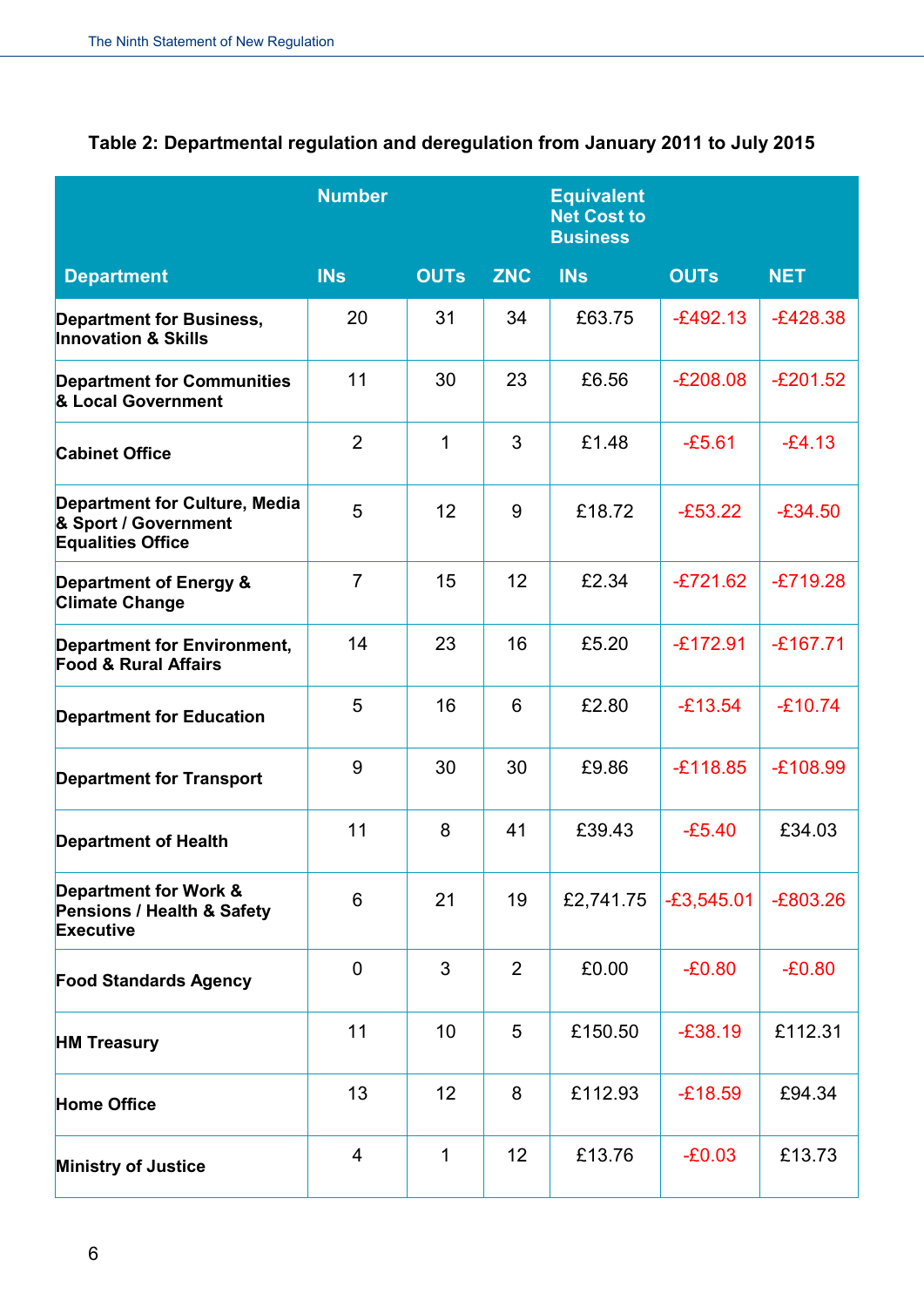|                                         |            | <b>Equivalent</b><br><b>Net Cost to</b><br><b>Business</b> |     |            |                         |            |
|-----------------------------------------|------------|------------------------------------------------------------|-----|------------|-------------------------|------------|
| <b>Department</b>                       | <b>INs</b> | <b>OUTs</b>                                                | ZNC | <b>INs</b> | <b>OUTs</b>             | <b>NET</b> |
| <b>Total for Government<sup>1</sup></b> | 119        | 213                                                        | 184 | £3,205.08  | $-E5,393.98$ -£2,188.90 |            |

**Annex C sets out the INs and OUTs for each Department that make up the totals above.** The figures above do not include one IN awaiting validation. This is the Independent School Standards measure from DfE, and is estimated to cost business £1.61m per year. They also do not include the 19 OUTs that have not yet been validated.

Unvalidated regulatory measures on the 'fast track' process are included in the account at £1m each, agreed by the RPC as the maximum cost for such measures.

The table below shows Department's net savings over the Parliament in the form of a league table.

 $\overline{a}$ 

<span id="page-8-0"></span> $1$  The Total Government line takes into account a £36m IN not listed under any Department. This is the Smart Meters measure, introduced in the Fifth Statement of New Regulation, was treated as a cross-Government measure, and so is not scored against any Department.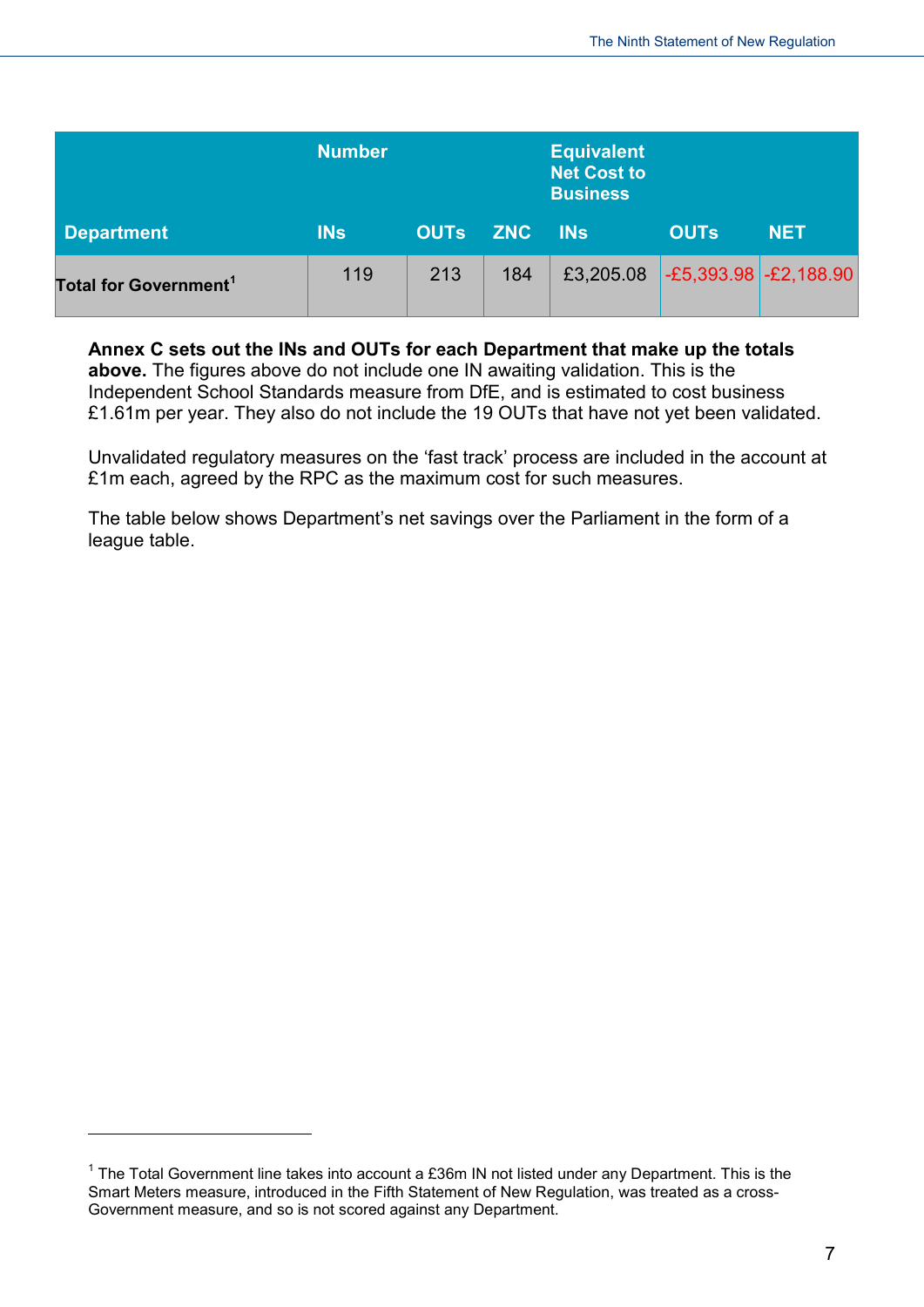| Ranking        | <b>Department</b>                                                                 | <b>Net regulation</b> |
|----------------|-----------------------------------------------------------------------------------|-----------------------|
| 1              | <b>Department for Work &amp; Pensions /</b><br><b>Health and Safety Executive</b> | $-£803.26m$           |
| $\overline{2}$ | <b>Department of Energy &amp; Climate Change</b>                                  | $-£719.28m$           |
| 3              | <b>Department for Business, Innovation &amp; Skills</b>                           | $-£428.38m$           |
| 4              | <b>Department for Communities &amp; Local Government</b>                          | $-E201.52m$           |
| 5              | <b>Department for Environment, Food &amp; Rural Affairs</b>                       | $-£167.71m$           |
| $6\phantom{1}$ | <b>Department for Transport</b>                                                   | $-£108.99m$           |
| $\overline{7}$ | Department for Culture, Media & Sport /<br><b>Government Equalities Office</b>    | $-£34.50m$            |
| 8              | <b>Department for Education</b>                                                   | $-£10.74m$            |
| 9              | <b>Cabinet Office</b>                                                             | $-£4.13m$             |
| 10             | <b>Food Standards Agency</b>                                                      | $-E0.80m$             |
| 11             | <b>Ministry of Justice</b>                                                        | £13.73m               |
| 12             | <b>Department of Health</b>                                                       | £34.03m               |
| 13             | <b>Home Office</b>                                                                | £94.34m               |
| 14             | <b>HM Treasury</b>                                                                | £112.31m              |

## **Table 3: Departmental net regulation from January 2011 to July 2015**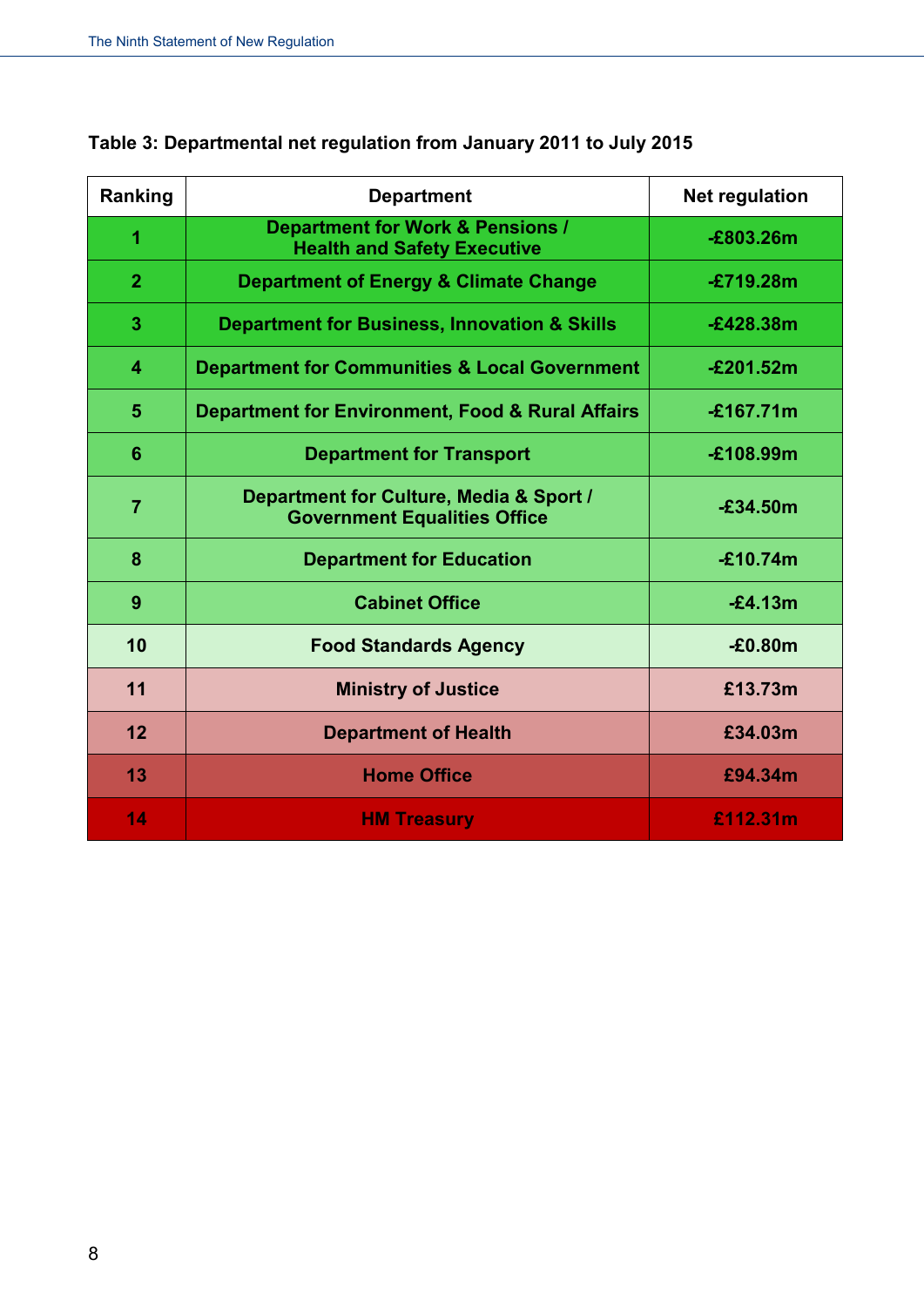## <span id="page-10-0"></span>**Providing Transparency**

As well as a record of the Government's overall performance under One-in, One-out and One-in, Two-out (for which further detail is provided below on page 12), the Ninth Statement of New Regulation (SNR9) provides businesses with transparency around the regulatory measures expected to be introduced in the next six months. Since the beginning of 2013, the Government has published not only all the One-in, Two-out measures to be introduced together with all the Red Tape Challenge (RTC) measures, but also those European Union (EU) measures which have a direct effect on business and need to be implemented in UK law.

Annex A shows the planned measures for SNR9, including:

- 102 measures within scope of One-in, Two-out, comprising 32 INs, 39 OUTs, and 31 Zero Net Cost measures
- 17 EU measures being implemented by UK legislation, 13 of which are regulatory and 4 deregulatory.

Key measures being introduced include:

- The Review of Local Technical Housing Standards (£96.2m OUT). The outcome of the review significantly reduces the many varying technical building standards that were being applied at the local level to fewer common standards applied nationally through the Building Regulations. This substantially reduces the bureaucracy and costs on construction firms in gaining planning permission for their housing developments without compromising on quality, sustainability, safety and accessibility. It is a real pro-growth measure designed to stimulate house building. It is also the single largest outcome from the RTC.
- Right to use deep-level land for the purpose of exploiting oil, gas and geothermal energy (Infrastructure Bill) (£65.6m OUT). This measure will simplify the existing procedure for operators drilling for oil, gas and geothermal energy to access underground land at depths of 300 metres below the surface and more.
- Return of Insurance Certificates (£28.7m OUT). This will remove the requirement for policy holders to return their motor insurance certificate if a policy is cancelled mid-term. This should save businesses £29m.
- Construction and Design Management (£19.6m OUT). This measure will ensure there is clearer expression of duties for small projects, as well as a reduction in bureaucracy and appropriate guidance for small projects.
- Cap on the Cost of Payday Loans (£91.3m IN). Requires the FCA to use its existing powers to cap the cost of payday loans at a level of its determination.
- Transparency Directive (£33.6m IN). This measure will require extractive companies (mining, quarrying, dredging, oil and gas extraction industries) and logging of primary forest companies listed within the EU to report their payments to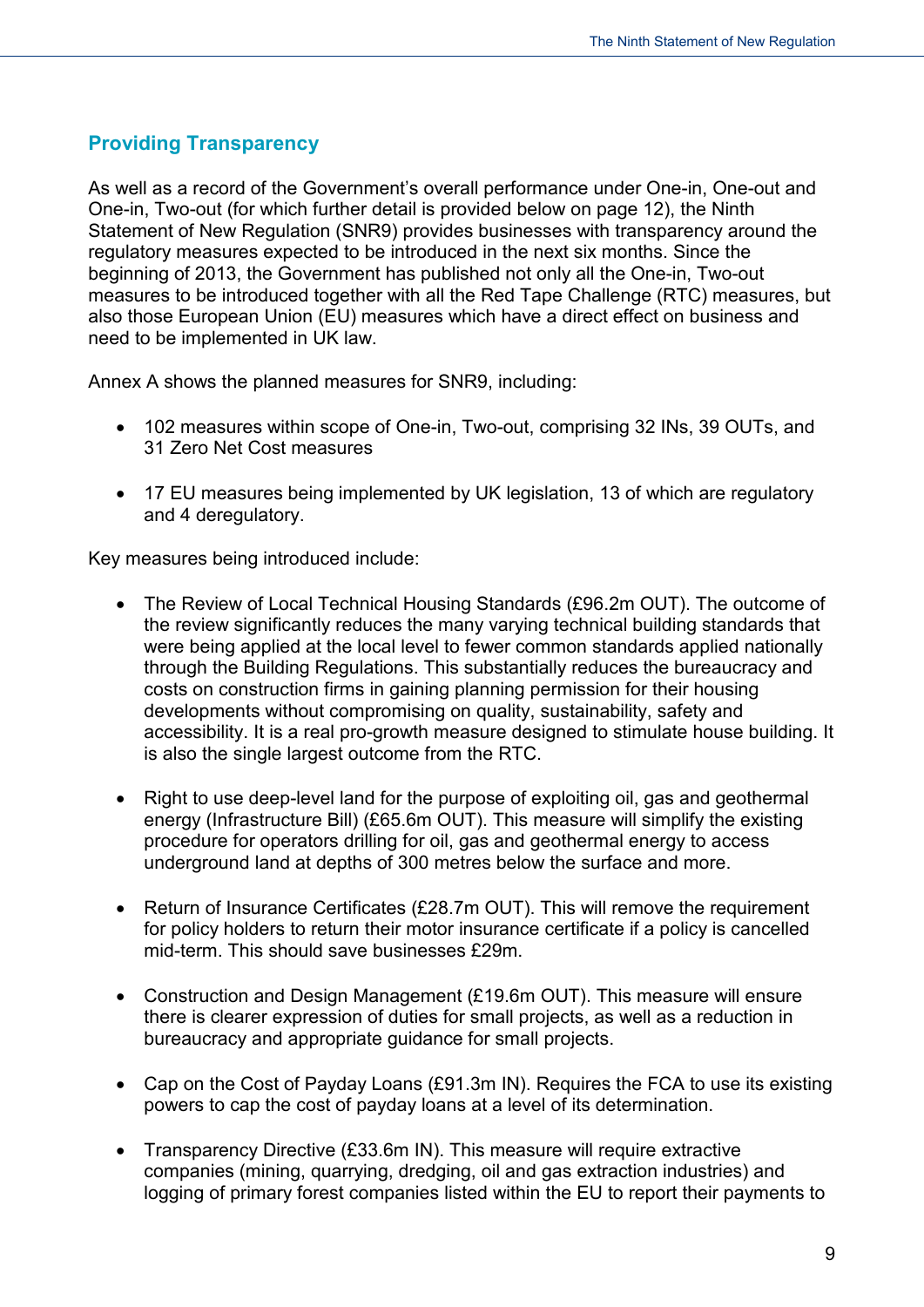governments around the world. The intention is to align implementation of the reporting requirement of the Transparency Directive with the Accounting Directive, which applies to all large UK registered companies. It will therefore be transposed early and introduced on 1 January 2015, requiring reporting to begin from financial year 2015/16. This is part of the Prime Ministers G8 commitment on Trust and Transparency, which was made as part of the UK's presidency of the G8 to raise global standards for extractives transparency.

- Charges controls in qualifying schemes used for automatic enrolment (£18.8m IN). This measure is being introduced to ensure that members' retirement savings are not eroded by high or unfair charges. It also supports the Automatic Enrolment programme and will help maintain trust and confidence in pension providers supporting it. The measure will be implemented to allow some combination charging structures which help new providers enter the market, to ensure that there is a diverse competitive market for workplace pensions.
- <span id="page-11-0"></span>• Gaming Machines (£17m IN). This regulation addresses problem gambling by requiring customers using higher stakes gaming machines to interact directly with staff after the first £50 if they want to continue to play the machine. The aim is to put an end to unsupervised high stake machine gaming, ensuring better interaction between customer and operator and improving opportunities for more effective provision of information and interventions.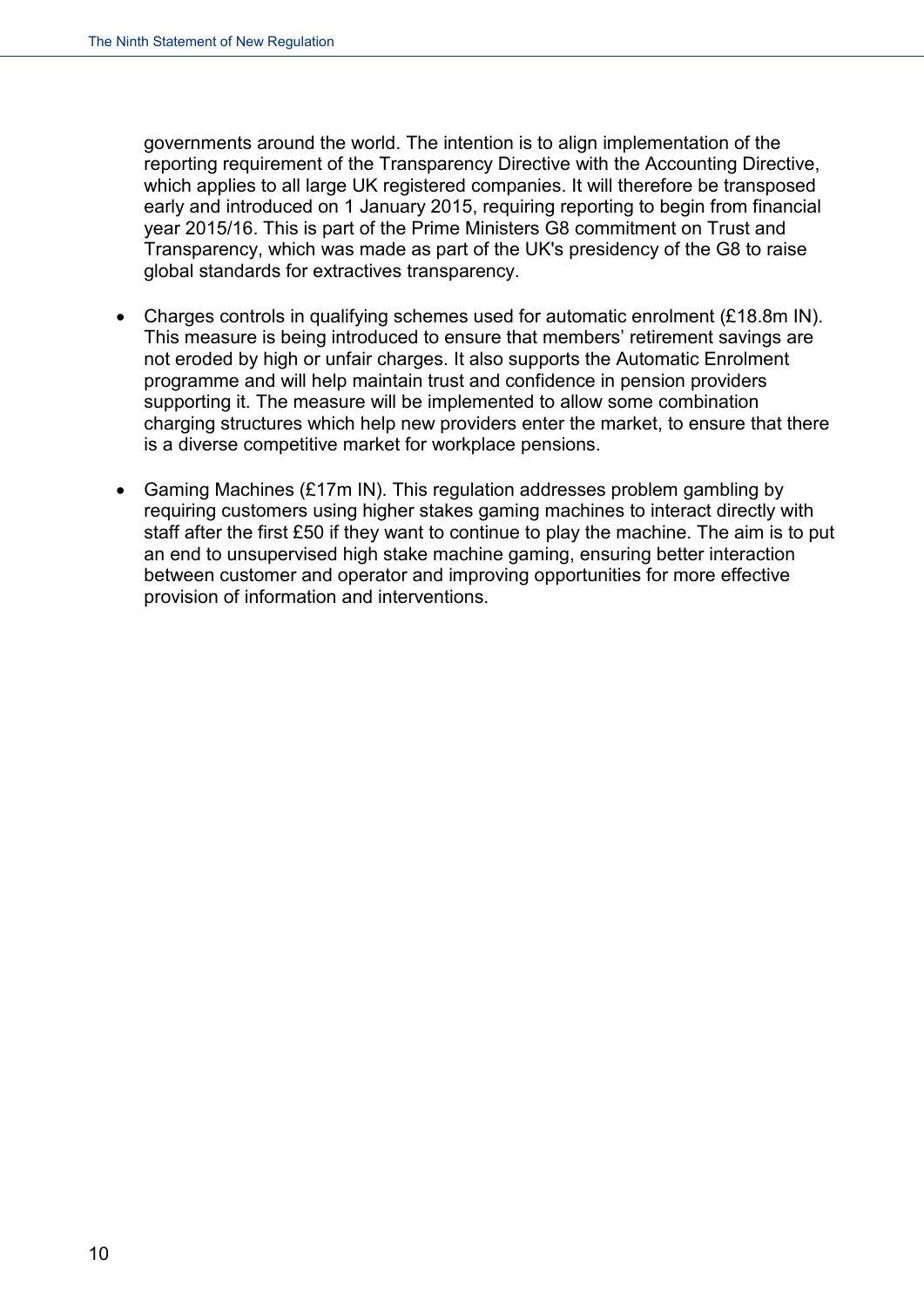## **Business perceptions of regulation**

Business views of regulation have improved over this Parliament, demonstrating that businesses are starting to benefit from the Government's drive to reduce regulation.<sup>[2](#page-12-0)</sup> Since 2009, significantly fewer businesses see regulation as an obstacle to their success (62% in 2009 compared to 51% in 2014). Compliance with regulation is now considered the fourth biggest challenge out of six for businesses. In 2009 it was the second biggest.

Since 2010, businesses are more positive about the Government's approach to regulation and find compliance easier. 70% of businesses agree that the purpose of the law is clear; this is up from 61% in 2010. Fewer businesses find the amount of time spent complying with regulation to be burdensome, falling sharply from 67% in 2010 to 55% in 2014.

This improvement in business experience of regulation is shown in the 2014-15 World Economic Forum Global Competitiveness Report, which ranks countries based on ease of complying with Government administrative requirements. The UK's ranking has improved substantially from a low of 89<sup>th</sup> place in 2010 to 37<sup>th</sup> out of 144 countries in 2014, making us the highest ranked of the G7 countries. $3$ 

These changes have also increased confidence about the future, and the proportion of businesses that expect the burden to increase in the next 12 months has fallen by 33 percentage points to 43%. However, this is still too high. We are legislating through the Small Business, Enterprise and Employment Bill to give business confidence that that future Governments will continue to bear down on the costs of regulation and make compliance easier. These measures are explained later in this document.



**Figure 1: Business perceptions of regulation** 

 $\overline{a}$ 

<span id="page-12-0"></span><sup>&</sup>lt;sup>2</sup> All results from the BIS and National Audit Office funded business perceptions survey:<br>https://www.gov.uk/government/publications/local-regulation-perceptions-survey

<span id="page-12-1"></span>http://www.weforum.org/reports/global-competitiveness-report-2014-2015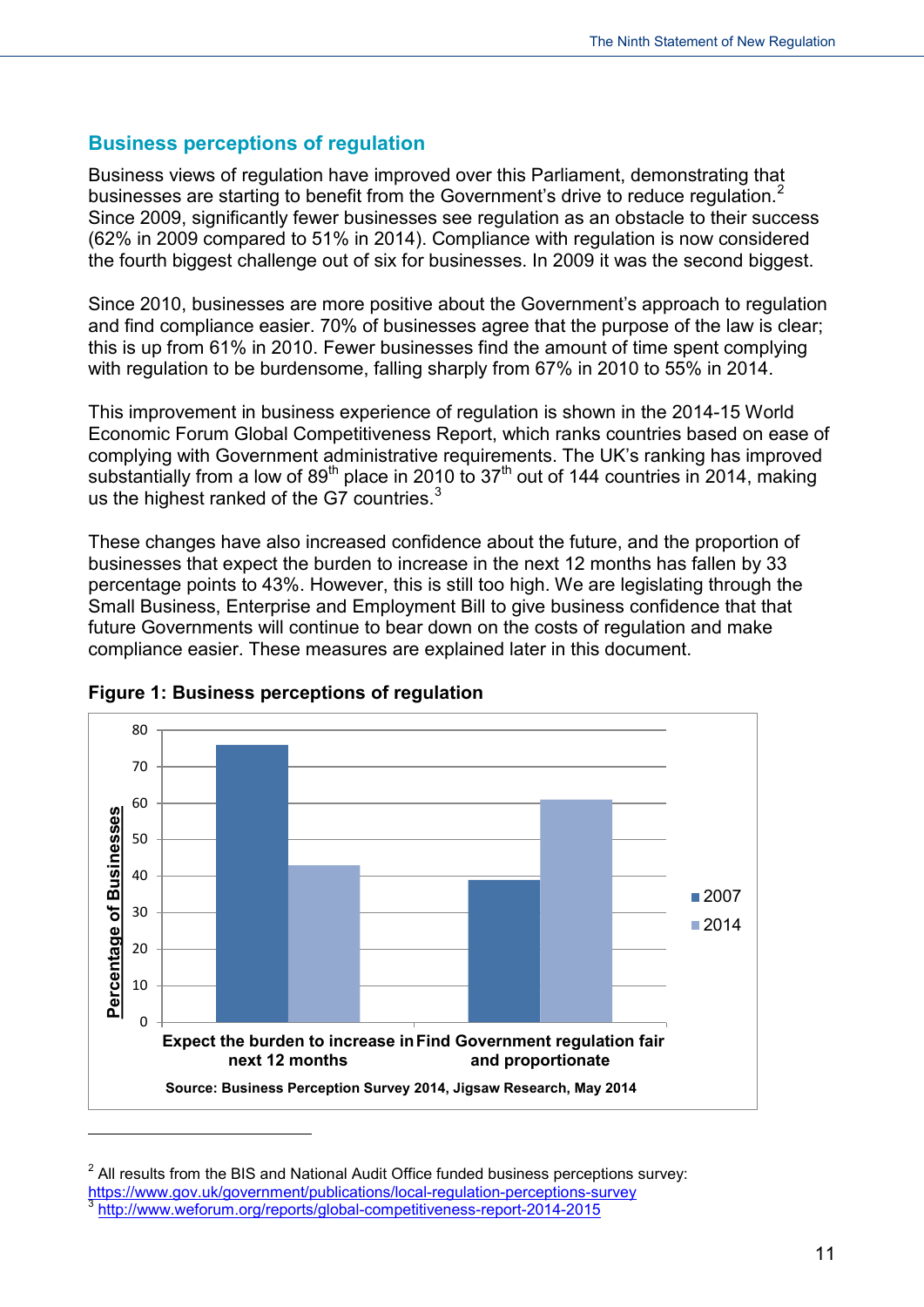# <span id="page-13-0"></span>**The Government's Strategy for Reducing Regulation**

One in, One-out (One-in, Two-out from January 2013) is a major component in the Government's strategy for reducing the burden of regulation on business, but it is not the only one. The Better Regulation Executive is also responsible for a range of other policies designed to reduce the costs of regulation for business and so stimulate investment and growth. These policies have stemmed from the Government's Principles of Regulation, which have guided its approach to regulation and deregulation.

The Principles state that the Government will regulate to achieve its policy objectives only:

- i. having demonstrated that satisfactory outcomes cannot be achieved by alternative, self-regulatory, or non-regulatory approaches
- ii. where analysis of the costs and benefits demonstrates that the regulatory approach is superior by a clear margin to alternative, selfregulatory or non-regulatory approaches
- iii. where the regulation and the enforcement framework can be implemented in a fashion which is demonstrably proportionate; accountable; consistent; transparent and targeted.

There will be a general presumption that regulation should not impose costs and obligations on business, social enterprises, individuals and community groups unless a robust and compelling case has been made.

From these Principles, the Coalition set out its five commitments on better regulation. The Government has progressed towards each of these. Below is a summary of some of the Government's achievements to date, as well as information about how it is ensuring that there is a sustained focus on each.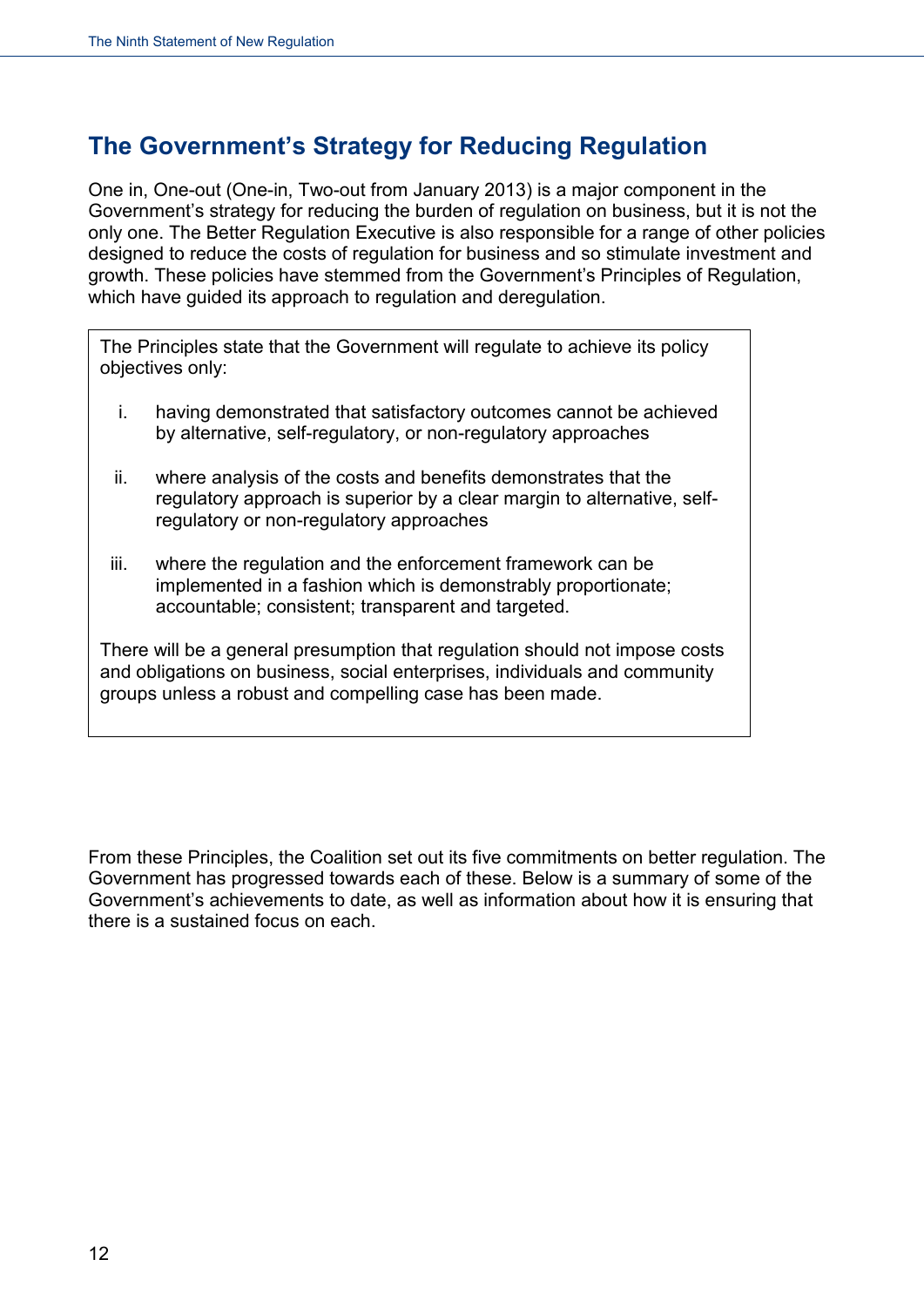### <span id="page-14-0"></span>**Commitment 1: We will cut red tape by introducing 'One-in, One-out' rule whereby no new regulation is brought in without other regulation being cut by a greater amount.**

The Better Regulation Framework was established in order to embed the One-in, One-out, rule across Government. The Framework comprises the rules that Whitehall departments must follow when introducing new proposals for regulation and deregulation, to ensure any new regulation is effective, targeted and proportionate, and overall costs to business are kept to a minimum.

The Framework thereby serves to incentivise Departments to consider alternatives to regulation wherever possible. The Regulatory Policy Committee's (RPC) scrutiny of Impact Assessments (see below) checks whether Departments have considered alternatives, alongside regulation. Over the course of this Parliament, we have seen a host of successful examples of alternatives to regulation across Government. This includes work by the Maritime and Coastguard Agency to improve fishing safety; recent amendments to the Food Standards Agency's Feed Law Code of Practice to introduce earned recognition in the feed sector; the Women on Boards Campaign from BIS; and DECC's accreditation scheme for small scale energy renewables.

#### **One-in, One-out**

One-in, One-out was established both to reduce the overall burden of regulation on business, and to help change the culture of policymaking, through a sharper focus on minimising impacts on business, and by encouraging non-regulatory interventions. Under One-in, One-out, Departments were encouraged to look for alternatives to regulation wherever possible, and required to find deregulation to match the cost of any new regulation deemed necessary.

One-in, One-out was the first national system to work on the basis of total compliance cost, which includes the burden of the regulation itself, not just the administrative burden. At the close of One-in, One-out on 31 December 2012, the target of offsetting any new cost of regulation by introducing deregulatory measures had been exceeded, with a £1.2 billion net reduction in costs to business.

The Small Business, Enterprise and Employment Bill, which builds on the success of the One-in, One-out rule, will introduce a Business Impact Target. This will oblige future Governments to publish a target for the economic impact of regulation on business in each parliamentary term. The Government must also regularly and transparently report against this target, and any assessments must be independently verified.

#### **One-in, Two-out**

Based on the success of One-in, One-out, in January 2013 the Government doubled its ambition by moving to One-in, Two-out. That meant that for every pound of cost which new domestic regulation imposes on business, two pounds of cost must be removed through deregulation.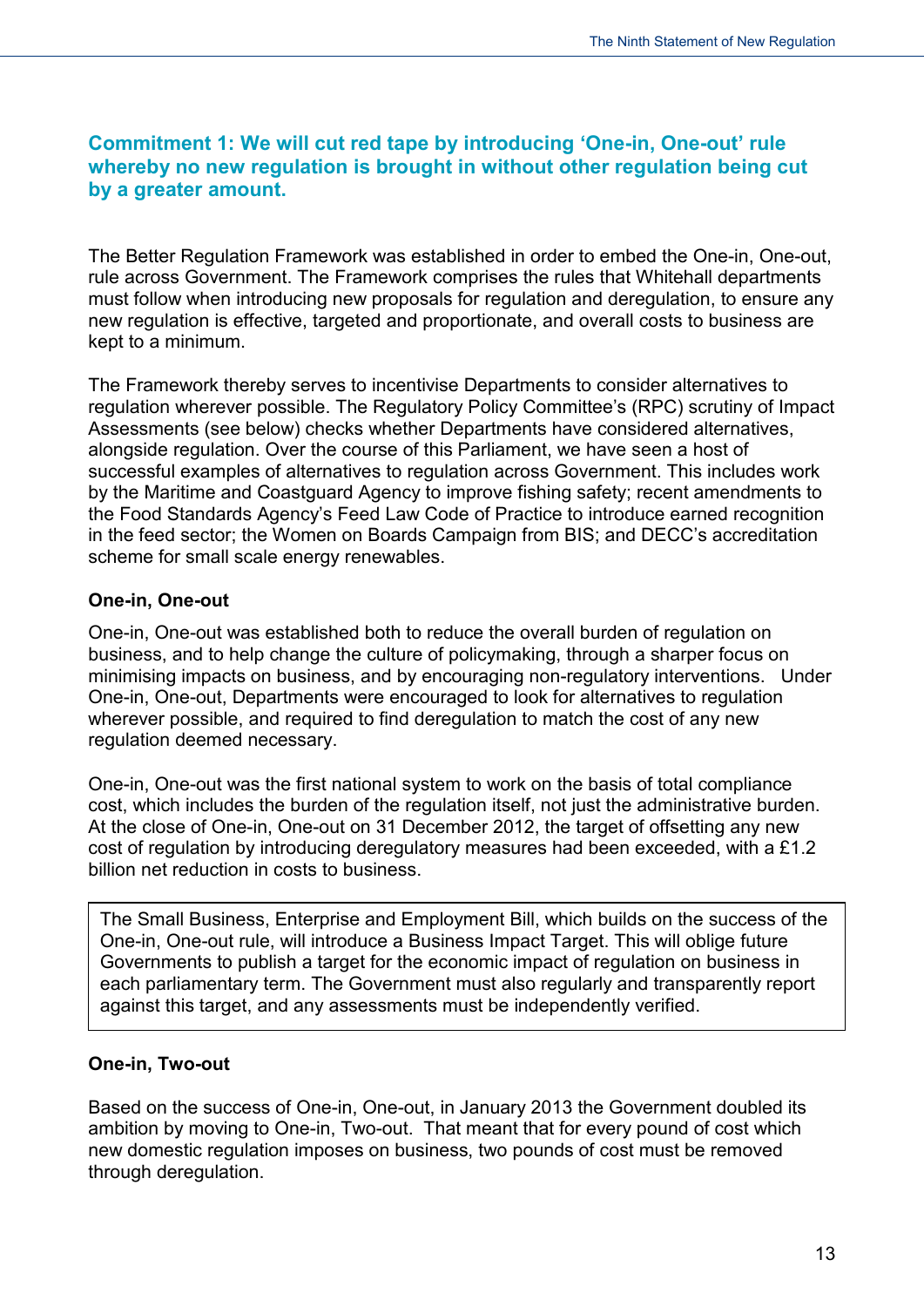One-in, Two-out was designed to incentivise Departments to drive down the cost of new regulation even further and maximise the savings to business. This has proved a real challenge, but the Statement shows that the Government is estimated to end this Parliament with a One-in, Two-out 'credit' of £662m (calculated by doubling the cost of the INs before subtracting the OUTs). This demonstrates the commitment shown across Whitehall to ensure new regulation is only introduced if absolutely necessary, and disproportionate existing regulation is removed or reformed. The final position of each Department under One-in, Two-out is shown in the league table below.

| Ranking                 | <b>Department</b>                                                                | One-in, Two-out<br>position (£m) |
|-------------------------|----------------------------------------------------------------------------------|----------------------------------|
| 1                       | <b>Department for Energy &amp; Climate Change</b>                                | $-£714.55m$                      |
| $\overline{2}$          | <b>Department for Communities &amp; Local</b><br><b>Government</b>               | $-£190.94m$                      |
| 3                       | <b>Department for Transport</b>                                                  | $-£106.99m$                      |
| $\overline{\mathbf{4}}$ | <b>Department for Business, Innovation &amp; Skills</b>                          | $-£37.85m$                       |
| 5                       | <b>Department for Environment, Food</b><br>& Rural Affairs                       | $-E28.20m$                       |
| $6\phantom{1}6$         | Department for Culture, Media and Sport /<br><b>Government Equalities Office</b> | $-£4.96m$                        |
| $\overline{7}$          | <b>Cabinet Office</b>                                                            | $-E2.65m$                        |
| 8                       | <b>Food Standards Agency</b>                                                     | $-E0.67m$                        |
| 9                       | <b>Department for Education</b>                                                  | £2.77m                           |
| 10                      | Department for Work and Pensions / Health and<br><b>Safety Executive</b>         | £16.10m                          |
| 11                      | <b>Ministry of Justice</b>                                                       | £27.49m                          |
| 12                      | <b>Department of Health</b>                                                      | £33.31m                          |
| 13                      | <b>Home Office</b>                                                               | £56.16m                          |
| 14                      | <b>HM Treasury</b>                                                               | £289.44m                         |
|                         | <b>TOTAL</b>                                                                     | $-£661.54m$                      |

#### **Table 4: Departmental One-in, Two-out position for January 2013 to July 2015**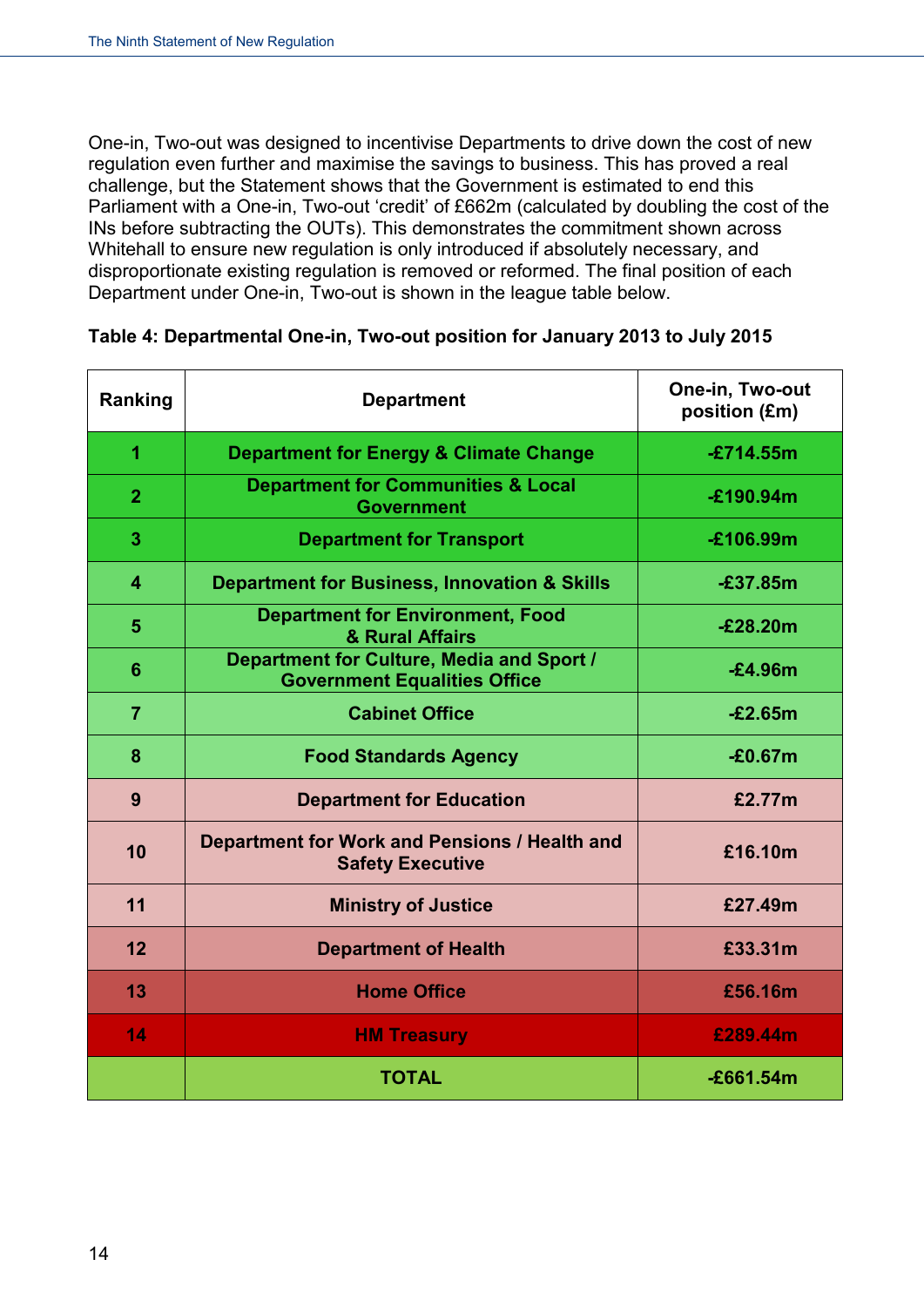#### **Impact Assessments and Independent Scrutiny**

The Government has also acted to strengthen the Impact Assessment system, and scrutiny of Impact Assessments by the independent RPC.

Impact Assessments play a vital role in ensuring that the economic and other impacts of proposed legislation are properly assessed before being introduced, and are set out in a transparent way. As well as supporting evidence-based policy making they also provide the evidence used to calculate impacts of individual measures under One-in, Two-out.

To ensure the quality and consistency of the evidence and analysis contained in Impact Assessments, in 2011 the Government introduced the new requirement for all Impact Assessments to be independently scrutinised by the RPC, an independent expert nondepartmental public body whose members include economists, senior business people and a civil society representative. Impact assessments are required to be assessed as fit for purpose by the RPC before new measures are given policy clearance.

The RPC assesses the quality of evidence and analysis supporting most of the regulatory changes affecting businesses and civil society organisations. This includes checking the robustness of Government departments' estimates of the costs and savings to business as a result of regulatory reforms. This independent scrutiny is pivotal for the operation of the One-in, Two-out policy and for supporting the Government's better regulation regime. RPC opinions can be found at:

#### [https://www.gov.uk/government/policies/regulatory-policy-committee-opinions-on-impact](https://www.gov.uk/government/policies/regulatory-policy-committee-opinions-on-impact-assessments)[assessments](https://www.gov.uk/government/policies/regulatory-policy-committee-opinions-on-impact-assessments)

The RPC checks that Government Departments justify why new regulation is more appropriate than non-regulatory alternatives, such as voluntary codes of practice. Where new regulation is required, the RPC checks that the Government explains how it is minimising the effects on small businesses in particular, through scrutinising the Small and Micro Business Assessment (SaMBA). In early 2015, the RPC will publish a report providing information on its findings for 2014 and across the lifetime of the Parliament. This will provide further insight into how the quality of departmental evidence has changed over time, the impacts of the SaMBA, and further background on the measures that have dominated the regulatory landscape during this period.

To support transparency the RPC publishes its opinions when the relevant Departmental Impact Assessment has been published. The RPC now lists validated costs and savings to business for individual regulatory proposals, making it easier for businesses to access information on the cost of regulation.

The RPC analyses a large number of Impact Assessments each year (83 of the 204 first time submissions in the first half of 2014 were impact assessments). The proportion of Impact Assessments reviewed which were judged to be 'Fit for Purpose' has improved over time. In the first half of 2014 80% of first time submissions were judged to be fit for purpose<sup>[4](#page-16-0)</sup>. By comparison, between September and December 2011 56% of IAs did not

 $\overline{a}$ 

<span id="page-16-0"></span><sup>4</sup> [https://www.gov.uk/government/publications/regulatory-policy-committee-opinions-departmental](https://www.gov.uk/government/publications/regulatory-policy-committee-opinions-departmental-performance-january-to-june-2014/departmental-performance-tables)[performance-january-to-june-2014/departmental-performance-tables](https://www.gov.uk/government/publications/regulatory-policy-committee-opinions-departmental-performance-january-to-june-2014/departmental-performance-tables)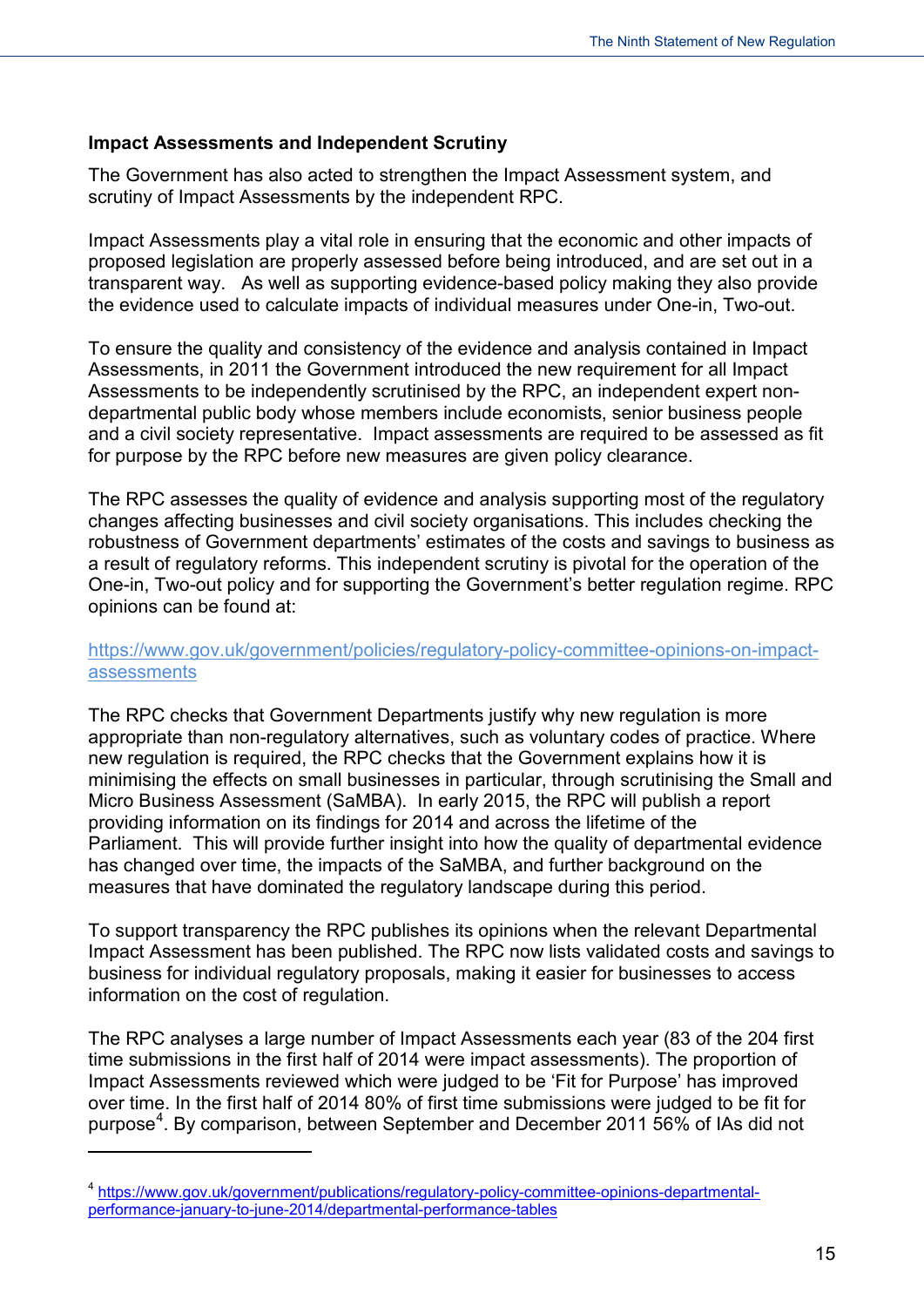raise concerns regarding the quality of analysis and evidence provided<sup>[5](#page-17-0)</sup>. This demonstrates that policy officials are producing more accurate assessments of the impact of their policies, and that non-regulatory alternatives are being considered more seriously.

#### **Fast Track**

In 2012 a 'fast track' process was introduced as a way of providing a more proportionate level of scrutiny to measures that are deregulatory (including Red Tape Challenge measures), or where the costs on business are small. Incorporating the 'fast track' has ensured that regulatory appraisal and scrutiny focuses on the measures which are most burdensome to business, whilst also speeding up the implementation of deregulatory measures.

#### **Small and Micro Businesses**

Regulation can often place a disproportionate burden on smaller businesses, which lack the economies of scale and specialist expertise available to larger businesses when complying with new requirements. To help mitigate those burdens, in June 2013 the Government announced the introduction of the SaMBA.

SaMBA builds upon and strengthens the earlier Micro-Business Moratorium by covering a larger number of businesses, and requiring departments to consider a wider range of options for mitigating disproportionate burdens. It requires departments to provide clear evidence of the potential impact of the regulation on small and micro business, as part of the Impact Assessment. If a SaMBA reveals any disproportionate burdens, Departments must exempt small businesses from regulations or take all possible steps to mitigate any disproportionate impact, for example through partial exemptions or extended transition periods.

For instance, small and micro businesses were exempted from a measure requiring energy suppliers to provide key, personal information on consumer bills in a machine readable format, such as a bar code. The SaMBA indicated that the 10 energy suppliers believed to be small or micro businesses, with a combined total market share of just 0.2%, would bear 3.2% of the one-off set-up and close-down costs associated with the policy.

Similarly, a public liability cap for compensation as a result of riots was designed so that the cap will only affect larger claims which, in general, come from larger businesses. Small businesses experienced a net benefit from the measure due to associated changes to the compensation process, for example allowing claims to cover motor vehicles.

Building on the success of the SaMBA, the Small Business, Enterprise and Employment Bill includes a statutory definition of small and micro business to help avoid disproportionate burdens on small businesses. The definitions will enable greater use of legislative exemptions.

 $\overline{a}$ 

<span id="page-17-0"></span><sup>5</sup> [https://www.gov.uk/government/uploads/system/uploads/attachment\\_data/file/255865/RPC-Report-](https://www.gov.uk/government/uploads/system/uploads/attachment_data/file/255865/RPC-Report-Challenging-Regulation-Feb-2011-FINAL.pdf)[Challenging-Regulation-Feb-2011-FINAL.pdf](https://www.gov.uk/government/uploads/system/uploads/attachment_data/file/255865/RPC-Report-Challenging-Regulation-Feb-2011-FINAL.pdf)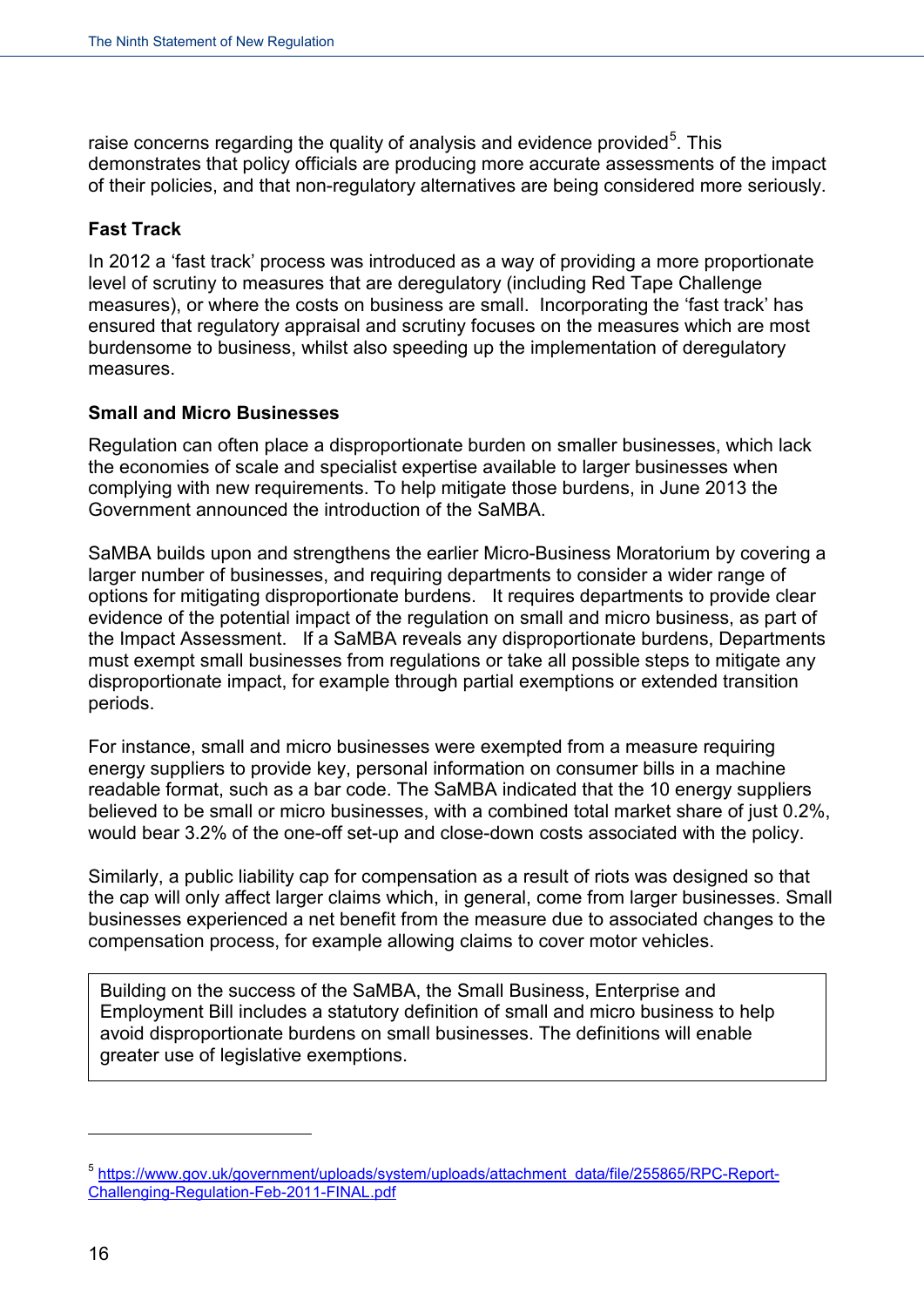### <span id="page-18-0"></span>**Commitment 2: We will end the culture of 'tick-box' regulation and instead target inspections on high-risk organisations through co-regulation and improving professional standards.**

The Government has introduced a series of programmes, codes and initiatives in order to target inspection more effectively.

#### **Focus on Enforcement**

The Focus on Enforcement initiative looks at the impact on the regulated of how regulations are enforced by national regulators and local authorities with a view to identifying the opportunity for improvements. Ten reviews have been undertaken since Focus on Enforcement was announced at Budget 2012. The findings, together with the regulators' response, for all of these reviews have now been published. Reforms resulting from these reviews' findings have now started to be delivered, and there is growing recognition that real improvements have been made to the regulatory environment in the areas addressed by the reviews. Details of the reviews and responses to them can be found at:<http://www.discuss.bis.gov.uk/focusonenforcement>

### *Business* **Focus on Enforcement**

We announced *Business* Focus on Enforcement – an evolution of the Focus on Enforcement initiative - as part of *Small Business: GREAT Ambition* in December 2013. This new variant allows trade associations and representative business groups – instead of civil servants - to bid to review how enforcement operates in their business area and offers them potential access to limited funding under the Ministerial Contestable Policy Making fund. Successful bidders have the chance to run a review and present their findings and the case for change, directly to relevant regulators and Ministers. The first three reviews have all been announced and launched. They are examining enforcement arrangements in respect of livestock farm inspections (led by the National Farmers Union), imports of fresh produce (led by the Fresh Produce Consortium) and the classification of electronics exports (led by techUK).

This year's Autumn Statement announced that the programme is to be made permanent. New bids for reviews, and the opportunity for groups to register interest in principle in an issue which they might wish to review in future, are now being invited.

#### **Primary Authority**

Primary Authority enables a business to form a statutory partnership with one local authority, which then provides robust and reliable advice for other local authorities to take into account when carrying out inspections or addressing non-compliance. These agreements can cover environmental health, fire safety, licensing and trading standards legislation, or specific functions such as food safety or petrol storage. Primary Authority ensures that local regulation is consistent at a national level, but sufficiently flexible to address local circumstances.

The Better Regulation Delivery Office (BRDO) exercises statutory responsibility for the operation of Primary Authority on behalf of the Secretary of State, nominating partnerships and issuing guidance.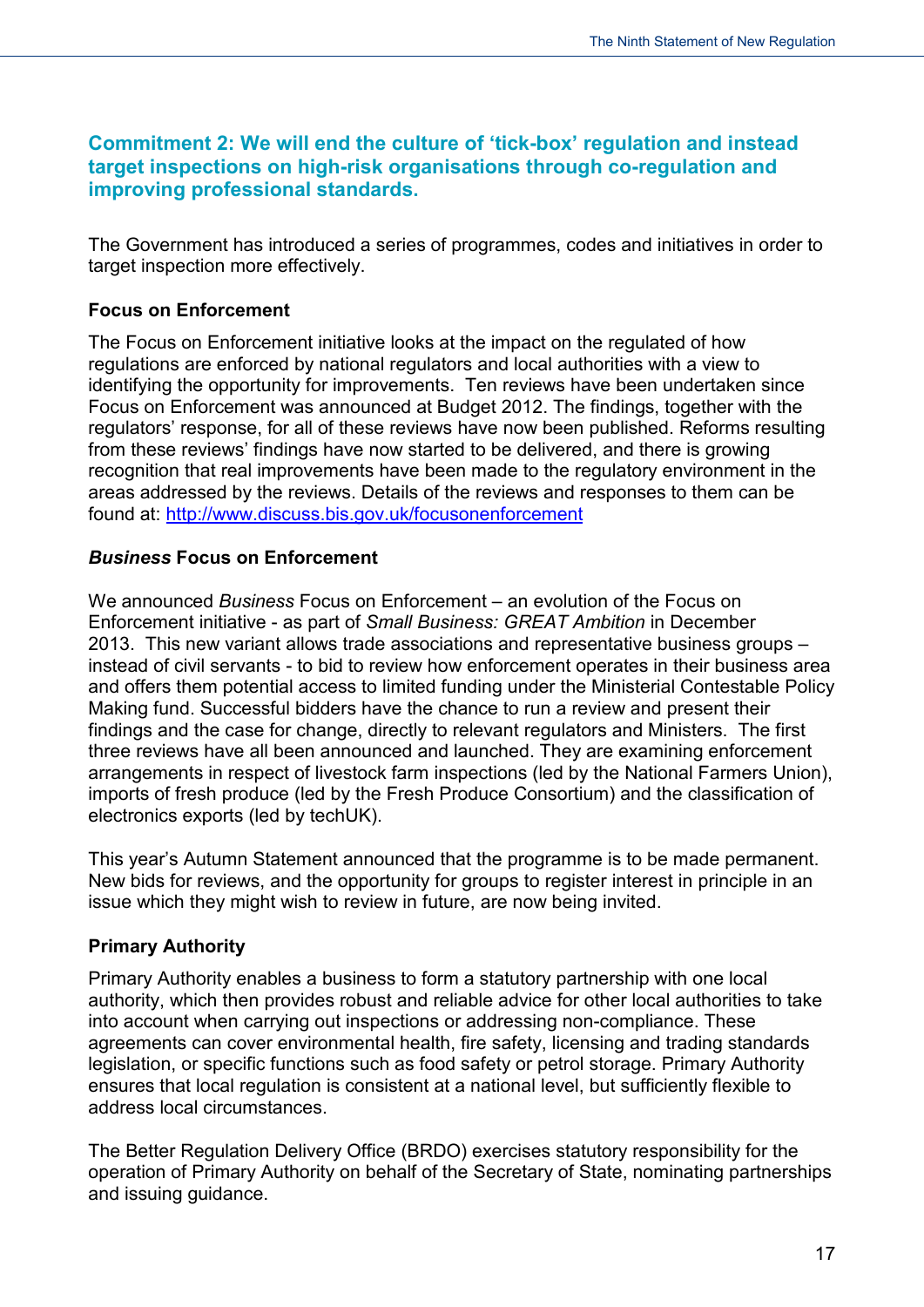Primary Authority has considerable support from industry and been taken up by more and more businesses over the course of this Parliament. To enable thousands more businesses to benefit from clearer advice and more consistent enforcement, Primary Authority was extended on 1 October 2013 and again on 6 April 2014.

By October 2014, over 1900 businesses were in partnerships with nearly 140 local authorities. Further information is available at: [https://primaryauthorityregister.info](https://primaryauthorityregister.info/)

#### **Regulators' Code**

Brought into statutory force on 6th April 2014, the revised Regulators' Code replaces the Regulators' Compliance Code. It is a statutory code of practice which provides a clear, flexible and principles-based framework for how regulators should engage with those they regulate, highlighting six robust and concise requirements for transparent, open and accountable regulatory delivery. BRDO is working with regulators to ensure the values and principles of the Code are fully understood and implemented for the benefit of those subject to regulation. The Regulators' Code is available at: <https://www.gov.uk/government/publications/regulators-code>

#### **Duty for regulators to have regard to growth**

The Government is bringing forward the duty for non-economic regulators to have regard to growth – 'growth duty' – as part of the current Deregulation Bill. It amends the statutory framework to ensure that economic growth is part of regulators' decision-making and removes uncertainty about whether regulators are able to respond to economic concerns. BRDO published draft guidance on how the growth duty is intended to operate in practice in January 2014, available at: [https://www.gov.uk/government/publications/growth-duty](https://www.gov.uk/government/publications/growth-duty-draft-guidance)[draft-guidance](https://www.gov.uk/government/publications/growth-duty-draft-guidance)

#### **Competency**

Professional development and culture change by regulators are being supported through the introduction of the common approach to competency. BRDO launched the RDNA selfassessment tool and GRIP in November 2011. The former is an interactive website that provides a robust process enabling regulators to identify their development needs, while the latter is a portal website with links to a wide range of relevant learning resources. There are now over 4000 registered users of the RDNA tool, and GRIP had 18,000 page views in 2013. [https://www.gov.uk/government/collections/brdo-professional-development](https://www.gov.uk/government/collections/brdo-professional-development-and-culture-change-resources)[and-culture-change-resources](https://www.gov.uk/government/collections/brdo-professional-development-and-culture-change-resources)

#### **Better Business for All**

BRDO works with Local Enterprise Partnerships (LEPs) and other bodies on the Better Business for All (BBfA) programme. This brings together businesses and local regulators – often for the first time – to consider and change how local regulation is delivered and received. Learning is shared through a toolkit launched in October 2012. BBfA was well received and is supported by business groups, including the British Chambers of Commerce and the Federation of Small Businesses. There are now 14 LEPs and over 100 local authorities involved in the programme. For more information, see <https://www.gov.uk/government/publications/business-regulation-better-business-for-all>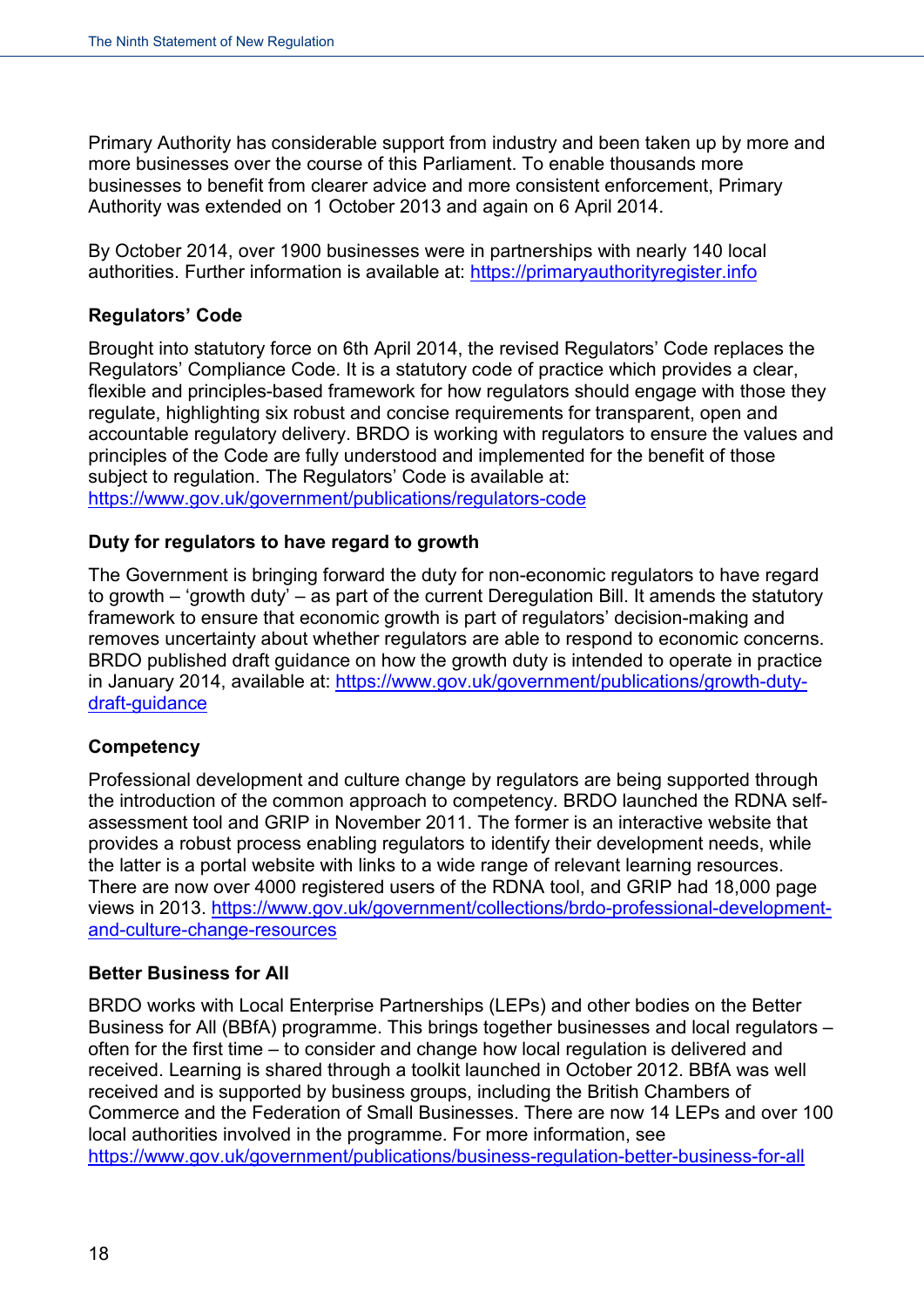#### **Business Reference Panel**

Business engagement is a key strand of BRDO's activities. At a national level, this is done primarily through the Business Reference Panel (BRP), established in 2009. This group of around 60 organisations and trade associations, representing a wider network of around 750,000 businesses, helps us to better understand the views of the business community with regard to regulation. It explores issues, identifies potential solutions, and gives feedback on our ideas and proposed work programmes, to ensure issues of real importance to a broad base of the business community are addressed.

For example, a group of BRP members worked collaboratively to gather evidence on and to make recommendations to BRDO on improvement of the enforcement of legislation relating to age restricted products and services, which led to the development of a code of practice for this regulatory area.

#### **Accountability for Regulator Impact**

The Accountability for Regulator Impact (ARI) scheme, launched in July 2013, asks noneconomic regulators to demonstrate transparency and accountability to business when making significant changes to regulatory policy or practice. Under ARI, regulators assess the cost to business of proposed changes in advance and discuss those impacts with their business stakeholders. In some instances, these discussions may result in changes to the proposed option.

In the 2014 Autumn Statement the Chancellor announced that before introducing any Government-sponsored voluntary regulation scheme, Government departments and regulators will be required to engage business on the likely impacts, and to work with them to minimise costs where possible. BIS will work with business and regulators to reflect the extended scope of ARI in guidance.

Building on the success of the programmes outlined above, and embedding the Coalition Commitment, the Small Business, Enterprise and Employment Bill will place a duty on Ministers to appoint a Small Business Appeals Champion in order to review national regulators' complaints and appeal processes from a business perspective. The Appeals Champion will give businesses a clear and straightforward pathway to challenge decisions, thereby helping to change the culture where businesses see little point in appealing regulators' decisions into each non-economic regulator.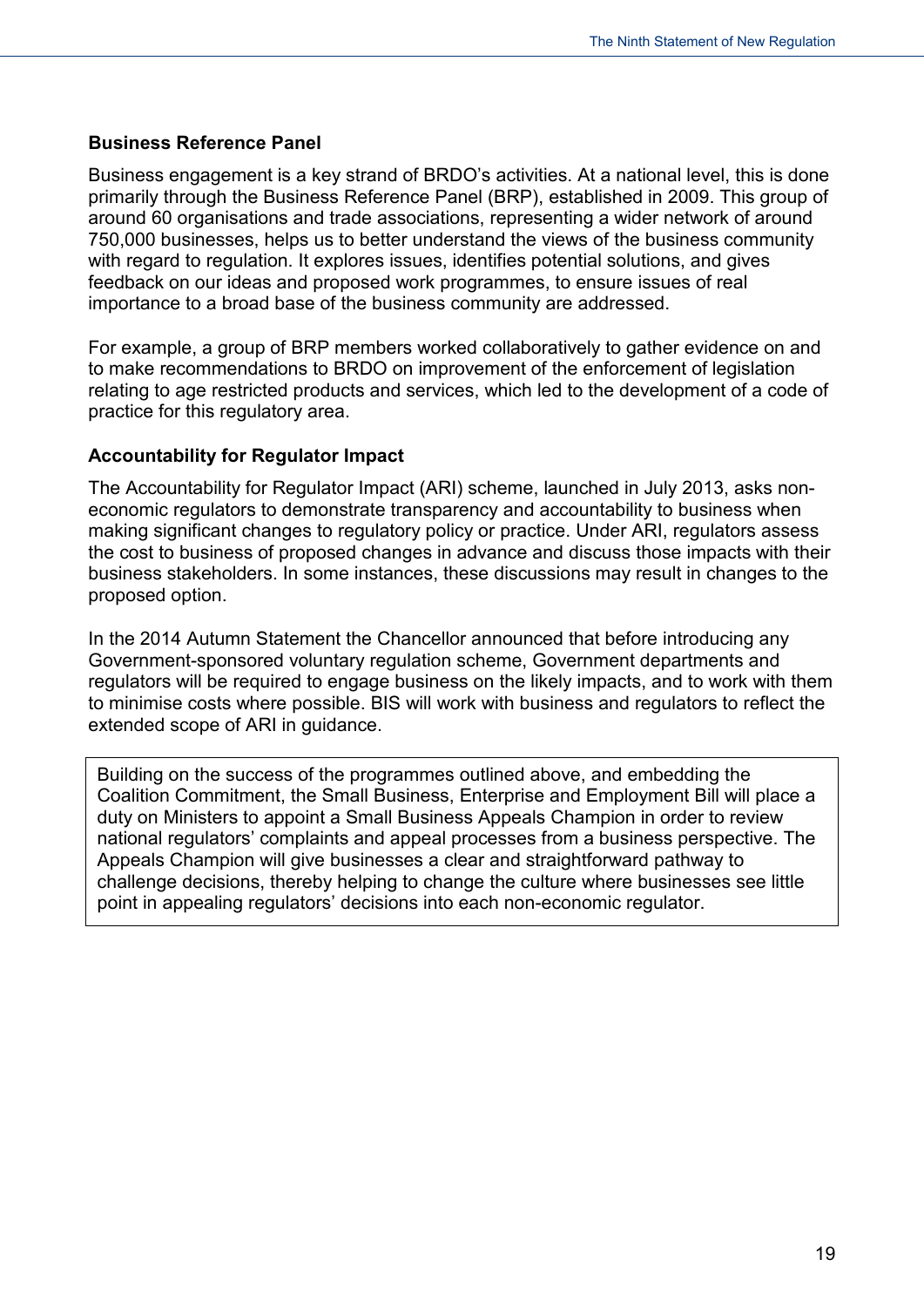## <span id="page-21-0"></span>**Commitment 3: We will impose sunset clauses on regulations and regulators to ensure that the need for each regulation is regularly reviewed.**

The Government has acted to strengthen the processes for ensuring that new regulations are subject to periodic review. That will help ensure that regulations are only retained where they can be shown to be necessary, effective, and where burdens on business are minimised. For EU-derived measures, it is also important to ensure that implementation of the regulation does not put UK businesses at a competitive disadvantage. Reviews can also contribute more broadly to better regulation goals, by identifying lessons that can be used to improve the design, appraisal and implementation of future regulatory proposals.

In March 2011 the Government introduced a new requirement for regulations to include sunset or review provisions. Review provisions impose a statutory duty to carry out a review of the measure in a specified timescale, typically with five years, while sunset provision provide for automatic expiry of the measure on a specific date. Since March 2011, some 270 pieces of legislation have been made containing a sunset or review provision. The associated reviews are due to be published between 2015 and 2019.

The Government has a policy to use sunset review clauses when new statutory noneconomic regulators are created. New statutory bodies with regulatory functions are subject to a statutory review clause – a legislative duty, contained within its founding legislation, on the relevant Secretary of State to conduct and publish a review of the body, which will address the extent to which it has been successful in achieving the objectives that led to its creation, and the case for its continued existence after a given period. The recently-created Groceries Code Adjudicator is one such example, and the Pubs Code Adjudicator (currently before, and subject to Parliament) is expected to be another.

The Small Business, Enterprise and Employment Bill will ensure that all new regulations affecting business will include statutory review provision, except where a review is not appropriate. This will help ensure that out-dated, ineffective or burdensome regulation continues to be tackled in future.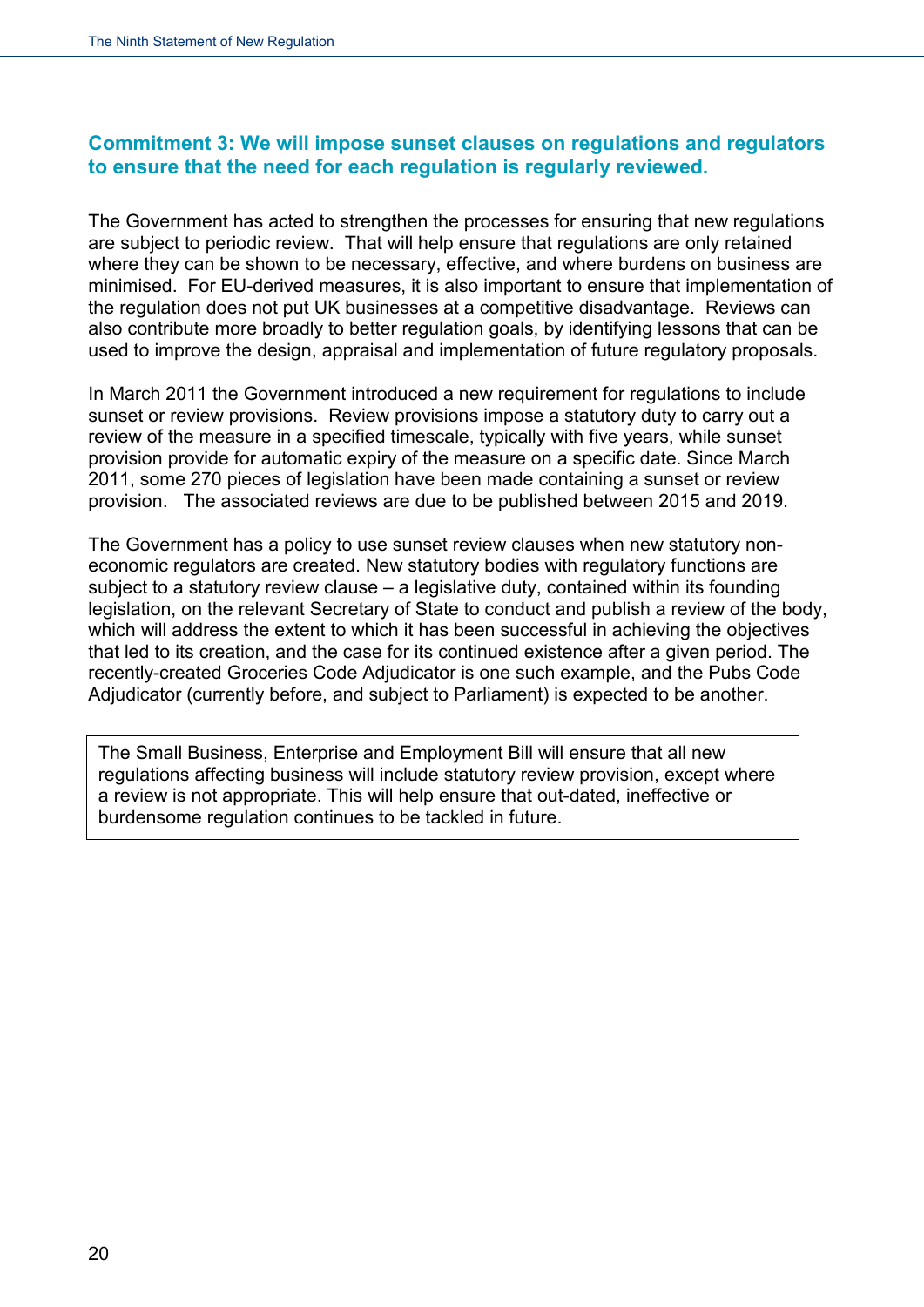## <span id="page-22-0"></span>**Commitment 4: We will give the public the opportunity to challenge the worst regulations.**

The Red Tape Challenge (RTC) was launched by the Prime Minister in 2011 to give business and the general public the opportunity to challenge the Government to get rid of burdensome regulations. Since its launch, the programme has reviewed more than 5,600 regulations and has responded to over 30,000 comments from individuals or businesses. It is on course to exceed its target of achieving £850m annual savings to business and is expected to achieve over £1 billion annual savings to business by the end of the Parliament.

These savings form an integral part of the Government's better regulation agenda. They are also key to helping Government achieve One-in, Two-out because the majority of these savings will contribute to the total net savings to business accounted for under Onein, Two-out.

In addition, the RTC is continuing to deliver further, non-legislative reforms, such as improvements to paperwork, guidance and online services that will save businesses time and money beyond the scope of One-in, Two-out.

A full list of all the RTC measures implemented since the start of the programme is attached at [Annex E.](https://www.gov.uk/government/uploads/system/uploads/attachment_data/file/391056/Annex_E___Red_Tape_Challenge_Measures_already_introduced_this_Parliament.pdf) The list of RTC reforms that will come into force over the SNR9 period (January to June 2015 is attached at [Annex D.](https://www.gov.uk/government/uploads/system/uploads/attachment_data/file/391055/Annex_D___Red_Tape_Challenge_Measures_still_to_be_introduced_this_Parliament.pdf) These can be found at [https://www.gov.uk/government/publications/one-in-two-out-ninth-statement-of-new](https://www.gov.uk/government/publications/one-in-two-out-ninth-statement-of-new-regulations)**regulations** 

#### **Key RTC reforms implemented during the past six months**

#### **We have:**

- Widened the definition of a micro business under the Gas and Electricity Regulated Providers (Redress Scheme) Order 2008 benefiting up to an extra 150,000 micro businesses by giving them access to the same redress system that domestic customers access when a consumer complaint cannot be resolved directly with the energy provider.
- Introduced draft regulations as part of improvements to the Health and Social Care Act 2008 (Regulated Activities) Regulations 2010, which will establish fundamental standards as requirements for registration with the Care Quality Commission. These reforms will come into force in April 2015.
- Removed the requirement for motorists to display a tax disc in 37 million vehicles.
- Implemented the next phase of Defra's 'smarter data' programme, alongside further progress on Defra's 'smarter guidance' programme. These programmes aim to implement reforms by April 2015 that are expected to save businesses and others over £90m per year.

#### **Key RTC measures reducing burdens in SNR 9**

Of the 973 regulatory reforms expected to be introduced in the next 6 months arising from The RTC, there are 218 measures in scope of the One-in, Two-out rule that will reduce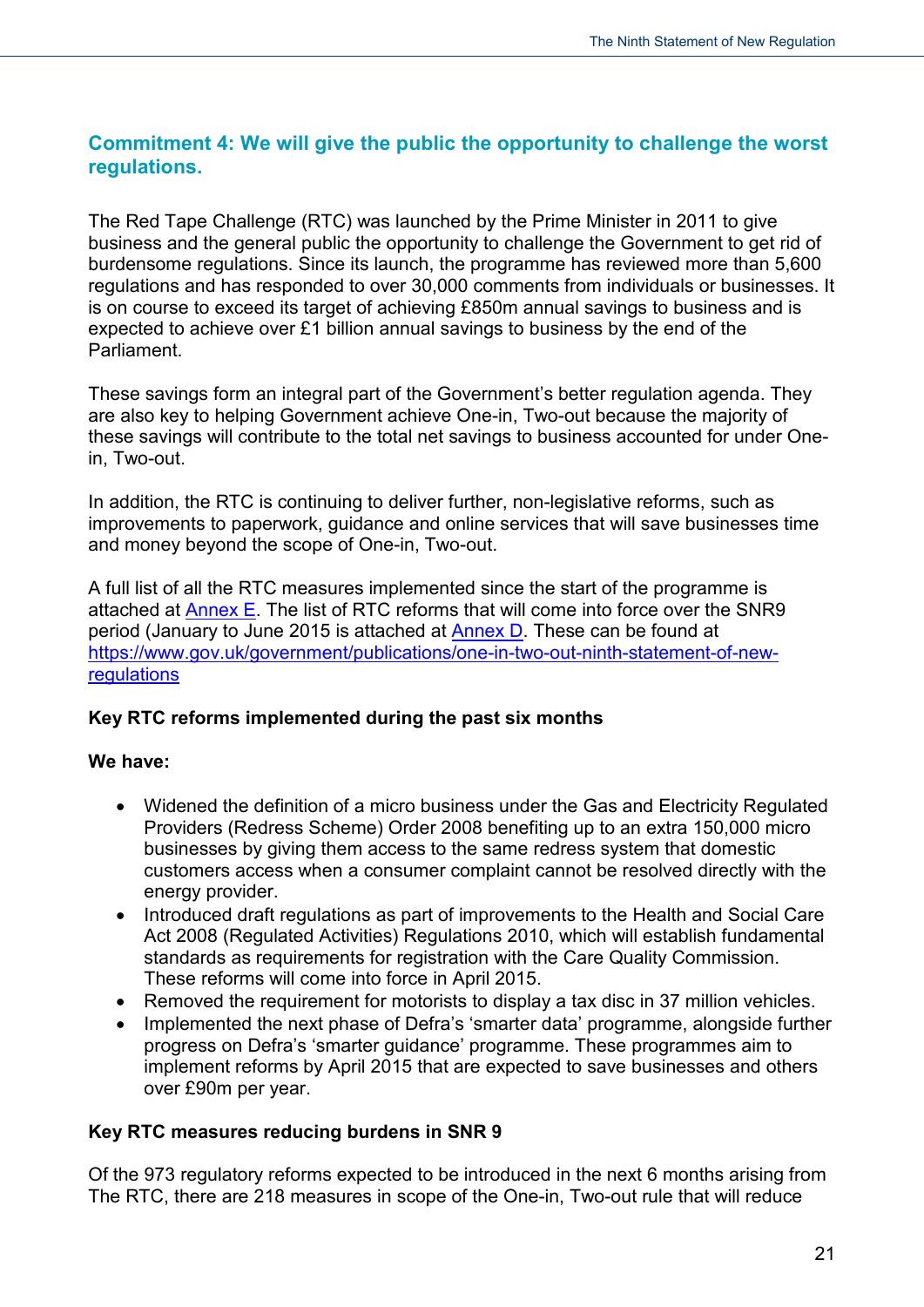burdens over and above tidying the statute book. These will be reported as part of the overall One-in, Two-out account in SNR9. RTC measures coming into force over the coming six months include:

- Making it easier and cheaper to build quality new homes by reducing 100s of locally applied housing standards to 5 national standards with estimated savings of £96.2m per year.
- Increasing the maximum speed and combination weight limits for agricultural tractors and trailers from 20mph to 25mph and 24.39t to 31t. This measure is aimed at increasing productivity in the agricultural sector.
- Completion of the "paperless driving" reforms to provide a range on online services that in total are estimated to save businesses over £20m per year. The DVLA has already removed the requirement to renew the Statutory Off Road Notification annually and removed the paper tax disc. During SNR9, the DVLA will also:
	- o Remove the requirement for fleet operators to hold a vehicle registration certificate (V5C) and develop an electronic enquiry facility for operators to check vehicle details directly from DVLA's vehicle records;
	- o Increase the ability of drivers to make changes to their vehicle record electronically for sales to trade, acquisitions and change of keeper; and
	- o Introduce a new transaction which will allow customers of the Personalised Registrations scheme to transact digitally, bringing significant benefits to motor traders and dealerships (the new facility will allow numbers to be put on retention and transferred between vehicles).
- Updating the Construction Regulations ensuring they are better suited to the needs of small businesses in the sector, thus increasing compliance and improving health and safety. Changes will also be made to better align the Regulations with the relevant EU Directive, to reflect 'better regulation' principles. These changes will come into force in April 2015 and are expected to save business £19.6m annually.
- <span id="page-23-0"></span>• Consolidate and modernise the legislative controls for mines - some of which are 50 to 60 years old and highly complex - with a single set of modern goal-setting regulations. This will significantly reduce the time taken to understand what the law requires while maintaining health and safety standards.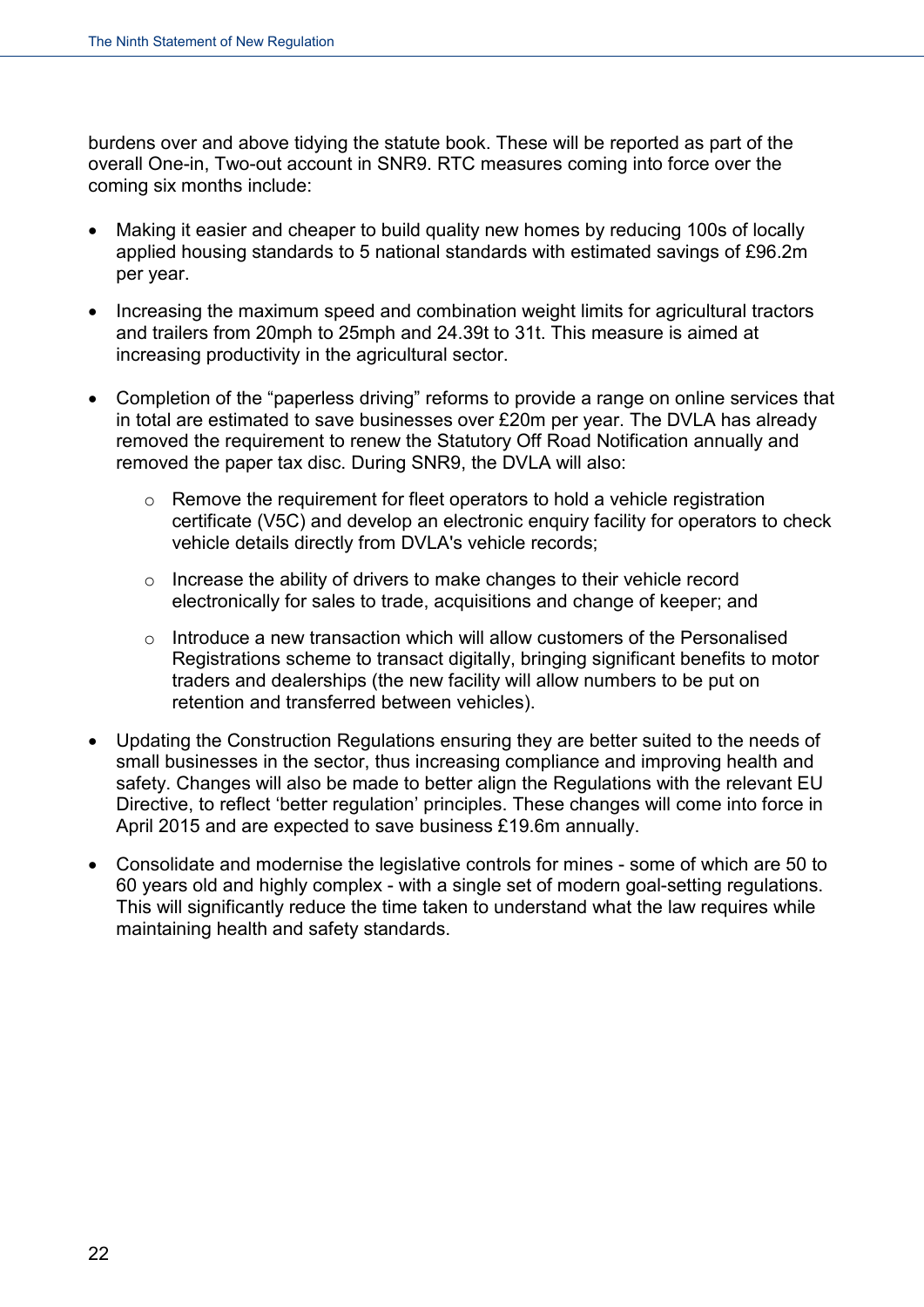## **Commitment 5: We will end the so-called 'gold-plating' of EU rules, so that British businesses are not disadvantaged relative to their European competitors.**

A substantial proportion of the legislation that impacts on UK businesses derives from the EU. Meeting our goal to reduce the overall burden of regulation on business therefore requires strong action at the EU level, which is why the UK Government engages with the EU early in the policy-making process to influence EU proposals that could place significant costs on UK business. We achieve this by working with partners to press the EU institutions to apply effective cross-cutting better regulation policies, to take proportionate approaches in specific new regulatory proposals, and to review established legislation with the aim of minimising costs.

We have committed to end the so called 'gold-plating' of EU legislation when transposing EU measures into domestic law, unless it is clearly in the UK's interests to do so. To achieve this, in 2011 we put in place the [Government's Guiding Principles for EU](https://www.gov.uk/government/uploads/system/uploads/attachment_data/file/78800/Guiding_Principles_for_EU_legislation.pdf)  [legislation,](https://www.gov.uk/government/uploads/system/uploads/attachment_data/file/78800/Guiding_Principles_for_EU_legislation.pdf) which ensure that UK businesses are not put at a disadvantage compared with their European counterparts. In 2013 we reviewed and strengthened the Guiding Principles, to include a specific principle to ensure that the UK does not go beyond the minimum requirements of an EU measure, save in exceptional circumstances.

#### **Securing further EU commitments to reduce regulatory burdens**

#### *Business Taskforce*

The Business Taskforce was appointed by the Prime Minister in June 2013 with the aim of putting the voice of business at the heart of the debate on cutting EU red tape by identifying practical reforms to EU rules, regulations and practices (both existing and proposed) drawn direct from business experience.

The Taskforce's report – 'Cut EU red tape' – was published in October 2013. The report put forward 30 recommendations for reform of individual EU rules, which could save businesses billions of pounds. In particular, the Taskforce made recommendations which would remove barriers to overall business competitiveness; starting a company and employing people; expanding a business; trading across borders; and innovation. It also called on the Commission to adopt a 'common sense filter' for all new proposals – the 'COMPETE' principles – to ensure new EU regulation is pro-innovation and pro-growth. The 'Cut EU red tape' report can be found at

[https://www.gov.uk/government/publications/cut-eu-red-tape-report-from-the-business](https://www.gov.uk/government/publications/cut-eu-red-tape-report-from-the-business-taskforce/cut-eu-red-tape-report-from-the-business-taskforce)[taskforce/cut-eu-red-tape-report-from-the-business-taskforce](https://www.gov.uk/government/publications/cut-eu-red-tape-report-from-the-business-taskforce/cut-eu-red-tape-report-from-the-business-taskforce)

Our influencing work in Brussels has been, and continues to be, focussed around achieving the Taskforce's recommendations. In November 2014, we published an update report – 'Cut EU red tape: One Year on' – setting out the progress that had been made since the Taskforce's report was published. The report is available at [https://www.gov.uk/government/publications/cut-eu-red-tape-business-taskforce-report](https://www.gov.uk/government/publications/cut-eu-red-tape-business-taskforce-report-one-year-on)[one-year-on.](https://www.gov.uk/government/publications/cut-eu-red-tape-business-taskforce-report-one-year-on) To date, 10 of the 30 dossier-specific recommendations have been delivered, saving over £200 million in the first year, and there has been good progress made on a number of others.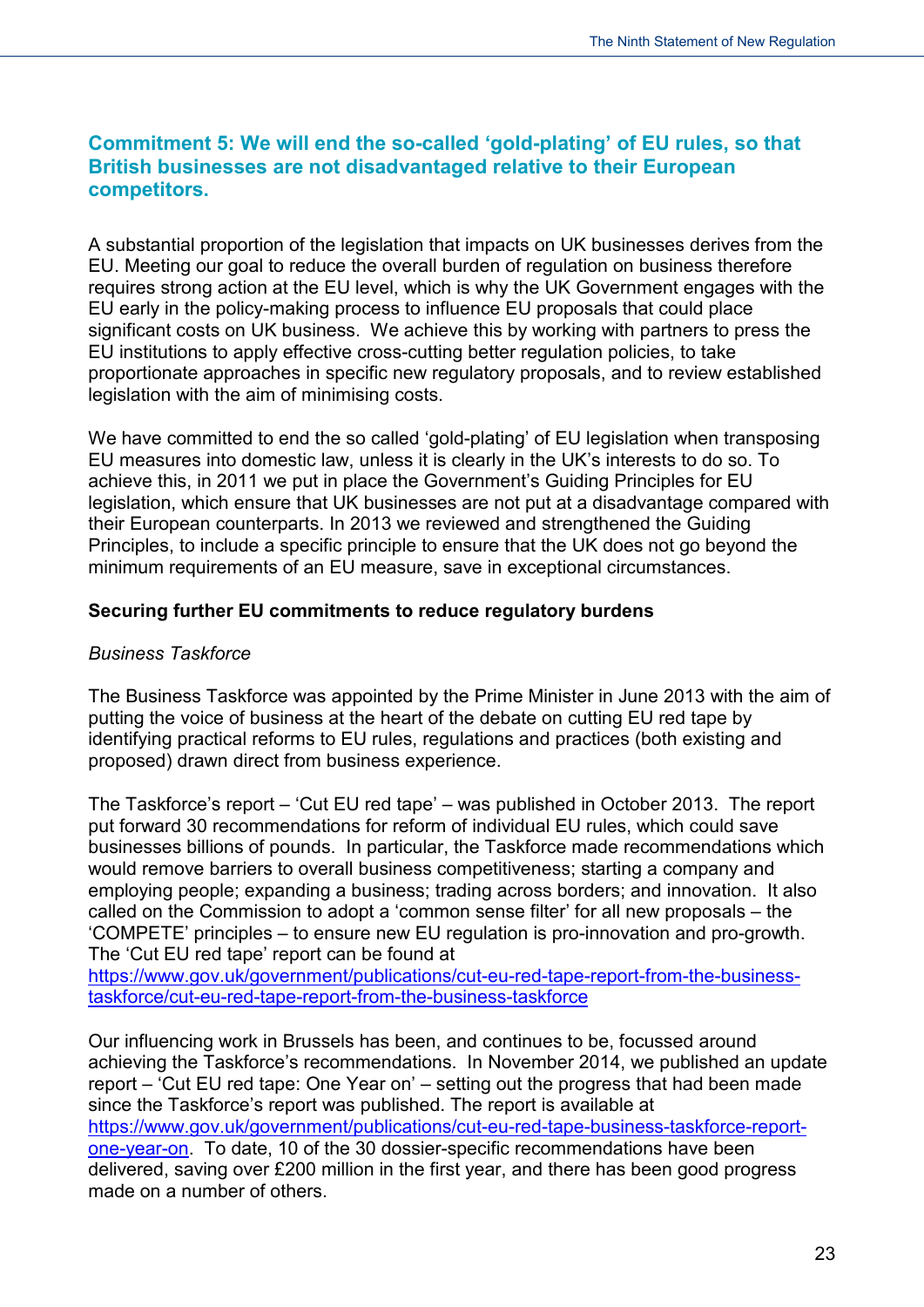There has also been considerable support for the COMPETE principles from the major EU business organisations, the European Parliament, and most recently, the Commission's own better regulation advisory group – The Stoiber Group. Notably the Parliament, and the Stoiber Group called for the " offsetting" of burdens and costs (i.e. One-in, One-out), whilst BusinessEurope, the Council of European Employers of the Metal, Engineering and Technology-based Industries (CEEMET), RegWatchEurope, and the French and German equivalents of the CBI have all called for One-in, One-out at the EU level.

#### **Achievements to date:**

- 1. Commission adopted a non-binding Recommendation on Shale Gas, rather than binding legislation;
- 2. The EU agreed a new framework for Non-Financial Reporting, limited to large listed companies and large public interest entities;
- 3. The Council adopted a non-binding Recommendation, rather than binding legislation, on Traineeships;
- 4. The agreement reached on the Posting of Workers Enforcement Directive limits the amount of paperwork that businesses are required to provide. It will provide more certainty and transparency for business;
- 5. The EU adopted new rules for Environmental Impact Assessments, which will minimise burdens on SMEs;
- 6. The EU adopted practical and proportionate rules on Country of Origin Labelling for Food;
- 7. The Commission has proposed an amendment to the Waste Framework Directive to allow Member States to exempt SMEs from registering as waste carriers when transporting low volumes of non-hazardous waste
- 8. The Commission withdrew its proposed Access to Justice in Environmental Matters Directive:
- 9. The Commission withdrew its proposed Soil Framework Directive; and
- 10.The EU adopted a new streamlined Regulation for Clinical Trials.

#### **Member State engagement**

We are continuing to work closely with other Member States in order to achieve EU regulatory reform. Many other Member States are adopting similar better regulation initiatives to those we have introduced – for example, Italy, France, Spain, Portugal, Romania, Lithuania and Austria are now all implementing forms of One-in, One-out; whilst Germany, the Netherlands, Sweden and the Czech Republic have independent scrutiny bodies, like our Regulatory Policy Committee (RPC), and France is expected to have one in place in early 2015.

This December's EU Competitiveness Council Conclusions on Better Regulation were extremely positive, calling, for the first time, for EU burden reduction targets, as well as for greater use of lighter regimes for SMEs and micro-enterprises, and the involvement of independent, outside expertise in the Commission's Impact Assessment Board.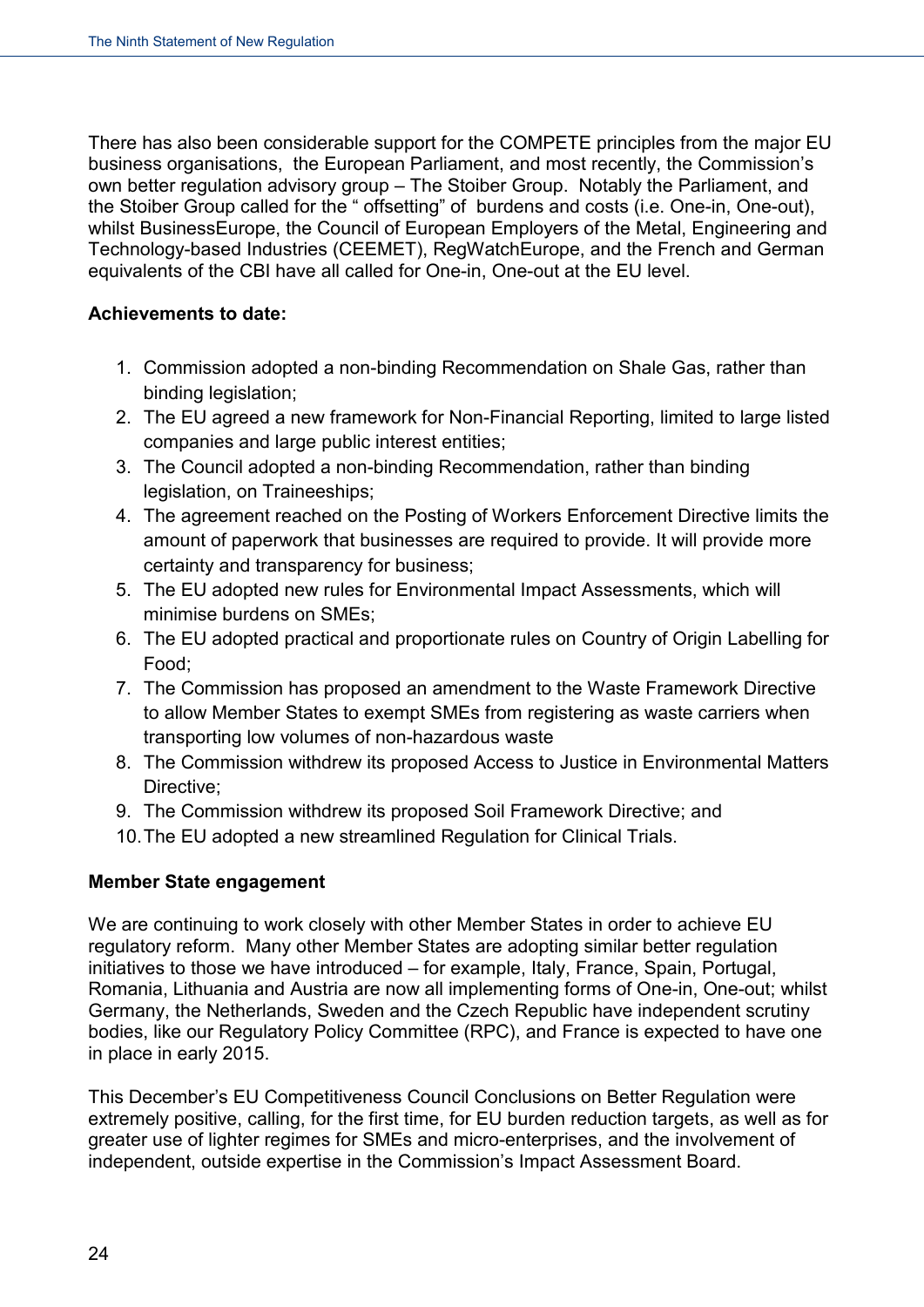In addition, in late 2012 and early 2013, we secured support for the 'Ten point plan for EU Smart Regulation' from 13 other Member States. The Commission addressed six of the ten demands when it launched its REFIT programme, and we are actively pursuing the remaining points, many of which also feature among the Taskforce COMPETE principles.

#### **Regulatory Fitness ('REFIT') Communication**

In June 2014 the Commission published a report setting out its achievements on regulatory reform over the past 18 months, and plans for further action.

The Commission has made some progress in reducing the burden of EU regulation, and we have fought hard to secure new proposals to cut the cost of EU rules. In particular, we are pleased that the REFIT report records delivery of five of the Business Taskforce's recommendations, bringing the total achieved to ten. This included the withdrawal of two major proposals for unnecessarily burdensome environmental rules as recommended by the Taskforce – namely, the Soil Framework Directive and the Access to Justice in Environmental Matters Directive.

The Commission now needs to go further to lighten the burden of red tape on business, with particular emphasis on the recommendations of the Taskforce. It is therefore vital that regulatory reform remains a top priority for the new Commission.

We also welcome:

- Progress on applying exemptions or lighter regimes to the smallest businesses under new EU legislation. REFIT records 17 adaptations for small businesses and exemptions for micro-businesses.
- A raft of proposed 'fitness checks' and evaluations of EU legislation, especially the Cumulative Cost Assessment of regulation relating to the construction sector.
- The Commission's indication that its proposal to revise the Pregnant Workers Directive "could be considered for withdrawal". If carried out, this would deliver another Taskforce recommendation. Withdrawal would not affect existing rights. However, it would avoid having to implement amendments moved by the European Parliament, which would have cost the UK an estimated £2.5bn per year.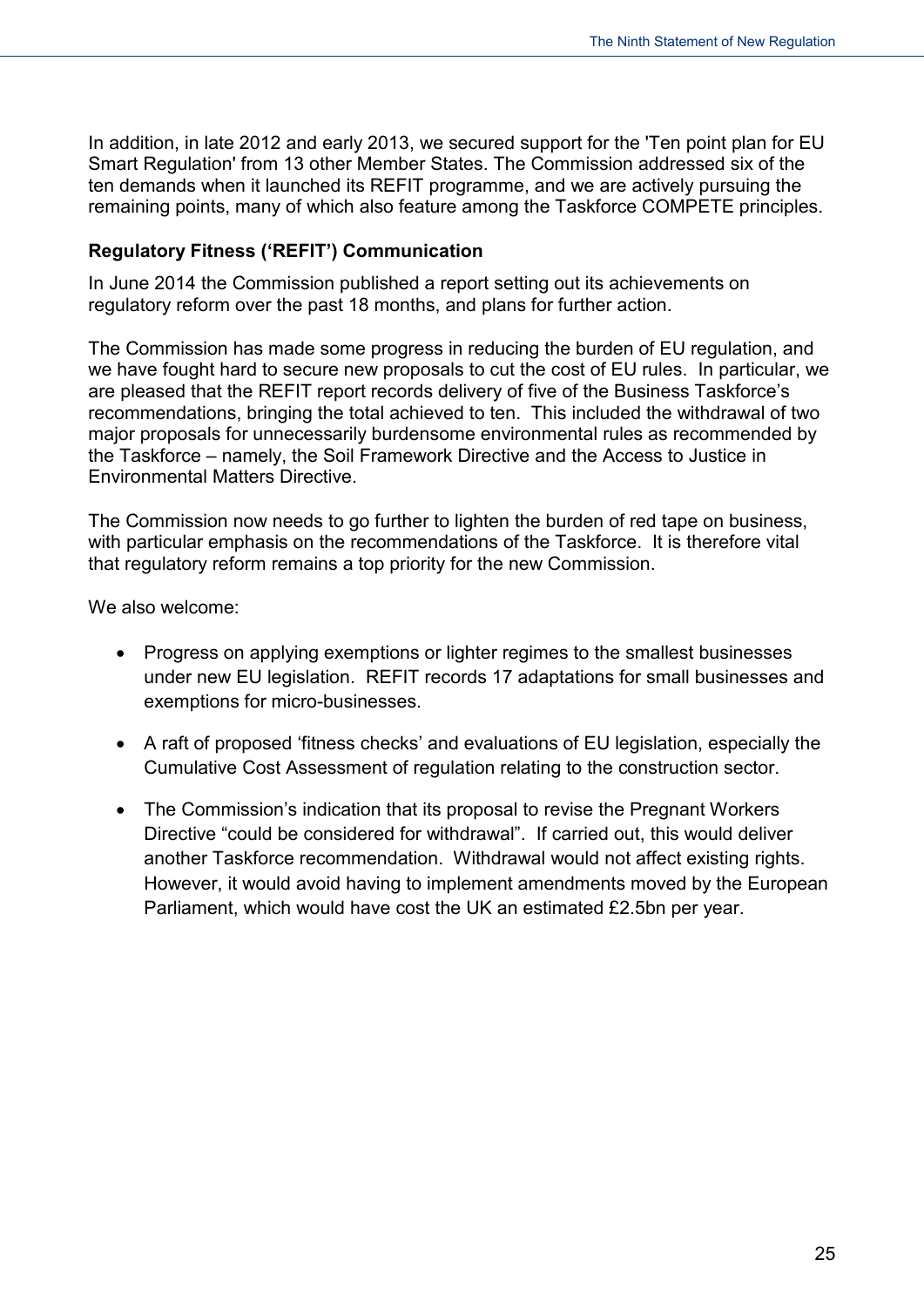# <span id="page-27-0"></span>**Annex A – New measures to be introduced**

# **Introduction**

This Statement of New Regulation provides transparency on forthcoming regulation intended to come into force between January and June 2015. These are ordered by Department, and then by date order within Departments. The information is correct at the time of publication.

This annex identifies whether measures are regulatory or deregulatory, whether they are in scope of One-in, Two-out, whether they are Red Tape Challenge (RTC) derived and whether they have an EU origin. The costs or savings associated with measures can be found in Annex C.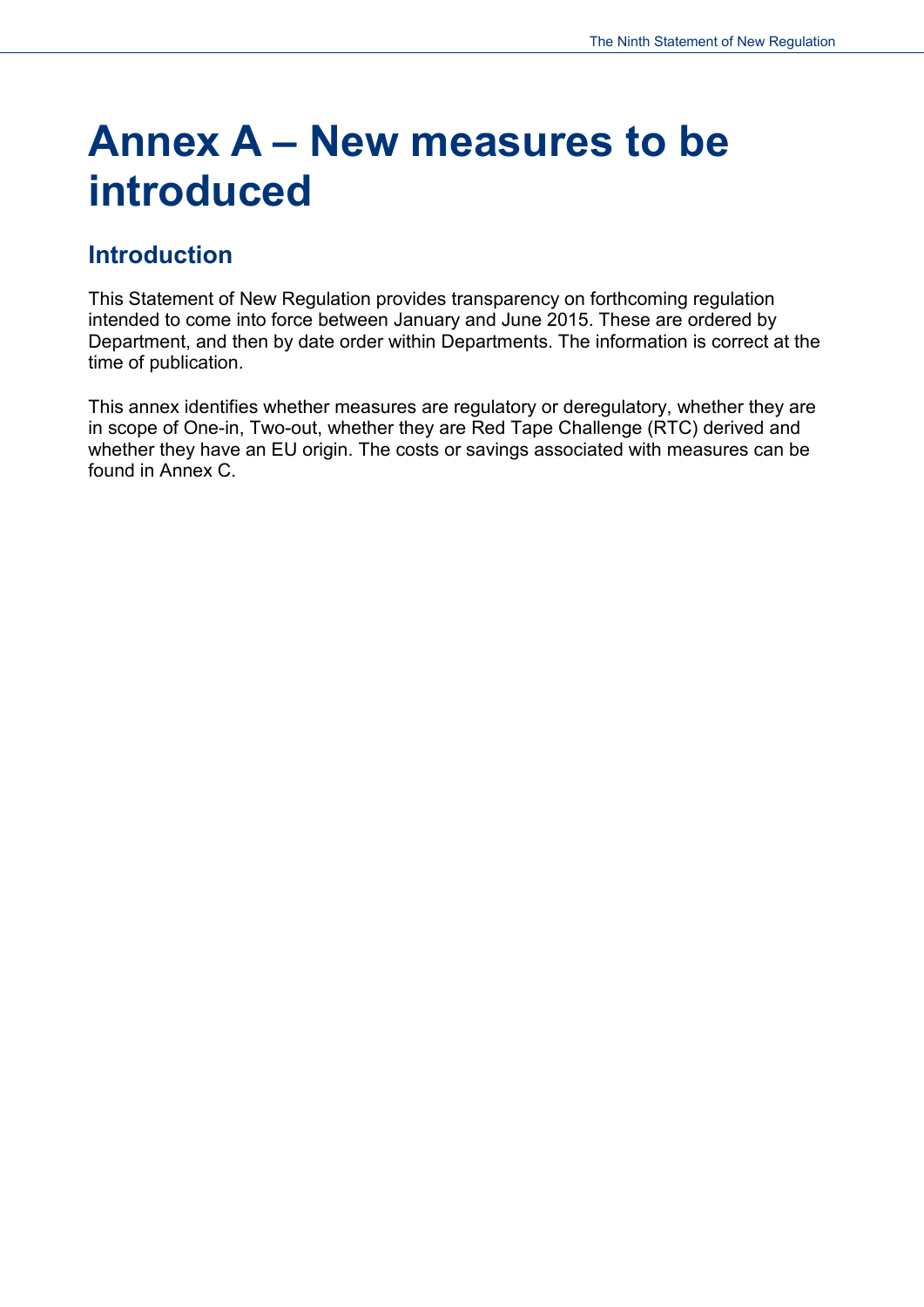# **List of all measures planned for SNR9 – One-in, Two-out and EU measures – by Department and by Date**

### **Acronym Key:**

| Acronym                 | <b>Meaning</b>                                                                           |
|-------------------------|------------------------------------------------------------------------------------------|
| IA No. and/or RTC theme | Number on the Impact Assessment and/or category of RTC theme                             |
| Lead Dept               | Department with lead on the measure                                                      |
| Title of measure        | Title of the UK legislation created/amended/removed, if available                        |
| Coming into force       | Date measure is due to come into force                                                   |
| Reg/Dereg               | <b>Regulatory or Deregulatory</b>                                                        |
| <b>OITO</b>             | One-in, Two-out measure                                                                  |
| <b>RTC</b>              | Red Tape Challenge measure                                                               |
| EU                      | EU measure (Directive or Regulation) necessitating a change in UK law for implementation |

<span id="page-28-0"></span>The following list of upcoming regulation is subject to change where regulations are dependent on parliamentary approval.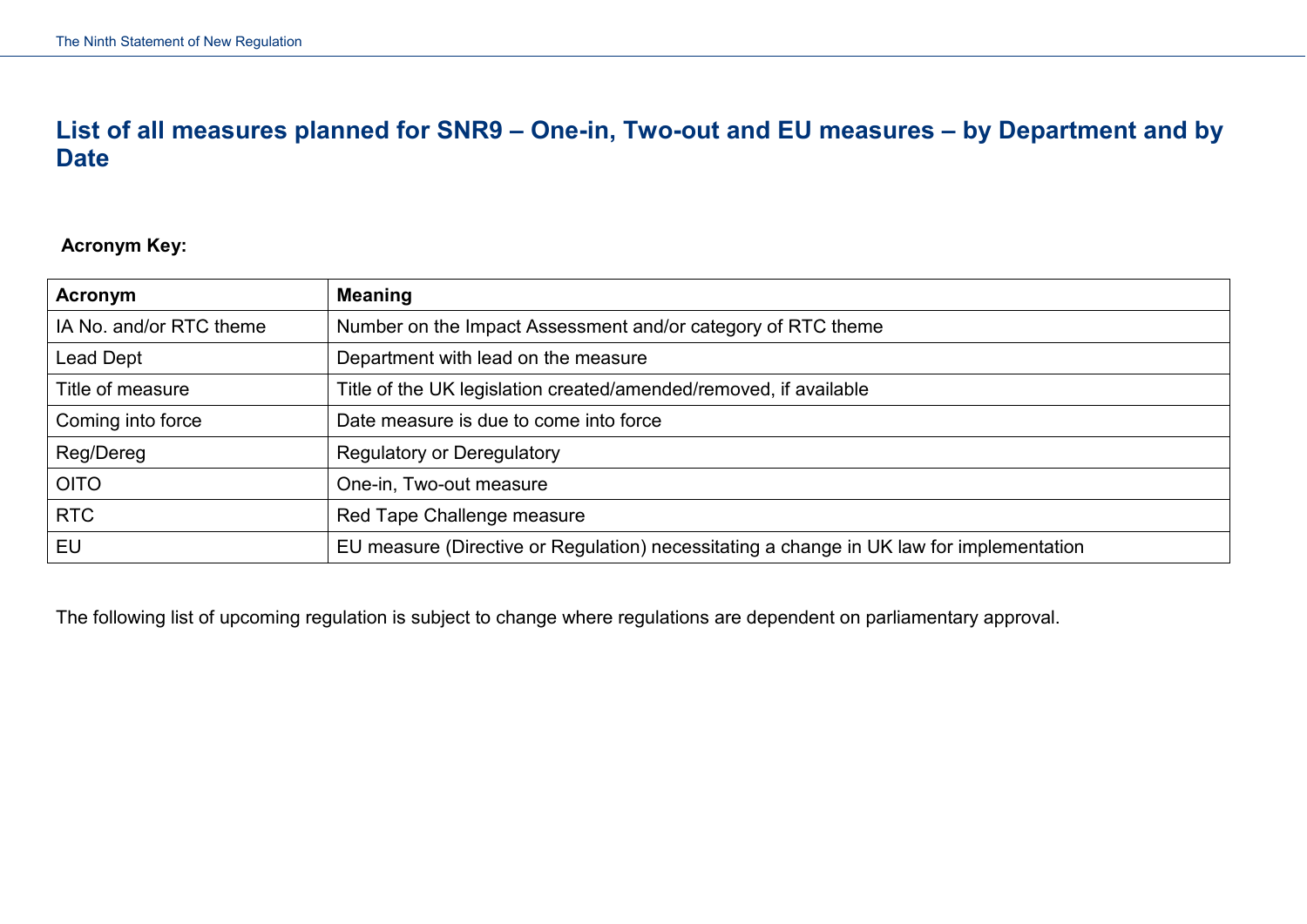| IA No. and/or<br>RTC theme | ead Dept | <b>Title of Measure</b>                                       | <b>Effect of the Measure</b>                                                                                                                                                                                                                    | <b>Coming into</b><br>force | <b>Regulatory</b><br>Deregulator | OITO         | <b>RTC</b> | 묘 |
|----------------------------|----------|---------------------------------------------------------------|-------------------------------------------------------------------------------------------------------------------------------------------------------------------------------------------------------------------------------------------------|-----------------------------|----------------------------------|--------------|------------|---|
| BIS LM007                  | BIS      | The Deduction from Wages<br>(Limitation) Regulations 2014     | To limit the time period for which claims for unlawful deductions for<br>wages can be backdated to two years. This will apply to claims made<br>on or after 1 July 2015.                                                                        | 08/01/2015                  | <b>Dereg</b>                     | ✓            |            |   |
| <b>BIS 0401</b>            | SIB      | <b>Recruitment Sector</b><br>Advertising                      | Prohibiting employment agencies and employment businesses from<br>advertising jobs exclusively in other EEA countries.                                                                                                                          | 05/01/2015                  | Reg                              | $\checkmark$ |            |   |
| <b>BIS IPO 008</b>         | SIS      | Reducing the duration of<br>Copyright in unpublished<br>works | Reduces the overly long term of Copyright Protection currently<br>afforded to unpublished works created under previous Copyright Act<br>1956.                                                                                                   | 06/04/2015                  | <b>Dereg</b>                     | $\checkmark$ |            |   |
| <b>BIS-TBC</b>             | SIS      | <b>Accounting Directive</b><br>Chapters 1-9                   | To streamline, update and consolidate existing EU legislation on<br>financial reporting; and reduce obligations on some medium-sized<br>companies by increasing the threshold for the small companies<br>regime.                                | 06/04/2015                  | <b>Dereg</b>                     | ✓            |            |   |
| <b>BIS0148</b>             | SIS      | <b>Shared Parental Leave</b>                                  | To bring in statutory adoption leave and pay in line with maternity<br>leave and pay; and to increase flexibility for parents in deciding when<br>to take unpaid parental leave by increasing the age of the child from 5<br>years to 18 years. | 05/04/2015                  | Reg                              | ✓            |            |   |
| <b>BIS0067</b>             | BIS      | Amendment to Outer Space<br>Act 1986                          | To introduce an upper limit on liability for the majority of licenced UK<br>space operators.                                                                                                                                                    | 06/04/2015                  | <b>Dereg</b>                     | $\checkmark$ |            |   |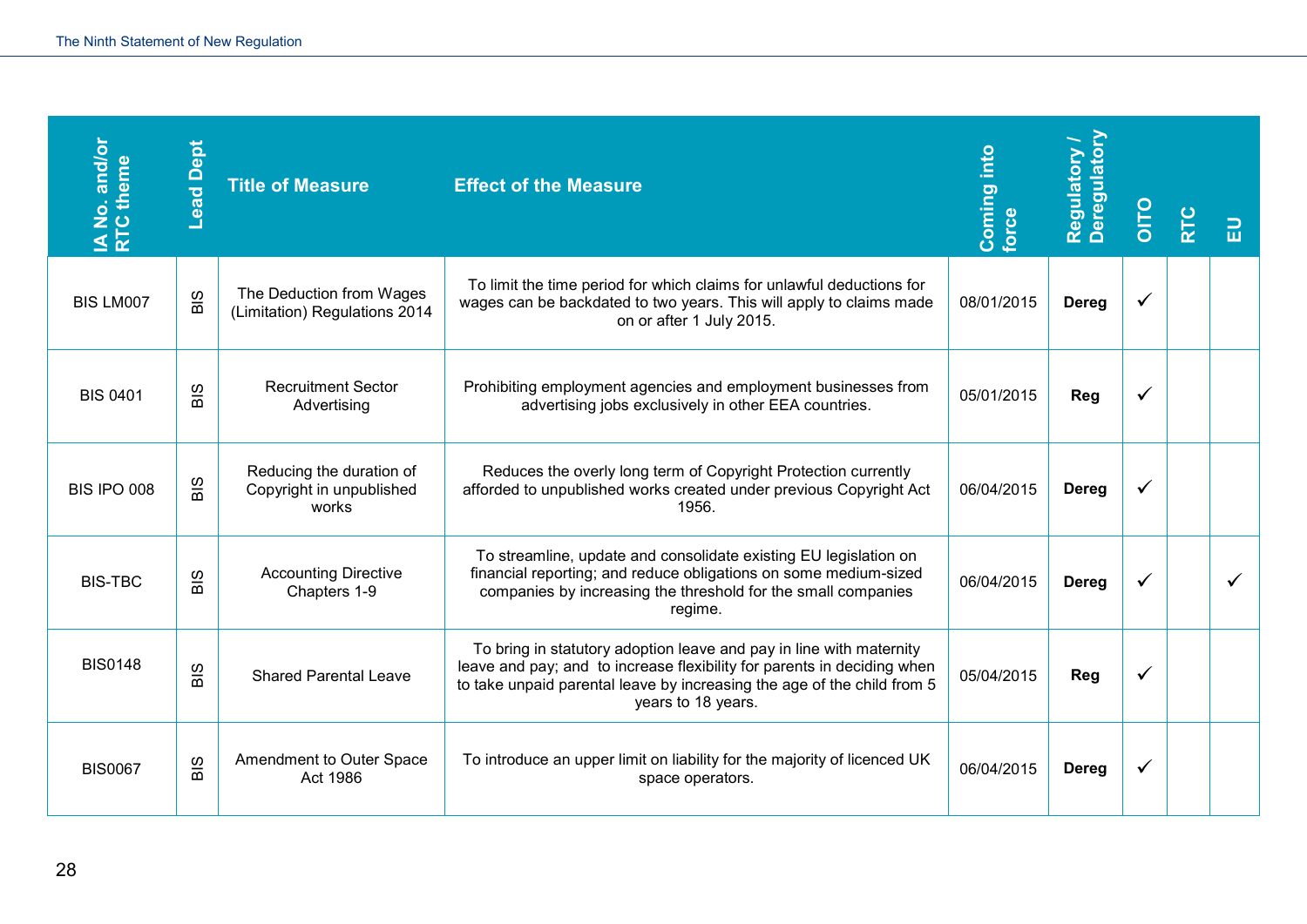| No. and/or<br><b>RTC theme</b> | <b>Lead Dept</b> | <b>Title of Measure</b>                                 | <b>Effect of the Measure</b>                                                                                                                                                                                                                                                                                                                                                                                                                                                                                                                                                                                                                                          | Coming into<br>force | Deregulato<br>Regulatory | OILO | <b>RTC</b> | 믒 |
|--------------------------------|------------------|---------------------------------------------------------|-----------------------------------------------------------------------------------------------------------------------------------------------------------------------------------------------------------------------------------------------------------------------------------------------------------------------------------------------------------------------------------------------------------------------------------------------------------------------------------------------------------------------------------------------------------------------------------------------------------------------------------------------------------------------|----------------------|--------------------------|------|------------|---|
| <b>BIS0373</b>                 | SIB              | Appeals route                                           | To introduce two routes of appeal against design decisions of the<br>Intellectual Property Office, offering business a choice on the route<br>which best suits their needs. This mirrors the choices currently<br>available for trademarks.                                                                                                                                                                                                                                                                                                                                                                                                                           | 06/04/2015           | <b>Dereg</b>             | ✓    |            |   |
| BIS InsS013                    | BIS              | Changes to the law governing<br>insolvency proceedings  | A collection of 6 deregulatory measures to Insolvency Procedures,<br>three of which will together deliver direct benefits to business of £2.1m<br>a year. The measures delivering direct benefit to business will: 1)<br>Allow creditors to consent to an administration being extended for a<br>period of up to 12 months; 2) Remove the requirement to seek<br>sanction from the appropriate authority for certain actions in liquidation<br>and bankruptcy; 3) Add a statutory trigger for the crystallisation of<br>floating charges in Scottish administrations, allowing funds to can be<br>returned to unsecured creditors without the need for a liquidation. | May/June<br>2015     | <b>Dereg</b>             | ✓    | ✓          |   |
| <b>BIS-TBC</b>                 | <b>BIS</b>       | The Weights and Measures<br>(Knitting Yarns) Order 1988 | To deregulate fixed quantities and quantity labelling rules for knitting<br>yarn. This benefits business by allowing knitting yarns sold in a band<br>rather than pre-packaged to be sold in any size the retailer chooses.                                                                                                                                                                                                                                                                                                                                                                                                                                           | 06/04/2015           | <b>Dereg</b>             | ✓    | ✓          |   |
| <b>BIS-TBC</b>                 | BIS              | <b>Pressure Equipment</b><br>(Amendment) Regulations    | Updates classification of pressure equipment containing hazardous<br>substances defined by Dangerous Substances Directive (67/548/EEC)<br>to use definitions under Regulation on Classification, Labelling and<br>Packaging of Substances & Mixtures (1272/2008/EC).                                                                                                                                                                                                                                                                                                                                                                                                  | 01/06/2015           | Reg                      |      |            |   |
| CO1025                         | S                | A Statutory Register of<br>Lobbyists                    | To make the lobbying industry more transparent to both policy makers<br>and the public, increasing democratic legitimacy and creating more<br>efficient Government policy outcomes.                                                                                                                                                                                                                                                                                                                                                                                                                                                                                   | 06/04/2015           | <b>Reg</b>               | ✓    |            |   |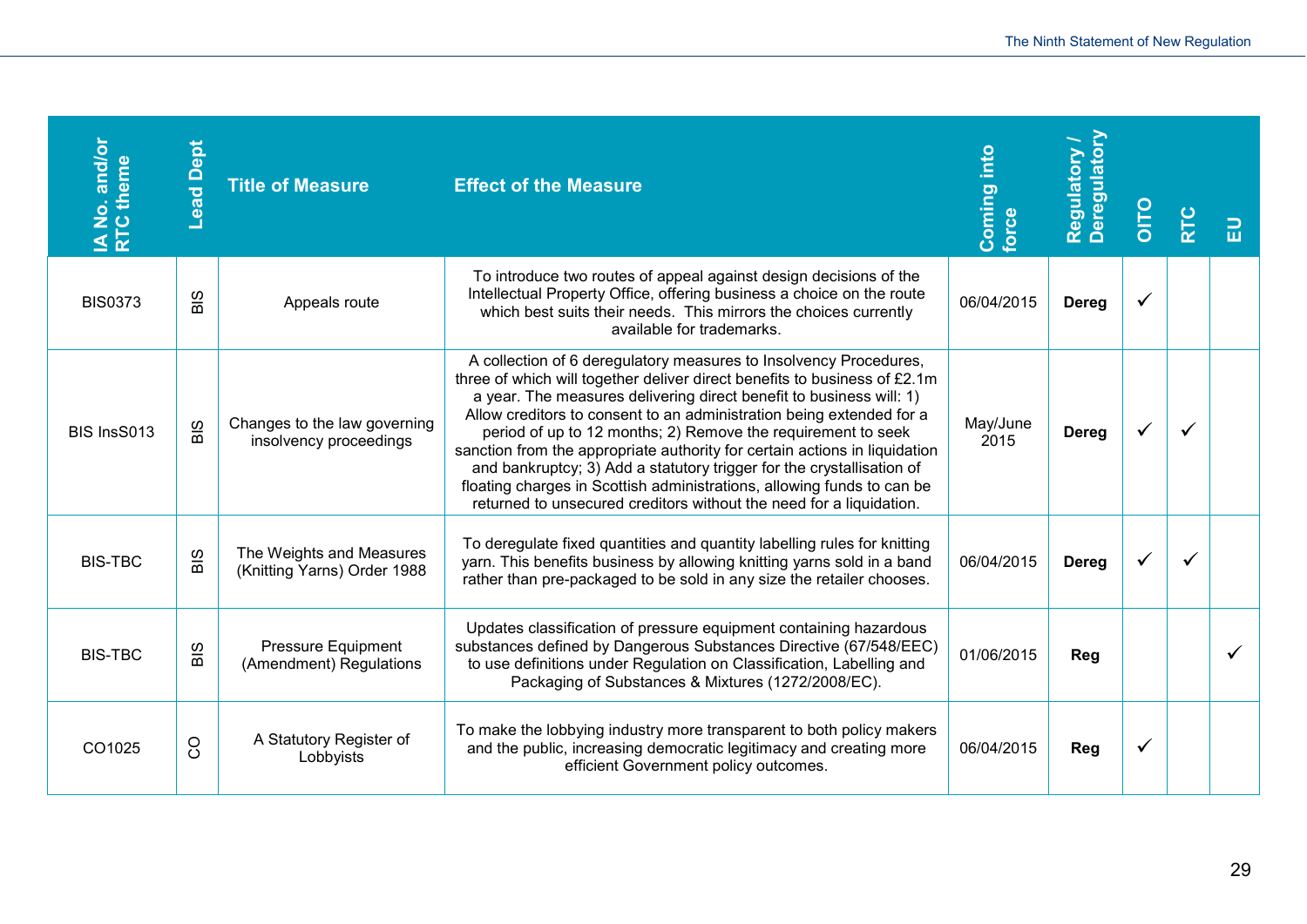| IA No. and/or<br><b>RTC theme</b> | <b>Lead Dept</b> | <b>Title of Measure</b>                                                                                                 | <b>Effect of the Measure</b>                                                                                                                                                                                                                                                                                                                                                                                                                                      | Coming into<br>force                | Regulatory<br>Deregulator | OITO | <b>RTC</b> | 品 |
|-----------------------------------|------------------|-------------------------------------------------------------------------------------------------------------------------|-------------------------------------------------------------------------------------------------------------------------------------------------------------------------------------------------------------------------------------------------------------------------------------------------------------------------------------------------------------------------------------------------------------------------------------------------------------------|-------------------------------------|---------------------------|------|------------|---|
| CO1026                            | 8                | Political Reform Bill: non-party<br>funding in general elections                                                        | To limit and increase transparency in relation to spending in an<br>election campaign by people who are not candidates, or organisations<br>who are not political parties, by requiring them to publish and record<br>more information about their spending, donations, accounts and board<br>members.<br>To clarify and extend the Electoral Commission's duty to monitor and<br>take all reasonable steps to secure compliance with regulatory<br>requirements. | 01/01/2015                          | Reg                       | ✓    |            |   |
| CO-TBC                            | $\overline{S}$   | Raising the Charities Audit<br>Threshold                                                                                | To raise the financial threshold below which charities can opt for an<br>independent examination, and to add to the range of bodies that can<br>undertake a qualified independent examination.                                                                                                                                                                                                                                                                    | 06/04/2015                          | Dereg                     | ✓    |            |   |
| DCLG-TBC                          | CLG<br>Ā         | Amendment of the Town and<br><b>Country Planning</b><br>(Environmental Impact<br><b>Assessment) Regulations</b><br>2011 | To raise thresholds for screening for EIA.                                                                                                                                                                                                                                                                                                                                                                                                                        | January 2015                        | <b>Dereg</b>              | ✓    |            |   |
| <b>DCLG2165</b>                   | <b>DCLG</b>      | <b>Changes to Development</b><br><b>Consent Orders for Nationally</b><br>Significant Infrastructure<br>Projects (NSIPs) | To simplify the process for making changes to Development Consent<br>Orders for NSIPs (post consent) through amendment to Regulations.                                                                                                                                                                                                                                                                                                                            | Infrastructure<br>Bill<br>dependent | Reg                       | ✓    |            |   |
| RPC14-FT-<br>CLG-2046             | <b>DCLG</b>      | <b>Streamlining Consents for</b><br><b>Nationally Significant</b><br>Infrastructure Projects (NSIP)<br>(section 150)    | To increase the number of consents that may be included within a<br>Development Consent Order for an NSIP.                                                                                                                                                                                                                                                                                                                                                        | 06/04/2015                          | <b>Dereg</b>              | ✓    |            |   |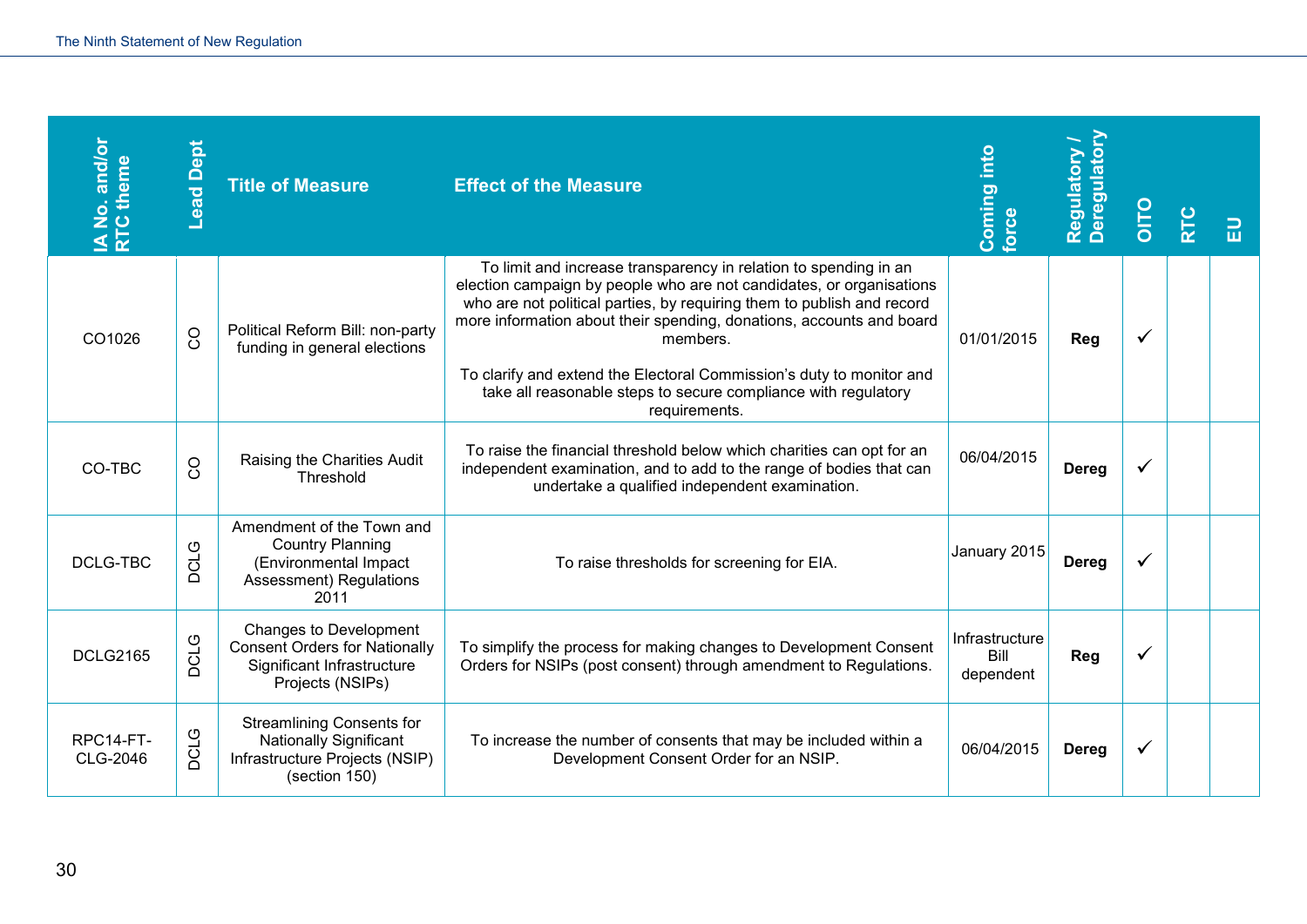| IA No. and/or<br>RTC theme | <b>Lead Dept</b> | <b>Title of Measure</b>                                                       | <b>Effect of the Measure</b>                                                                                                                                                                                                       | Coming into<br>force              | <b>Regulatory</b><br>Deregulator | OITO         | <b>RTC</b>   | $\overline{u}$ |
|----------------------------|------------------|-------------------------------------------------------------------------------|------------------------------------------------------------------------------------------------------------------------------------------------------------------------------------------------------------------------------------|-----------------------------------|----------------------------------|--------------|--------------|----------------|
| RPC14-FT-<br>CLG-2252      | <b>DCLG</b>      | The Review of Local<br><b>Technical Housing Standards</b>                     | To reduce bureaucracy and costs on house builders to support growth<br>whilst delivering quality, sustainability, safety and accessibility.                                                                                        | Deregulation<br>Bill<br>dependent | <b>Dereg</b>                     |              | $\checkmark$ |                |
| RPC14-FT-<br>CLG-2202(2)   | <b>CLG</b><br>∩  | Helping Home Businesses -<br>Amendment to the Landlord<br>and Tenant Act 1954 | To encourage residential landlords to permit tenants to run businesses<br>from home by making clear a business tenancy will not be created as<br>long as it remains primarily a home                                               | 06/04/2015                        | Reg                              | $\checkmark$ |              |                |
| RPC14-FT-<br>CLG-2120      | CLG<br>Ā         | <b>Transparency of Letting</b><br><b>Agents Fees</b>                          | Require letting agents to display their fees on their premises and<br>publish those fees on their website, with a description of what each fee<br>is for                                                                           | 06/04/2015                        | Reg                              | ✓            |              |                |
| RPC13-CLG-<br>1881(3)      | <b>DCLG</b>      | Reduction in qualifying time<br>for Right to Buy                              | To reduce the qualifying period for the Right to Buy from five to three<br>years (Clause 29: Deregulation Bill).                                                                                                                   | 06/04/2015                        | <b>Reg</b>                       | ✓            |              |                |
| RPC14-FT-<br>CLG-2121      | CLG<br>Ā         | <b>Tenancy Deposit Provisions</b><br>in the Housing Act 2004                  | To amend the primary legislation to provide that when a fixed term<br>tenancy rolls over into a statutory periodic that this is not a new<br>tenancy and therefore does not trigger the Tenancy Deposit Protection<br>legislation. | 06/04/2015                        | <b>Dereg</b>                     | ✓            |              |                |
| RPC14-FT-<br>CLG-2012      | <b>CLG</b><br>Ā  | Neighbourhood Planning<br>Reform                                              | Part of a package of measures intended to make the neighbourhood<br>planning process simpler and speedier in the immediate and medium<br>term.                                                                                     | February<br>2015                  | Reg                              | ✓            |              |                |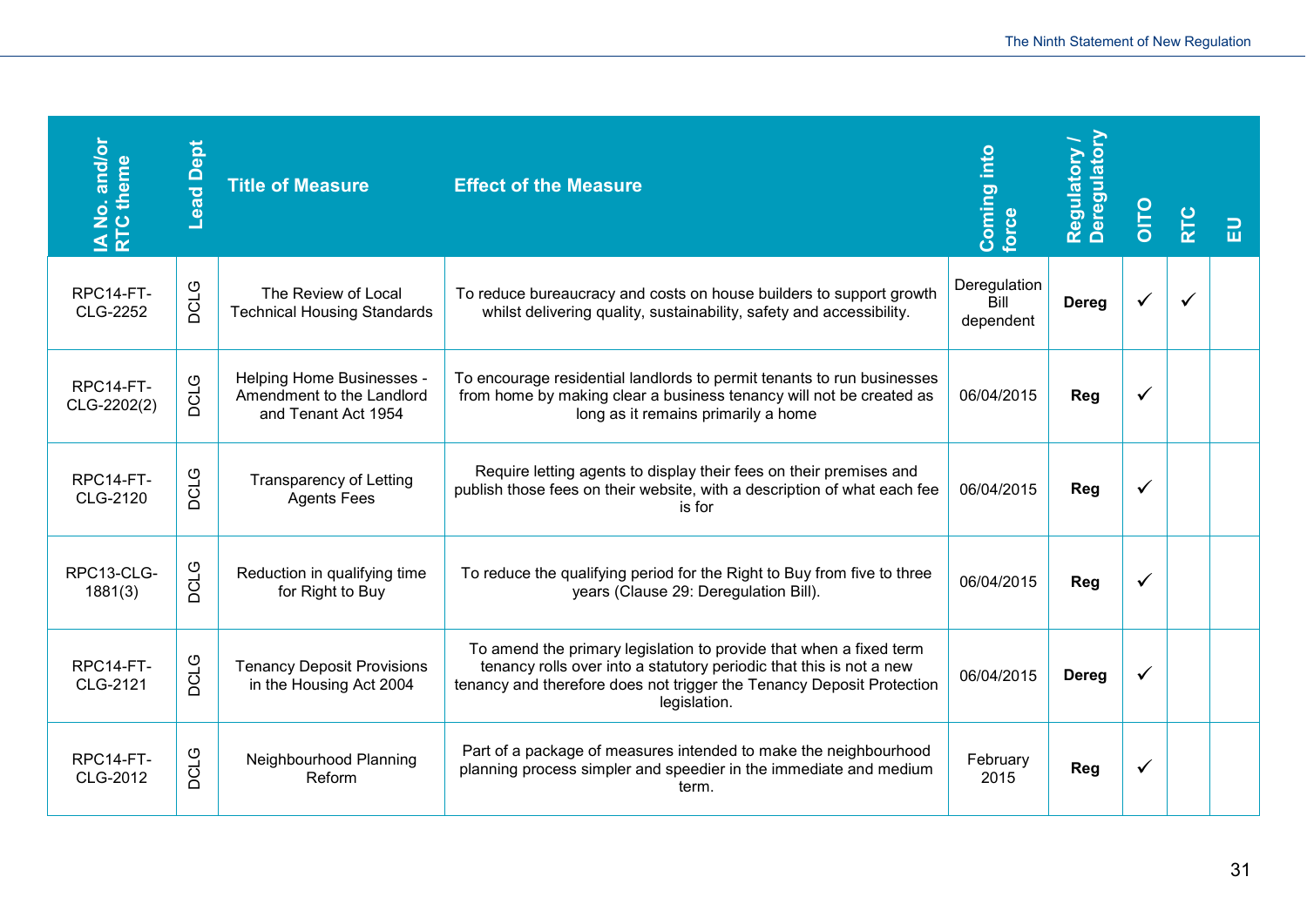| IA No. and/or<br>RTC theme | <b>Lead Dept</b> | <b>Title of Measure</b>                                                                                                   | <b>Effect of the Measure</b>                                                                                                                                                                                                                                                                                                                                                                                                  | Coming into<br>force | <b>Regulatory</b><br>Deregulator |              | <b>RTC</b> | 品 |
|----------------------------|------------------|---------------------------------------------------------------------------------------------------------------------------|-------------------------------------------------------------------------------------------------------------------------------------------------------------------------------------------------------------------------------------------------------------------------------------------------------------------------------------------------------------------------------------------------------------------------------|----------------------|----------------------------------|--------------|------------|---|
| DCMS-TBC                   | DCMS             | Review of funding restrictions<br>for community radio                                                                     | Improves the conditions that Community Radio operate within by lifting<br>the restrictions on advertising and sponsorship for some stations,<br>where applicable, and by increasing the licence term up to a further 5<br>years, with the aim of assisting stations with their quest to raise<br>finance/investment.                                                                                                          | 06/04/2015           | Reg                              | $\checkmark$ |            |   |
| DCMS-TBC                   | <b>DCMS</b>      | <b>Extension of commercial</b><br>analogue radio licences                                                                 | The legislative change assists Government's policy of a listener-led<br>transition to digital radio. An extension of existing licences would<br>provide commercial radio broadcasters with certainty and allow them<br>to prepare for a managed transition to digital.                                                                                                                                                        | 01/03/2015           | Dereg                            | ✓            |            |   |
| DCMS101                    | <b>DCMS</b>      | The Legislative Reform<br>(Incidental Non-Commercial,<br>Private Society, Work and<br>Residents' Lotteries) Order<br>2014 | The LRO will amend Schedule 11 of the Gambling Act 2005 to permit<br>donations to be given to charities through the use of incidental non-<br>commercial, private society, work and residents' lotteries.                                                                                                                                                                                                                     | 06/04/2015           | <b>Dereg</b>                     | ✓            | ✓          |   |
| DCMS-TBC                   | CMS<br>Ō         | <b>Gaming Machines</b><br><b>Circumstances of Use</b><br>Regulations 2015                                                 | To require those accessing higher stakes (over £50) to use account -<br>based play or load cash via staff interaction. The measure will put an<br>end to unsupervised high stake machine gaming ensuring better<br>interaction between customer and operator and improving<br>opportunities for more effective provision of information and<br>interventions.                                                                 | 06/04/2015           | <b>Reg</b>                       | ✓            |            |   |
| DCMS033 and<br>DCMS100     | <b>DCMS</b>      | <b>Entertainment Deregulation</b>                                                                                         | Legislative Reform Order (LRO) and clause in Deregulation Bill to<br>remove burdens imposed by the Licensing Act 2003 on providers of<br>lower risk entertainment. Deregulation will make it easier for local<br>authorities, PTAs, pubs, voluntary arts groups, circuses, friends of<br>hospitals, film societies and other community groups to put on cultural<br>and sporting events and particularly music entertainment. | 06/04/2015           | <b>Dereg</b>                     | $\checkmark$ |            |   |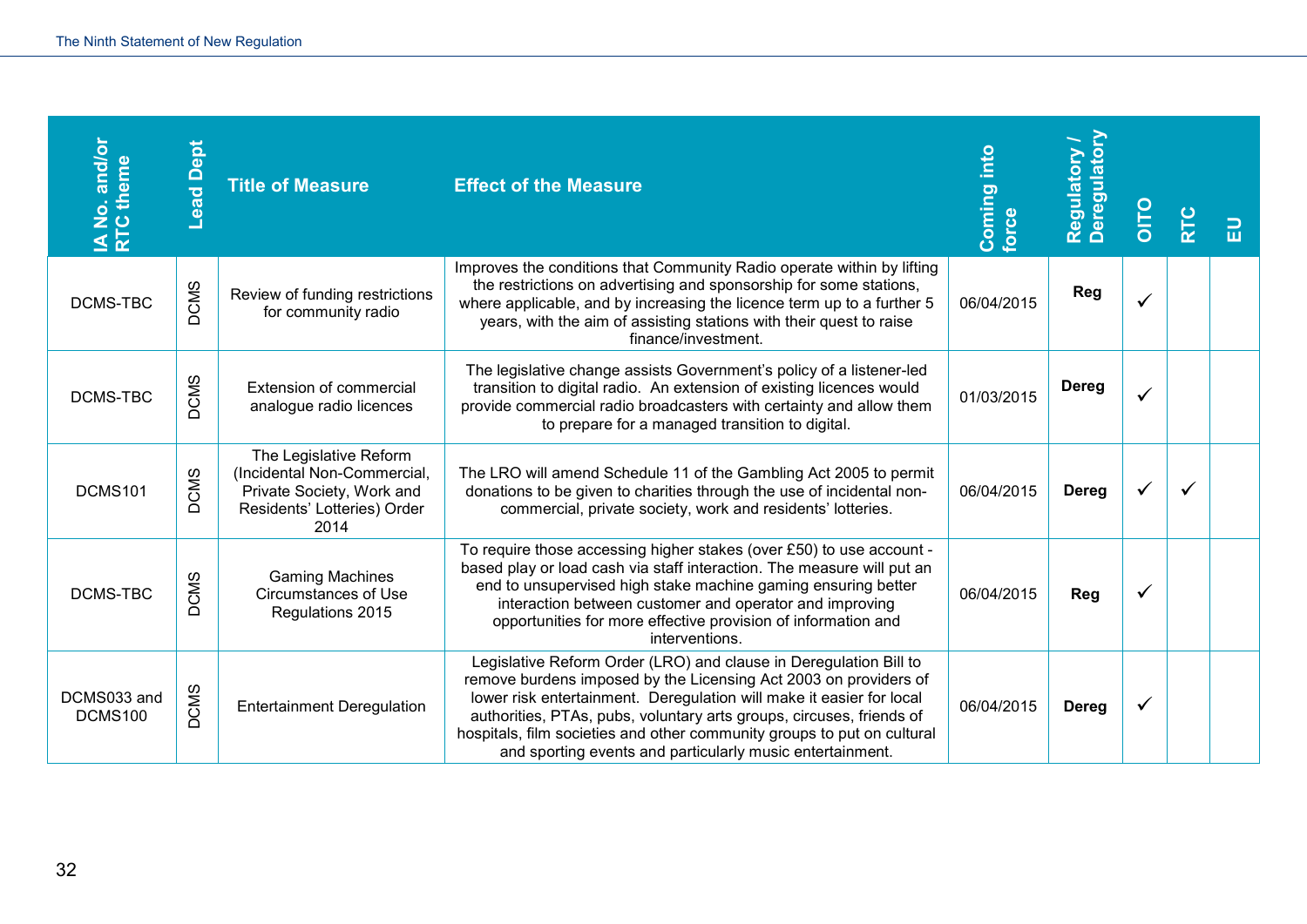| IA No. and/or<br>RTC theme | <b>Lead Dept</b> | <b>Title of Measure</b>                                                                  | <b>Effect of the Measure</b>                                                                                                                                                                                                                                                                                                                                       | Coming into<br>force | <b>Regulatory</b><br>Deregulator | DILO | RTC | 品 |
|----------------------------|------------------|------------------------------------------------------------------------------------------|--------------------------------------------------------------------------------------------------------------------------------------------------------------------------------------------------------------------------------------------------------------------------------------------------------------------------------------------------------------------|----------------------|----------------------------------|------|-----|---|
| <b>DECC0164</b>            | DECC             | EU regulation on wholesale<br>energy market integrity and<br>transparency                | Introducing criminal sanctions to address energy market abuse as part<br>of the energy market competition package of proposals.                                                                                                                                                                                                                                    | February<br>2015     | Reg                              |      |     |   |
| DECC-TBC                   | ECC<br>∩         | <b>Transmission Ownership</b><br>(unbundling) rules options                              | To amend the transposition of the EU third Energy Package related to<br>the ownership unbundling by introducing more certainty and flexibility.                                                                                                                                                                                                                    | 01/02/2015           | Reg                              | ✓    |     |   |
| <b>DECC0191</b>            | DECC             | <b>Emissions Performance</b><br>Standard                                                 | The policy objective is for the EPS to act as a regulatory backstop,<br>alongside the Government's other decarbonisation policies, ensuring<br>that while fossil fuel-fired electricity generation continues to make an<br>important contribution to electricity security of supply it does so in a<br>manner consistent with the UK's decarbonisation objectives. | 06/04/2015           | Reg                              | ✓    |     |   |
| <b>DECC0169</b>            | ECC<br>$\cap$    | Shetland non-domestic cross<br>subsidy                                                   | To provide continuing support for nondomestic customers on Shetland<br>by subsidising the cost of their electricity.                                                                                                                                                                                                                                               | 06/04/2015           | Reg                              | ✓    |     |   |
| <b>DECC0170</b>            | DECC             | Implementation of the Wood<br>Review proposals for UK<br>offshore oil and gas regulation | To create a framework to establish the Maximising Economic<br>Recovery UK Principles in legislation, which the oil and gas industry<br>will be expected to adhere to, and a power for the Secretary of State<br>to raise a levy to fund the new UK Continental Shelf (UKCS)<br>Regulatory Body (the Oil and Gas Authority).                                        | Feb/March<br>2015    | <b>Reg</b>                       | ✓    |     |   |
| <b>DECC1079</b>            | DECC             | Automatic access rights to<br>deep geothermal                                            | To grant the right to use deep-level land in the case of horizontal<br>drilling techniques for deep geothermal.                                                                                                                                                                                                                                                    | May 2015             | <b>Dereg</b>                     | ✓    |     |   |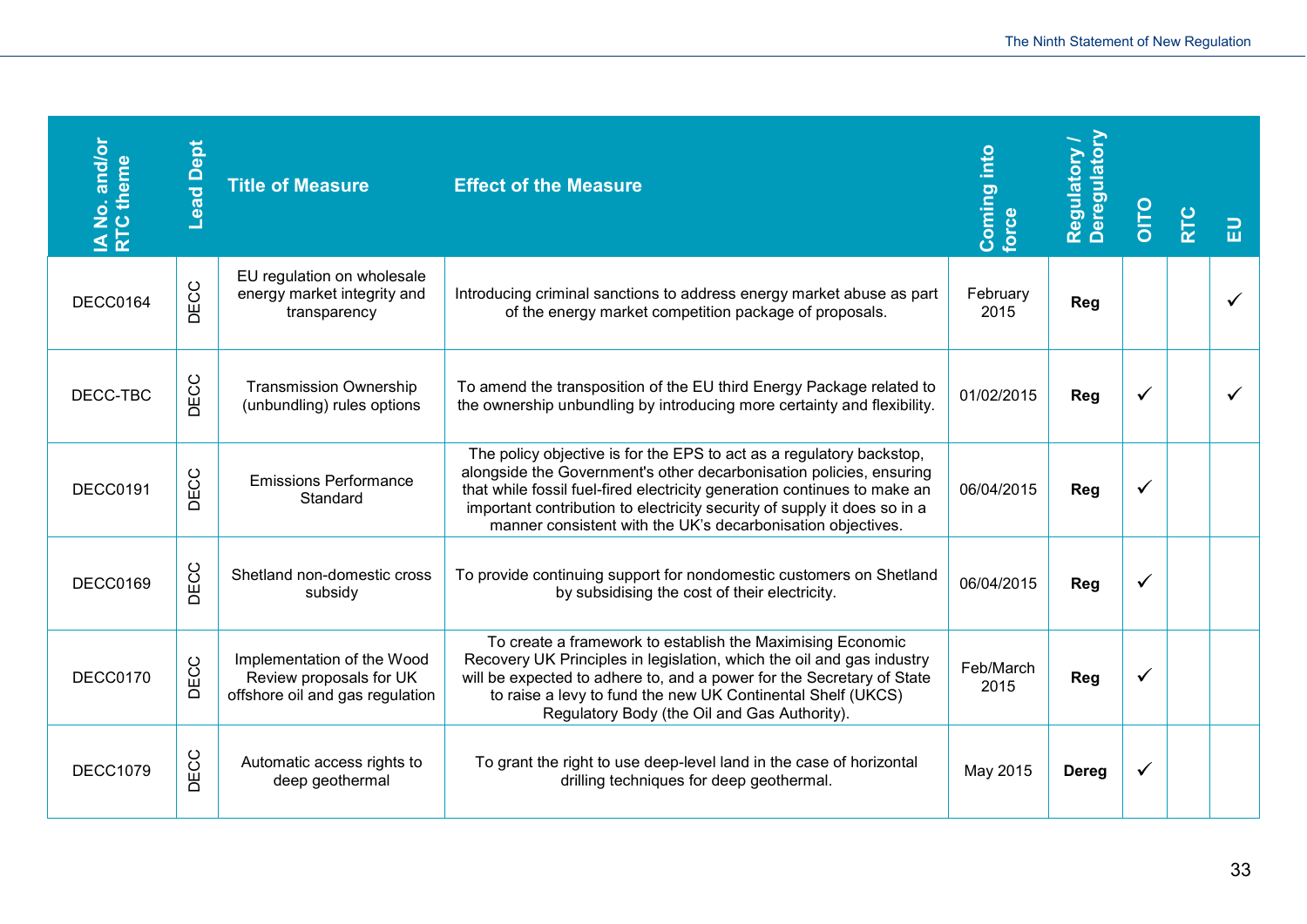| A No. and/or<br><b>RTC theme</b> | ead Dept | <b>Title of Measure</b>                                                                                                                  | <b>Effect of the Measure</b>                                                                                                                                                                                                                                                                  | Coming into<br>force | Deregulato<br><b>Regulator</b> | <b>OllO</b>  | <b>RTC</b>   | 品 |
|----------------------------------|----------|------------------------------------------------------------------------------------------------------------------------------------------|-----------------------------------------------------------------------------------------------------------------------------------------------------------------------------------------------------------------------------------------------------------------------------------------------|----------------------|--------------------------------|--------------|--------------|---|
| <b>DECC1077</b>                  | ECC<br>∩ | Automatic access rights to<br>underground land                                                                                           | To grant automatic access rights to underground land in the case of<br>horizontal drilling techniques for unconventional oil and gas.                                                                                                                                                         | May 2015             | <b>Dereg</b>                   | $\checkmark$ |              |   |
| <b>DECC0152</b>                  | ECC<br>ō | Legislation to require energy<br>suppliers to provide key,<br>personal information on<br>consumers bills in a machine<br>readable format | To require domestic retail energy suppliers to print, on all hard-copy<br>energy bills and statements of account machine readable images<br>containing key information on customer's energy consumption, tariff<br>and expenditure.                                                           | 30/06/2015           | Reg                            | ✓            |              |   |
| DEFRA1318                        | Defra    | <b>Revision of Brucellosis</b><br>(England) Order)                                                                                       | To amend and reduce the frequency of bulk milk testing for the whole<br>dairy industry and to require producer-retailers to submit bulk milk<br>samples for testing in future (instead of AHVLA collecting them).                                                                             | 02/03/2015           | <b>Dereg</b>                   |              |              |   |
| DEFRA1805                        | Defra    | <b>Species Control Orders</b>                                                                                                            | To provide powers for the Secretary of State and relevant agencies to<br>make Species Control Orders to ensure appropriate action is taken<br>against invasive non-native species.                                                                                                            | 01/04/2015           | Dereg                          | ✓            |              |   |
| DEFRA1792                        | Defra    | Improve the Control of Noise<br>(Codes of Practice for<br><b>Construction and Open Sites)</b><br>(England) Order 2002                    | The Secretary of State is required to issue this Code of Practice under<br>s71(2) of the Control of Pollution Act 1974. The Code has now<br>become a British Standard (BS5228) and will be adopted as the<br>updated statutory Code of Practice reflecting current construction<br>practices. | 01/04/2015           | <b>Dereg</b>                   | ✓            |              |   |
| DEFRA1877                        | Defra    | Repeal legislation on Noise<br>Abatement Zones.                                                                                          | To repeal legislation on Noise Abatement Zones to remove<br>burdensome rules on local authorities and remove uncertainty for<br>businesses operating in 'inactive' Noise Abatement Zones, due to<br>save business £0.032m a year.                                                             | 06/04/2015           | <b>Dereg</b>                   | ✓            | $\checkmark$ |   |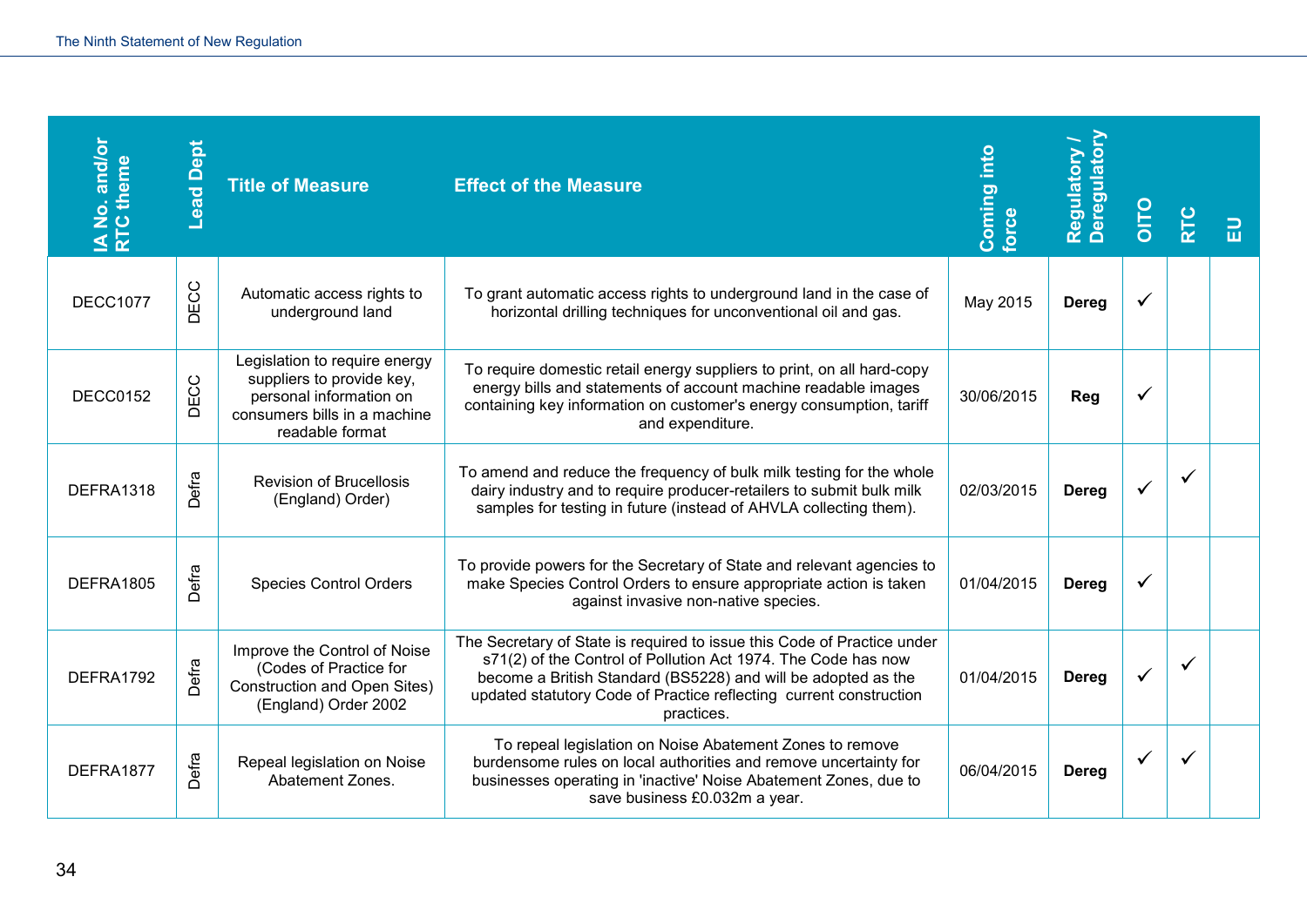| No. and/or<br><b>RTC theme</b> | <b>Lead Dept</b> | <b>Title of Measure</b>                                                                                                                                                                                             | <b>Effect of the Measure</b>                                                                                                                                                                                                                                                                                                      | Coming into<br>force | Deregulato<br>Regulato | D<br>Tio | <b>RTC</b>   | 品 |
|--------------------------------|------------------|---------------------------------------------------------------------------------------------------------------------------------------------------------------------------------------------------------------------|-----------------------------------------------------------------------------------------------------------------------------------------------------------------------------------------------------------------------------------------------------------------------------------------------------------------------------------|----------------------|------------------------|----------|--------------|---|
| DEFRA1702                      | Defra            | Improve the Agricultural<br>Holdings Act 1986                                                                                                                                                                       | To amend the Act following recommendations made by the Future of<br>Farming Review relating to succession.                                                                                                                                                                                                                        | 06/04/2015           | Dereg                  |          | ✓            |   |
| DEFRA1091                      | Defra            | The Keeping and Introduction<br>of Fish (England) Regulations<br>2014                                                                                                                                               | These Regulations replace existing legislation with a new scheme<br>which regulates the keeping and introduction of live fish in inland<br>waters in England. The new scheme will better protect biodiversity,<br>while significantly reducing regulatory burdens on both industry and<br>the Environment Agency.                 | 01/01/2015           | <b>Dereg</b>           |          | ✓            |   |
| DEFRA1627                      | Defra            | Improve Cattle Identification<br>Regulations 2007                                                                                                                                                                   | The Regulations will be amended to remove the requirement for<br>holding registers to include the identification code of the mother of<br>each animal that is moved on to the holding. The requirement will<br>remain for animals born in the holding.                                                                            | 06/04/2015           | Dereg                  |          |              |   |
| DEFRA1894                      | Defra            | Amend Part 3 of the Clean Air<br>Act 1993                                                                                                                                                                           | To simplify arrangements so that fireplaces and fuels authorised for<br>use in smoke control areas are listed on the Defra website rather than<br>in legislation. This will mean that businesses no longer have to wait for<br>new legislation to be laid before their products are authorised for use<br>in smoke control areas. | 01/03/2015           | <b>Dereg</b>           |          |              |   |
| DEFRA1476                      | Defra            | Amendments to<br><b>Environmental Permitting</b><br>(England and Wales)<br>Regulations 2010 - reform of<br>controls for small sewage<br>discharges from septic tanks<br>and package treatment plants<br>in England. | Managing pollution from small sewage discharges by reforming the<br>controls in England to reduce burdens on households and businesses.                                                                                                                                                                                           | 01/01/2015           | <b>Dereg</b>           |          | $\checkmark$ |   |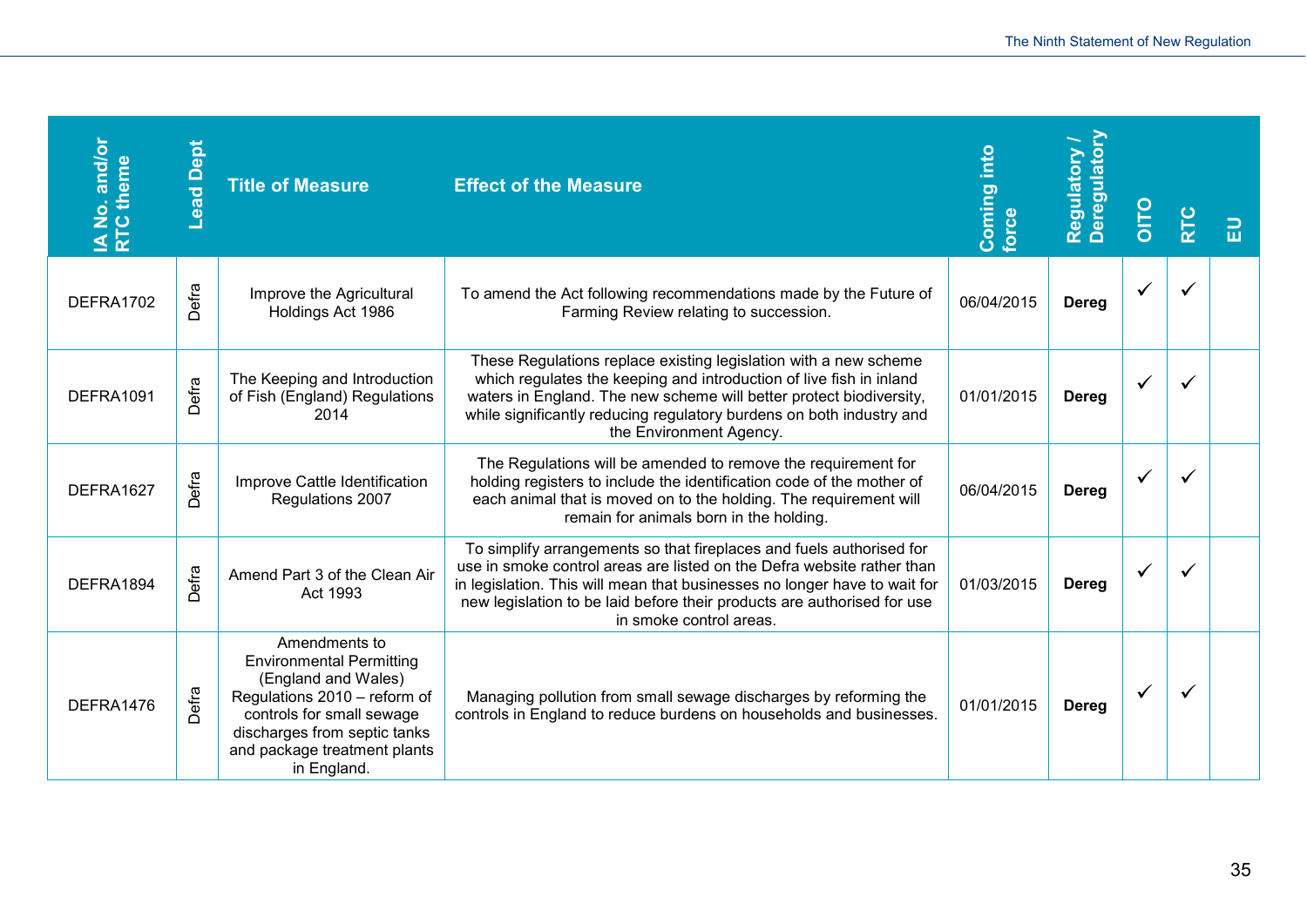| IA No. and/or<br>RTC theme | ead Dept  | <b>Title of Measure</b>                                         | <b>Effect of the Measure</b>                                                                                                                                                                                                                                                                                                                                                                                                                                                                                                                                                                                                                                                                                     | Coming into<br>force | Regulatory<br>Deregulator | OILO | 믒 |
|----------------------------|-----------|-----------------------------------------------------------------|------------------------------------------------------------------------------------------------------------------------------------------------------------------------------------------------------------------------------------------------------------------------------------------------------------------------------------------------------------------------------------------------------------------------------------------------------------------------------------------------------------------------------------------------------------------------------------------------------------------------------------------------------------------------------------------------------------------|----------------------|---------------------------|------|---|
| Defra1726                  | Defra     | Implementation of the pelagic<br>landing obligation in England. | To implement changes agreed under the Common Fisheries Policy in<br>respect of the pelagic landing obligation including the discard ban                                                                                                                                                                                                                                                                                                                                                                                                                                                                                                                                                                          | 01/01/2015           | Reg                       |      |   |
| DEFRA1900                  | Defra     | The Fluorinated Greenhouse<br>Gases Regulations 2015            | To enforce Regulation (EU) No 517/2014 on fluorinated greenhouse<br>gases, which will lead to an 80% reduction in emissions of fluorinated<br>gases by 2030.                                                                                                                                                                                                                                                                                                                                                                                                                                                                                                                                                     | 01/03/2015           | Reg                       |      |   |
| DEFRA1808                  | efra<br>∩ | <b>Invasive Alien Species</b><br>Regulation                     | Regulation on the prevention and management of the introduction and<br>spread of invasive alien species of fauna and flora (animals and<br>plants)                                                                                                                                                                                                                                                                                                                                                                                                                                                                                                                                                               | 01/01/2015           | Reg                       |      |   |
| DEFRA1899                  | Defra     | Amend the bird ringing<br>regulations.                          | Amendments will be undertaken in two tranches:<br>A) Amend the bird ringing regulations to birds listed on schedule 3 of<br>the Wildlife and Countryside Act 1982 to ensure consistency in the<br>requirements when selling/showing captive-bred birds of most<br>species. Amendments ensure the arrangements do not restrict trade.<br>(Coming into force date - Spring 2015).<br>B) Further amendments will address further issues identified by<br>stakeholders, including requirements for British birds and an apparent<br>disparity between rings sizes listed on the regulations and those<br>actually being supplied by authorised suppliers to bird keepers.<br>(Coming into force date of 01/10/2015). | 01/03/2015           | <b>Dereg</b>              |      |   |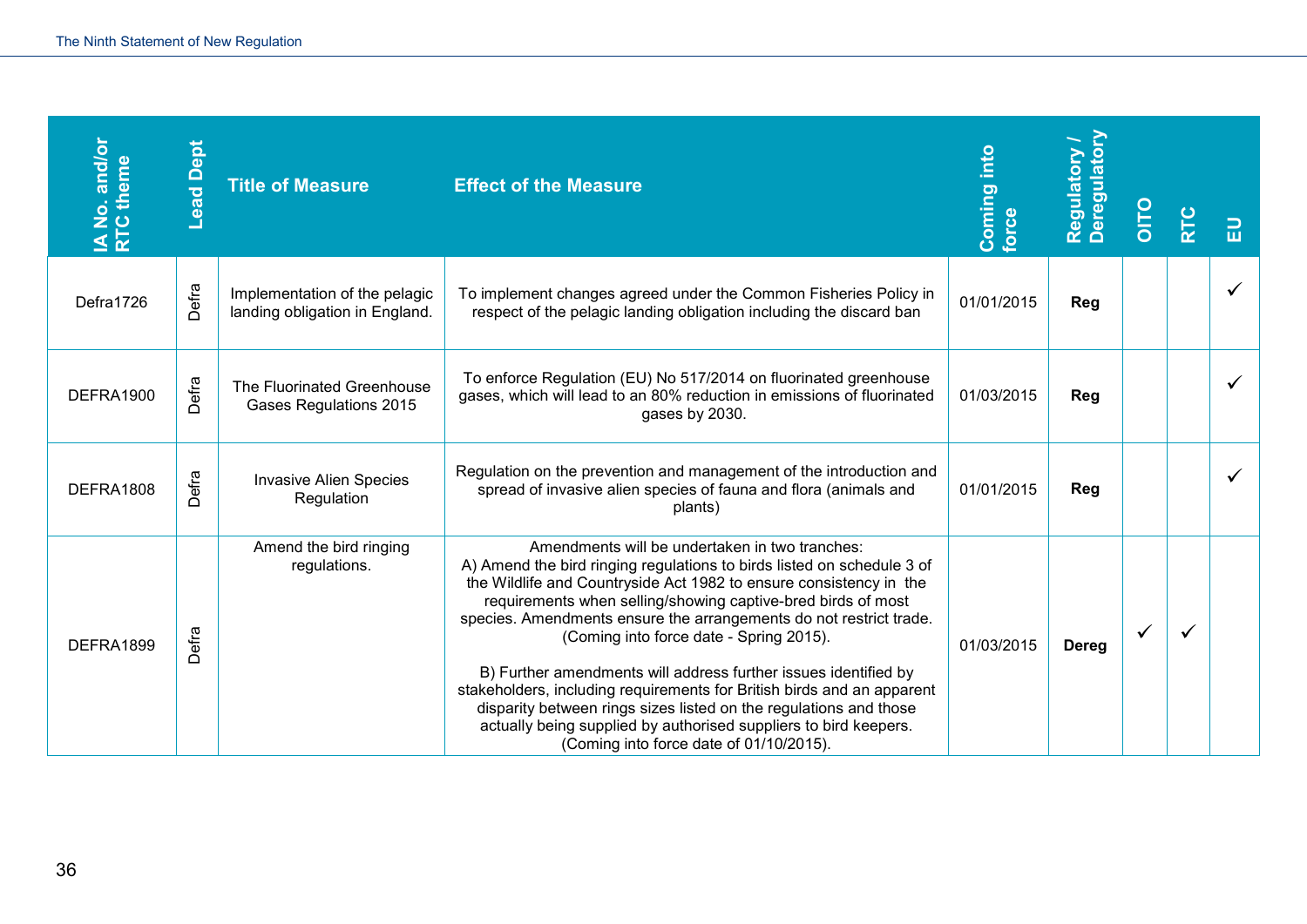| No. and/or<br><b>RTC theme</b> | ead Dept  | <b>Title of Measure</b>                                        | <b>Effect of the Measure</b>                                                                                                                                                                                                                                                                                                                                                                                                             | Coming into<br><b>Force</b>               | Deregulat<br>Regulato |              | <b>RTC</b> | 品 |
|--------------------------------|-----------|----------------------------------------------------------------|------------------------------------------------------------------------------------------------------------------------------------------------------------------------------------------------------------------------------------------------------------------------------------------------------------------------------------------------------------------------------------------------------------------------------------------|-------------------------------------------|-----------------------|--------------|------------|---|
| Defra 1821                     | Defra     | The Ship Recycling Facilities<br>Regulation                    | The development of a domestic legal framework that implements the<br>requirements of the EU Ship Recycling Regulation and empowers the<br>competent authorities to undertake the necessary functions                                                                                                                                                                                                                                     | 31/03/2015                                | Reg                   |              |            |   |
| <b>DfE</b>                     | <b>BE</b> | <b>Updating Independent School</b><br>Standards 1-4 and 6-8    | To amend and update the Independent School Standards to raise the<br>bar and improve outcomes for pupils, to update the requirements for<br>assuring the suitability of school staff and proprietors, to strengthen<br>the requirements on pupil welfare, to streamline requirements on the<br>provision of information and the manner in which complaints are to be<br>handled; and to improve the quality of leadership and management | 05/01/2015                                | Reg                   | ✓            |            |   |
| DIE TBC                        | DΈ        | Social Work Provider<br>Registration                           | To end the requirement for social work provider organisations to<br>register with Ofsted                                                                                                                                                                                                                                                                                                                                                 | 2 months<br>after Royal<br>Assent to Bill | Dereg                 | ✓            |            |   |
| <b>TBC</b>                     | ΗĆ        | Designation of the statutory<br>harbour authorities            | Designating harbour authorities in England and non-fishery harbour<br>authorities in Wales with the power to give harbour directions                                                                                                                                                                                                                                                                                                     | 06/04/2015                                | Dereg                 |              |            |   |
| DfT00203                       | 声         | <b>Driving Instructors</b><br>(Disabilities) Deregulation Bill | Removing the separate category of Disabled Approved Driving<br>Instructors and removing the offence of those with medically restricted<br>licences teaching full driving licence holders in a manual vehicle.                                                                                                                                                                                                                            | Deregulation<br>Bill<br>dependent         | Dereg                 | $\checkmark$ |            |   |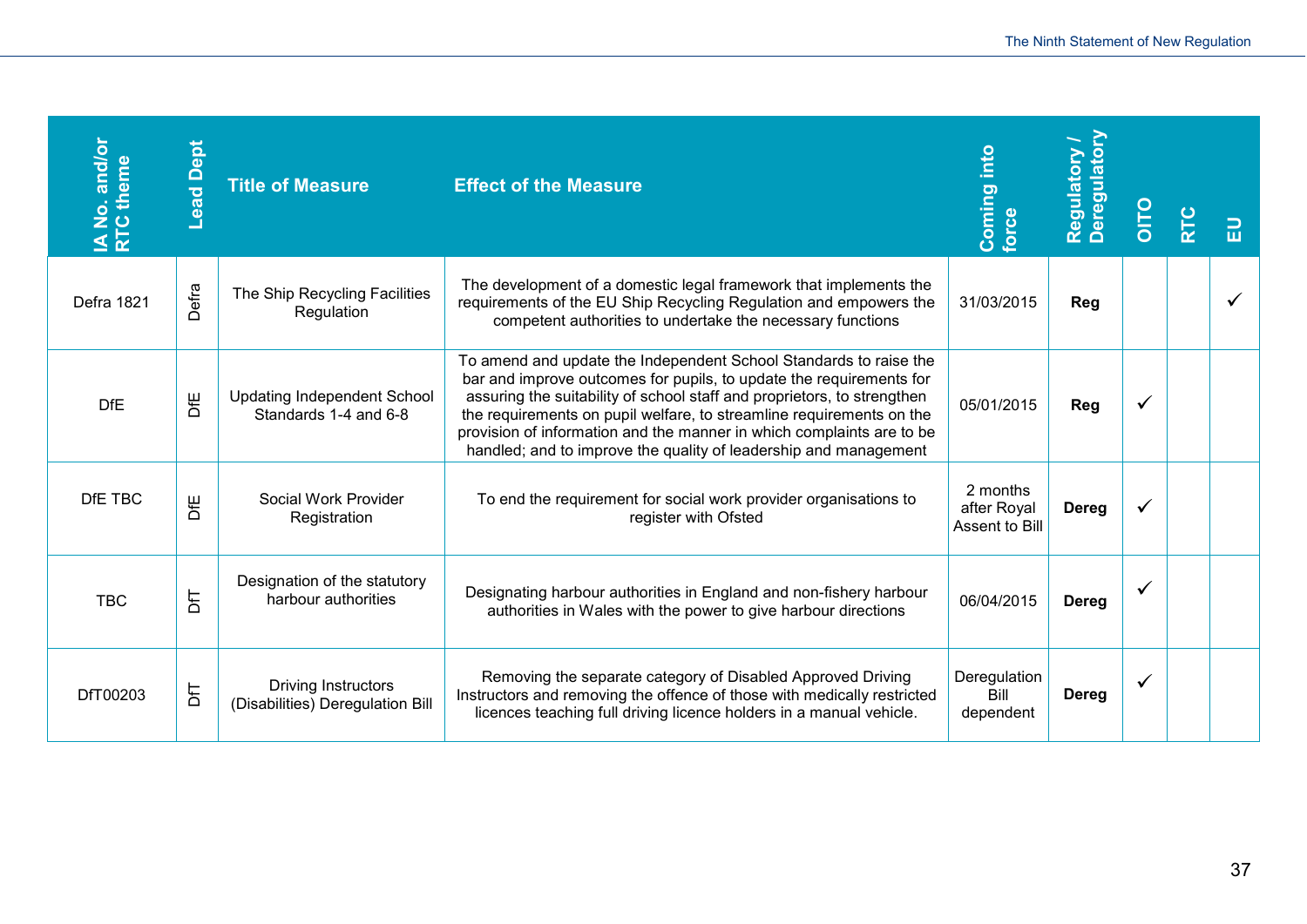| and/or<br>IA No. and/d<br>RTC theme | ead Dep | <b>Title of Measure</b>                                                                                                                                                              | <b>Effect of the Measure</b>                                                                                                                                                                                                                                                                                                                                                                                                                                                                       | <u>oqui</u><br>Coming<br>force                                                        | Regulator<br>Deregulat | O<br>IO<br>O | 品 |
|-------------------------------------|---------|--------------------------------------------------------------------------------------------------------------------------------------------------------------------------------------|----------------------------------------------------------------------------------------------------------------------------------------------------------------------------------------------------------------------------------------------------------------------------------------------------------------------------------------------------------------------------------------------------------------------------------------------------------------------------------------------------|---------------------------------------------------------------------------------------|------------------------|--------------|---|
| DfT00203                            | 동       | The Motor Cars (Driving<br>Instruction) (Amendment)<br>Regulations 2015                                                                                                              | The Regulations will implement measures under the Disabled<br>Approved Driving Instructors part of the Deregulation Bill. The<br>Regulations will remove an assessment that only applies to instructors<br>with a disability when qualifying to become an Approved Driving<br>Instructor. The removal of this burden creates a level playing field for<br>all instructors. The Regulations will also limit an offence, which<br>broadens the instruction market for instructors with disabilities. | Deregulation<br>Bill<br>dependent                                                     | Dereg                  |              |   |
| DfT00285                            | 동       | Amendments to the Air<br>Navigation Order; and Rules<br>of the Air Regulations 2015                                                                                                  | To make a series of amendments to the Air Navigation Order,<br>transposing EU changes into domestic aviation regulation; and to<br>make complementary UK rules of the air to the Standardised<br>European Rules of the Air.                                                                                                                                                                                                                                                                        | <b>March 2015</b><br>(Rules of Air<br>Regs)                                           | Reg                    |              |   |
| DfT00274                            | БT      | 1. The Drug Driving (Specified<br>Limits) (England and Wales)<br>Regulations 2013<br>2. The Drug Driving<br>(Specified Limits)(England<br>and Wales) (Amendment)<br>Regulations 2015 | 1. To set specified limits on specified drugs over which it will be an<br>offence to drive.<br>2. To add amphetamine and its limit to the above<br>regulations over which it will be an offence to drive                                                                                                                                                                                                                                                                                           | 02/03/2015<br>(Regulations<br>concerning<br>amphetamine<br>may be after<br>this date) | Reg                    |              |   |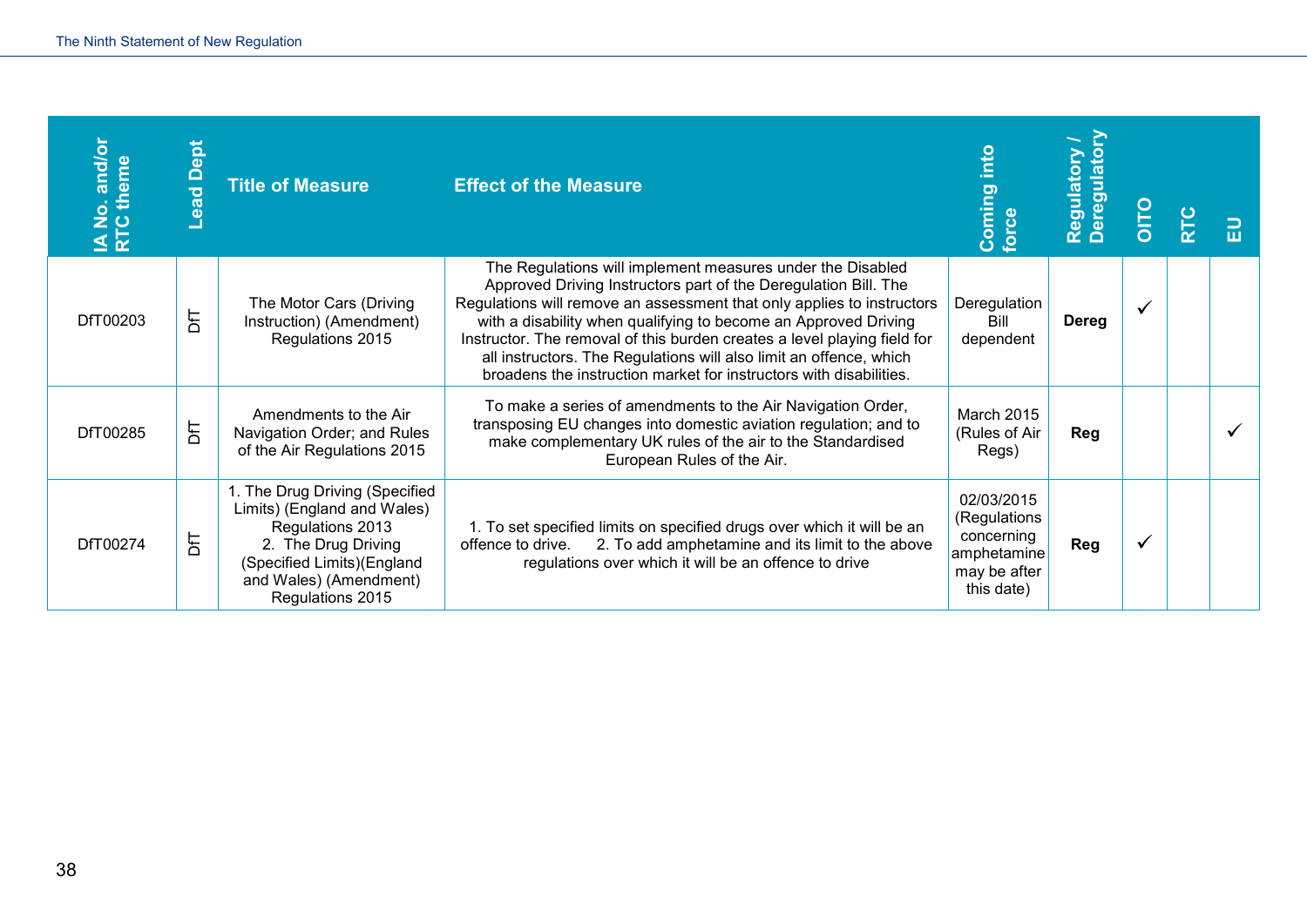| IA No. and/or<br>RTC theme | <b>Lead Dept</b> | <b>Title of Measure</b>                                                                 | <b>Effect of the Measure</b>                                                                                                                                                                                                                                               | Coming into<br>force                                                                                                                                                        | Regulatory<br>Deregulator | OILO | ပ<br>က | 品 |
|----------------------------|------------------|-----------------------------------------------------------------------------------------|----------------------------------------------------------------------------------------------------------------------------------------------------------------------------------------------------------------------------------------------------------------------------|-----------------------------------------------------------------------------------------------------------------------------------------------------------------------------|---------------------------|------|--------|---|
| DfT00306                   | 声                | Equalities Act on Ships and<br><b>Hovercraft Amendment</b>                              | To include Turkmenistan in preparation for ratification of EU-<br>Turkmenistan Partnership and Co-operation Agreement.                                                                                                                                                     | Implementati<br>on will be<br>synchronised<br>with the<br>ratification of<br>the<br>Partnership<br>and Co-<br>operation<br>Agreement<br>which is yet<br>to be<br>confirmed. | <b>Dereg</b>              |      |        |   |
| DfT-TBC                    | ਸੋ               | <b>Transposition of Tractor</b><br><b>Exhaust Emissions Update</b><br><b>Directives</b> | Transpose Directives 2014/43 and 2014/44, updating Directives<br>2000/25 and 2003/37 respectively, so as to maintain alignment of the<br>tractor emission standards with the non-road mobile machinery<br>emissions standards which they reference.                        | 01/01/2015                                                                                                                                                                  | <b>Reg</b>                |      |        |   |
| DfT00280                   | Ъf               | Raising the speed limit for<br>HGVs over 7.5t on dual<br>carriageway roads              | The intention is to modernise the speed limit, improve compliance,<br>make the limit more credible and legitimise the behaviour of<br>professional drivers. It would also be a deregulatory move, as HGV<br>drivers will be able to drive at speeds they currently cannot. | 06/04/2015                                                                                                                                                                  | <b>Dereg</b>              | ✓    |        |   |
| DfT-TBC<br>Mar093          | Ъf               | Merchant Shipping (Survey<br>and Certification) Regulations<br>2015                     | To provide opportunities to extend the range of surveys delegated to<br>private Certifying Authorities and to consolidate all the survey<br>regulations.                                                                                                                   | 06/04/2015                                                                                                                                                                  | <b>Dereg</b>              |      |        |   |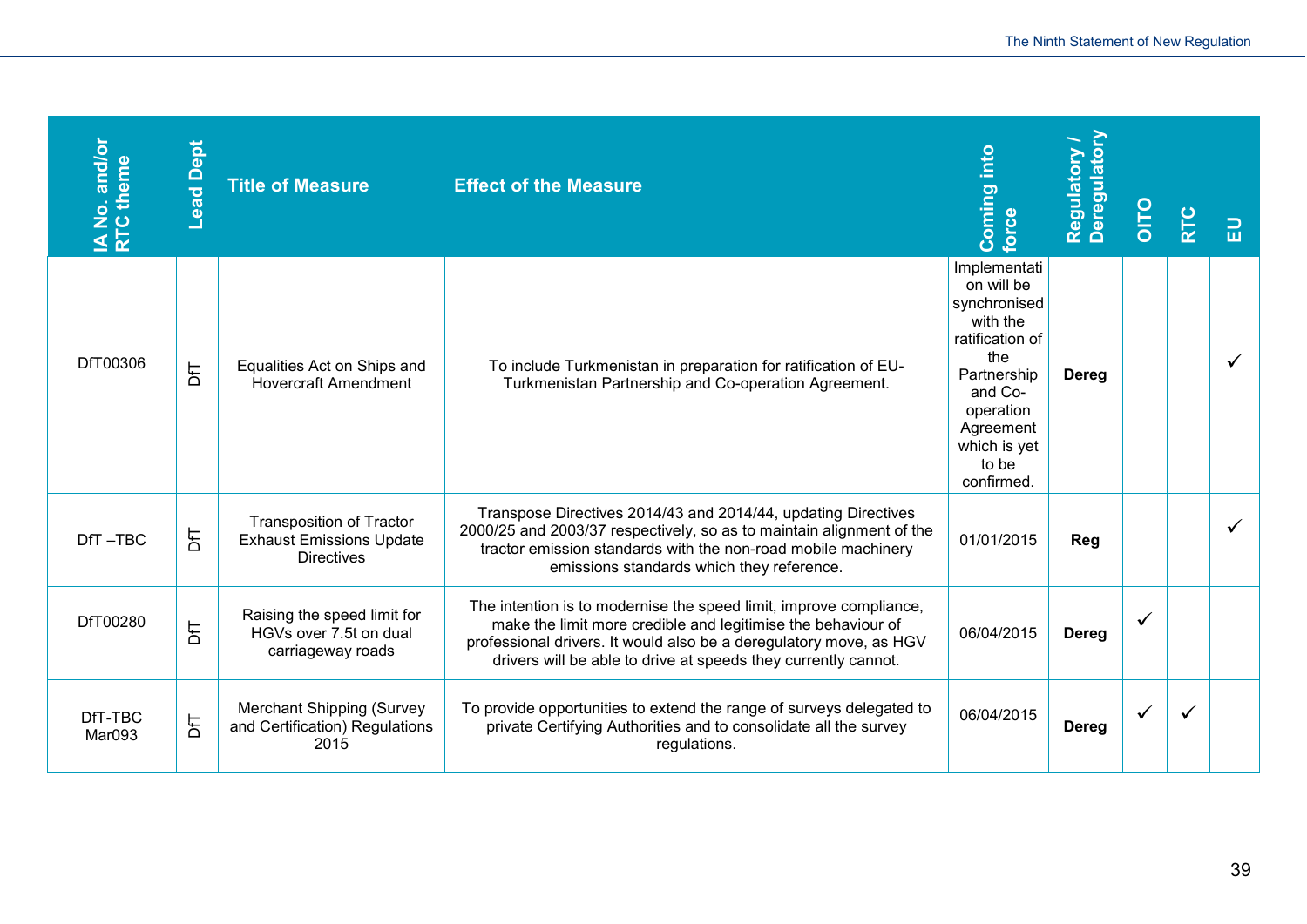| IA No. and/or<br>RTC theme | ead Dept       | <b>Title of Measure</b>                                                                                | <b>Effect of the Measure</b>                                                                                                                                                                                                                                                                                                                                                                                                                                                                                          | Coming into<br>force                                   | <b>Regulatory</b><br>Deregulator |   | <b>RTC</b>   | 品 |
|----------------------------|----------------|--------------------------------------------------------------------------------------------------------|-----------------------------------------------------------------------------------------------------------------------------------------------------------------------------------------------------------------------------------------------------------------------------------------------------------------------------------------------------------------------------------------------------------------------------------------------------------------------------------------------------------------------|--------------------------------------------------------|----------------------------------|---|--------------|---|
| DfT 00218                  | 声              | Deregulation Bill<br><b>Testing of Vehicles</b>                                                        | This re-regulation confers on the Secretary of State power to<br>designate premises as stations where goods vehicles examinations<br>and allows a charge to be made for the functions associated with the<br>testing of commercial vehicles                                                                                                                                                                                                                                                                           | Deregulation<br>Bill<br>dependent                      | <b>Dereg</b>                     | ✓ |              |   |
| DfT00293<br>RTC0370        | 声              | V5C on demand -<br>Amendment to the Roads<br>Vehicles (Registration and<br>Licensing Regulations) 2002 | To remove the legal requirement for vehicle fleet operators to hold a<br>V5/C registration certificate.                                                                                                                                                                                                                                                                                                                                                                                                               | Phased<br>implementati<br>on from<br><b>March 2015</b> | <b>Dereg</b>                     | ✓ |              |   |
| DfT00273<br>RTC (new)      | 5 <sup>1</sup> | Deregulation Bill - Taxi and<br>private hire vehicle measures                                          | To eliminate from the legislation 2 specific burdens in order to reduce<br>costs on taxi/ PHV drivers and provide a better climate for the trade to<br>flourish. Proposing to amend the legislation to allow operators to sub-<br>contract bookings across licencing authority borders and standardise<br>at three years and five years respectively driver and operator licences.<br>This should yield a direct and substantial cost saving for taxi and<br>private hire vehicle drivers and private hire operators. | Deregulation<br>Bill<br>dependent                      | Dereg                            | ✓ | $\checkmark$ |   |
| DfT00311<br>RTC0100        | 동              | The Electrically Assisted<br>Pedal Cycles (Amendment)<br>Regulations 2015                              | To deregulate the current restrictions that define an Electrically<br>Assisted Pedal Cycle as not being a motor vehicle (in that they are not<br>subject to vehicle excise duty, registration etc.) for the purposes of<br>licensing and registration etc.                                                                                                                                                                                                                                                            | 06/04/2015                                             | <b>Dereg</b>                     |   |              |   |
| DfT00151<br>RTC (new)      | 5 <sup>1</sup> | Raising the speed limit for<br>HGVs over 7.5t on single<br>carriageway roads                           | Vehicle specific speed limits on single carriageways for HGVs over<br>7.5t will be raised from 40mph to 50mph. This will modernise limits set<br>decades ago, reflecting the technological improvements in HGVs<br>since then, and is accompanied by a package of safety measures.                                                                                                                                                                                                                                    | 06/04/2015                                             | Dereg                            | ✓ | $\checkmark$ |   |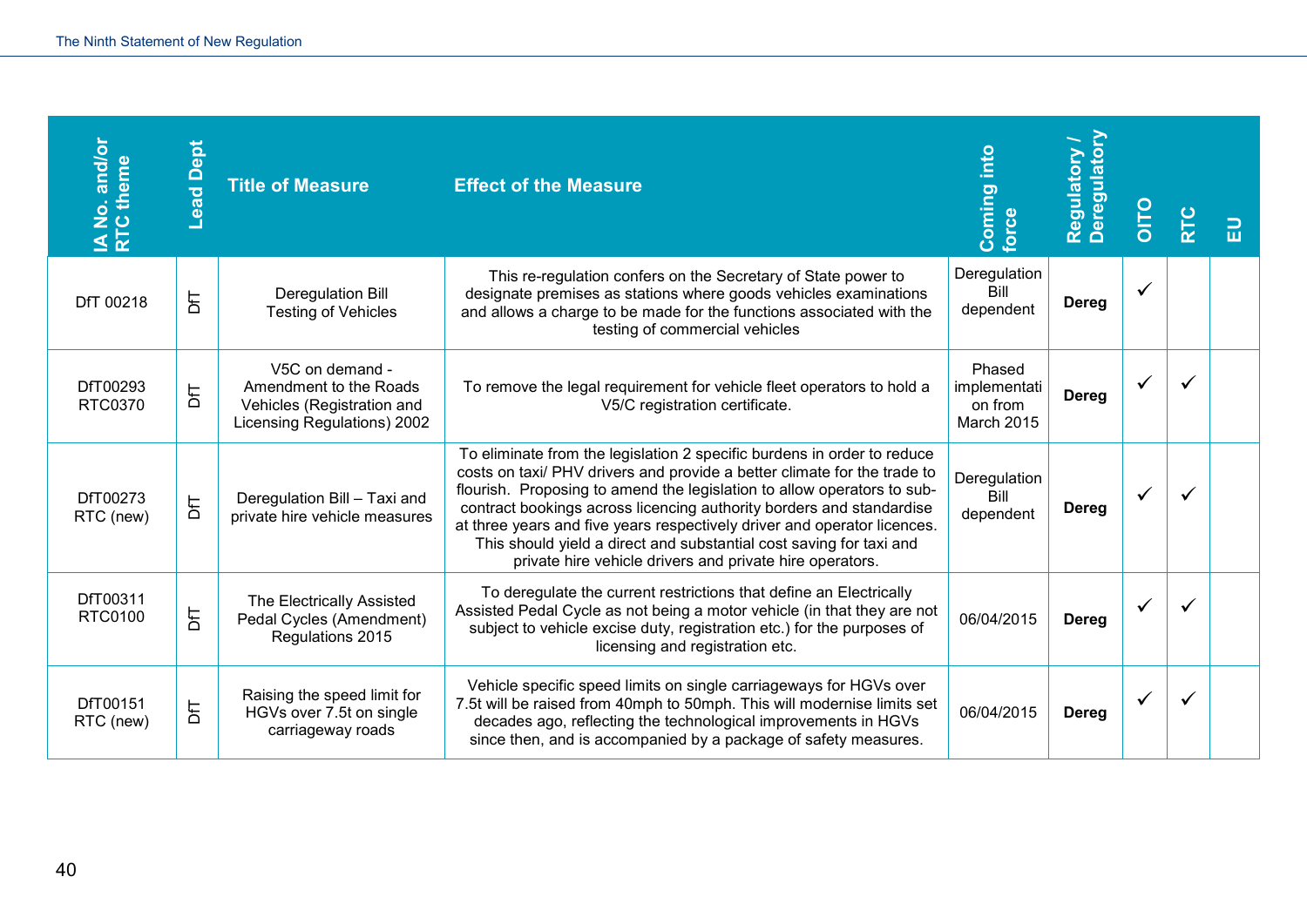| No. and/or<br>IA No. and/d<br>RTC theme                      | <b>Lead Dept</b> | <b>Title of Measure</b>                                                                                                                                                                                                                                                           | <b>Effect of the Measure</b>                                                                                                                                                               | Coming into<br>force              | Regulatory<br>Deregulator | OILO         | <b>RTC</b> | 品 |
|--------------------------------------------------------------|------------------|-----------------------------------------------------------------------------------------------------------------------------------------------------------------------------------------------------------------------------------------------------------------------------------|--------------------------------------------------------------------------------------------------------------------------------------------------------------------------------------------|-----------------------------------|---------------------------|--------------|------------|---|
| DfT00223<br><b>RTC0244</b>                                   | ЪÉ               | Removal of the requirement<br>to return Insurance<br>Certificates if a policy is<br>cancelled mid-term                                                                                                                                                                            | To remove the requirement on policyholders to return a motor<br>insurance certificate to their insurer if a policy is cancelled mid-term.                                                  | Deregulation<br>Bill<br>dependent | <b>Dereg</b>              |              |            |   |
| DfT00314<br>RTC0329,<br>RTC0330,<br>Retail142,<br>Retail 143 | 55               | DVLA vehicle and<br>personalised registration<br>services - amendment to the<br>Road Vehicles (Registration<br>and Licensing) Regulations<br>2002, the Retention of<br><b>Registration Marks</b><br>Regulations 1993 and Sale of<br><b>Registration Marks</b><br>Regulations 1995 | Increase available on line services for customers to complete vehicle<br>and personal registration transactions.                                                                           | Before May<br>2015                | Dereg                     | $\checkmark$ |            |   |
| DfT00299<br><b>RTC0365i</b>                                  | 55               | Increasing the Agricultural<br>Tractor and Trailer Speed and<br><b>Weight Limits</b>                                                                                                                                                                                              | To increase the speed and maximum combination weight limits for<br>agricultural tractors and trailers. The policy objective is to increase the<br>productivity of the agricultural sector. | <b>March 2015</b>                 | <b>Dereg</b>              |              | ✓          |   |
| DfT-TBC<br>MAR141, 143                                       | Ъf               | The Merchant Shipping<br>(Miscellaneous Safety)<br>(Revocations) Regulations<br>2015                                                                                                                                                                                              | To revoke regulations which concern the requirement for the specific<br>weighing of goods at ports on a weighbridge in ports.                                                              | 06/04/2015                        | <b>Dereg</b>              |              | ✓          |   |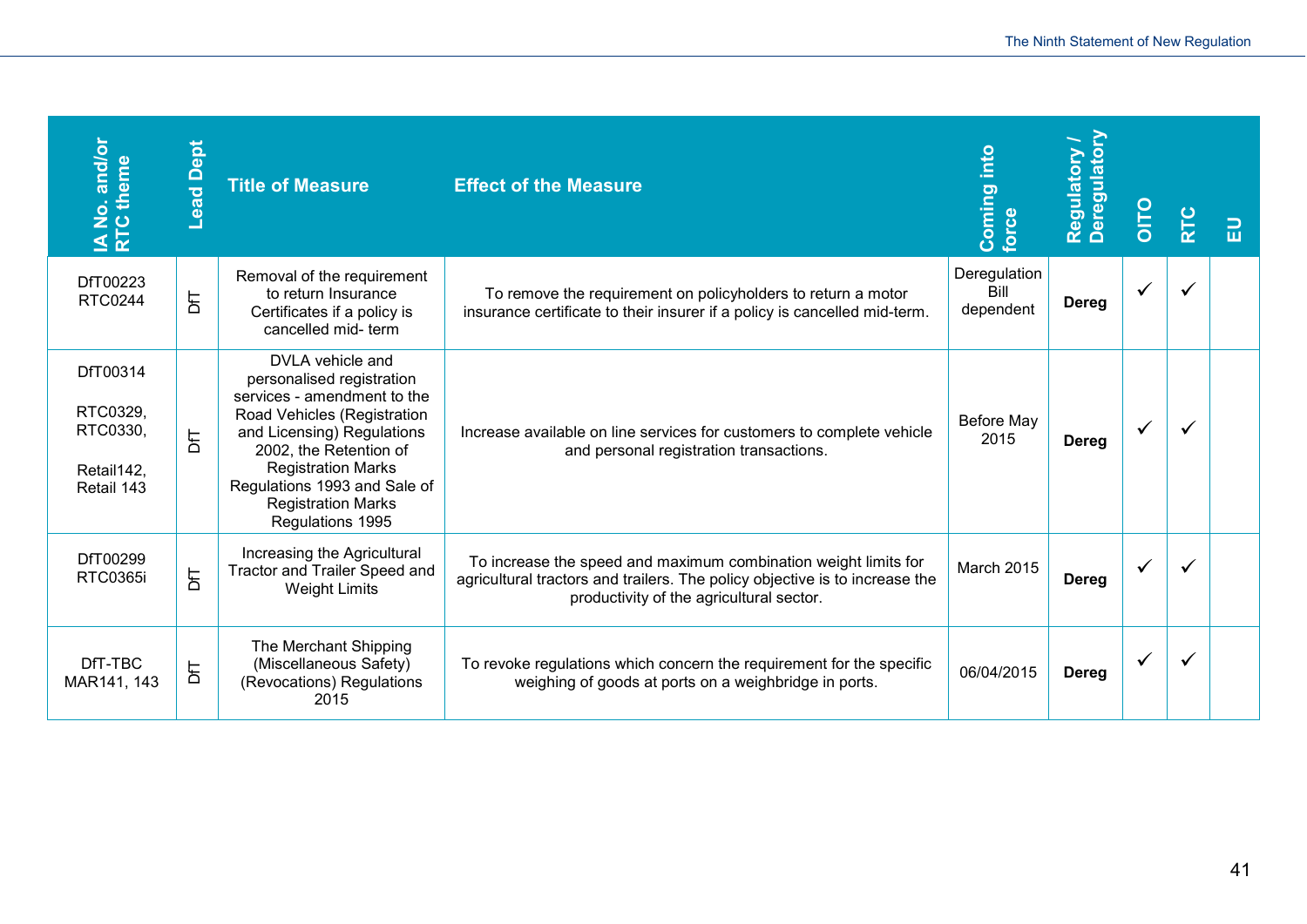| IA No. and/or<br>RTC theme                  | <b>Lead Dept</b> | <b>Title of Measure</b>                                                                                                                                                                                                                                                                               | <b>Effect of the Measure</b>                                                                                                                                                                                                                                                                                                                                                           | Coming into<br><b>force</b> | Regulatory<br>Deregulator | OITO         | <b>RTC</b> | 品 |
|---------------------------------------------|------------------|-------------------------------------------------------------------------------------------------------------------------------------------------------------------------------------------------------------------------------------------------------------------------------------------------------|----------------------------------------------------------------------------------------------------------------------------------------------------------------------------------------------------------------------------------------------------------------------------------------------------------------------------------------------------------------------------------------|-----------------------------|---------------------------|--------------|------------|---|
| DfT00307                                    | 片                | There are three Orders<br>relating to the Wreck Removal<br>Convention Act 2011, 1. The<br><b>Wreck Removal Convention</b><br>Act 2011 (Commencement)<br>Order 2015; 2. The Merchant<br>Shipping (UK Wreck<br>Convention Area) Order 2015;<br>and 3. The Merchant Shipping<br>(Fees) Regulations 2015. | The first Order will bring the Wreck Removal Convention Act 2011 into<br>force in the UK. The second Order will describe the area within which<br>the wreck removal provisions have effect. The third Order will set the<br>fee levels for the certification of Wreck Removal insurance.                                                                                               | By<br>14/04/2014            | Reg                       | $\checkmark$ |            |   |
| DfT00-318                                   | $5\overline{6}$  | Enhanced child seat restraint-<br><b>United Nations Economic</b><br><b>Commission for Europe</b><br>Reg129- Amendment of the<br>wearing of seatbelt<br>regulations                                                                                                                                    | Allow the use of child restraint which conform to UNECE Reg 129                                                                                                                                                                                                                                                                                                                        | January<br>2015             | <b>Dereg</b>              |              |            |   |
| <b>TBC</b>                                  | БŢ               | The Railways Infrastructure<br>(Access and Management)<br>(Amendment) Regulations<br>2015                                                                                                                                                                                                             | To enable transfer of economic regulation of the Channel Tunnel from<br>the Intergovernmental Commission (IGC) to the national regulator. It<br>transposes the requirement under Directive 2012/34/EU for a single<br>national regulatory body per Member State.                                                                                                                       | 31/03/2015                  | Reg                       |              |            |   |
| DfT00256 Mar<br>316,<br>Mar 321,<br>Mar 325 | БĪ               | <b>Merchant Shipping</b><br>(Standards of Training,<br>Certification and<br>Watchkeeping and Safe<br>Manning) Regulations 2015                                                                                                                                                                        | To implement amendments to the International Convention on<br>Standards of Training, Certification and Watchkeeping (STCW) and<br>transpose Directive 2012/35/EU on seafarer training. In addition,<br>these regulations consolidate three sets of regulations: Certificate of<br>Competency as A.B., Training and Certification, and Safe Manning,<br>Hours of Work and Watchkeeping. | 01/03/2015                  | Reg                       |              |            |   |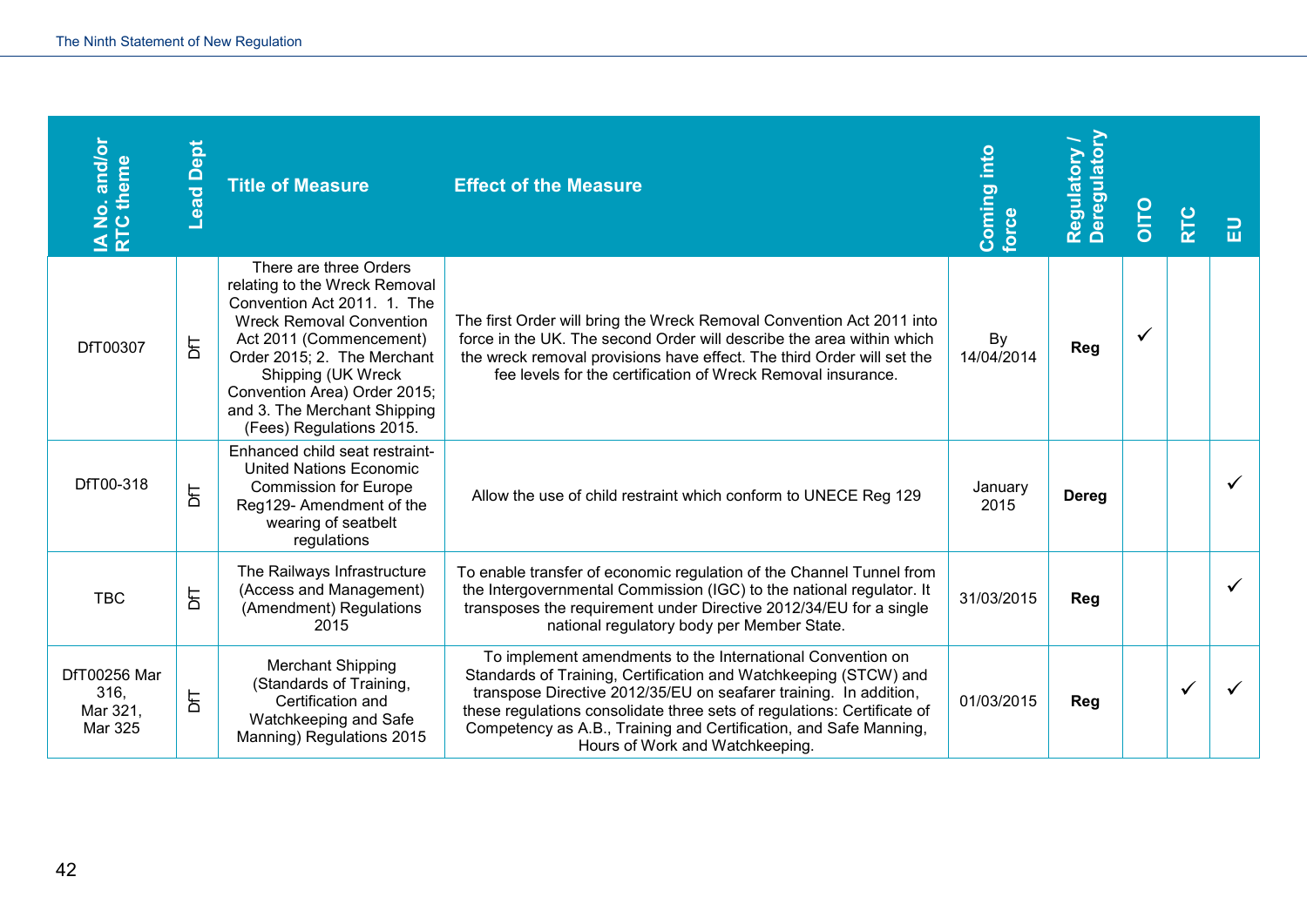| A No. and/or<br><b>RTC theme</b> | <b>Lead Dept</b> | <b>Title of Measure</b>                                                                                                                | <b>Effect of the Measure</b>                                                                                                                                                                                                                                                                | Coming into<br>force | Regulatory<br>Deregulator | OITO | <b>RTC</b>   | 긆 |
|----------------------------------|------------------|----------------------------------------------------------------------------------------------------------------------------------------|---------------------------------------------------------------------------------------------------------------------------------------------------------------------------------------------------------------------------------------------------------------------------------------------|----------------------|---------------------------|------|--------------|---|
| DfT00256                         | Бf               | The Shipping (Alcohol)<br>(Prescribed Limits<br>Amendment) Regulations<br>2015                                                         | To set a lower alcohol limit for professional mariners, as agreed at the<br>International Maritime Organization under the amendments to the<br>Standards of Training, Certification and Watchkeeping Convention                                                                             | 01/03/2015           | Reg                       |      |              |   |
| DfT0310<br>MAR288, 290,<br>333   | 声                | The Merchant Shipping<br>(Miscellaneous Safety)<br>(Revocations) Regulations<br>2015                                                   | To revoke regulations to remove overlap with more generic health and<br>safety provisions elsewhere in legislation and to remove the<br>duplication of pilot ladder requirements                                                                                                            | 31/01/2015           | <b>Dereg</b>              |      | $\checkmark$ |   |
| DfT00257                         | Бf               | Sulphur Content in Liquid<br><b>Fuels Directive amendment</b>                                                                          | To transpose the requirements of Directive 2012/33/EU as regards<br><b>Sulphur Content of Marine Fuels</b>                                                                                                                                                                                  | 01/01/2015           | Reg                       |      |              |   |
| DfT-TBC<br><b>RTC0290</b>        | 声                | Regulations covering the<br>behaviour of drivers,<br>inspectors, conductors and<br>passengers on buses                                 | To improve the existing regulations - primarily by removing<br>requirements where they duplicate other legislation so far as possible<br>without affecting safety or accessibility.                                                                                                         | 06/04/2015           | <b>Dereg</b>              |      | ✓            |   |
| DfT-00315<br><b>RTC0086</b>      | 동                | Abolition of the paper<br>counterpart to the driving<br>licence                                                                        | To remove the requirement for drivers to hold a paper counterpart to<br>their driving licence, removing the inconvenience of safely storing and<br>producing it, and to provide a secure online enquiry facility to allow<br>drivers' details to be checked by those with a legitimate need | May 2015             | <b>Dereg</b>              |      | $\checkmark$ |   |
| DfT-TBC<br><b>MAR294</b>         | Ъf               | Removal of the requirement<br>for ships to carry hard copies<br>of the Code of safe Working<br><b>Practices for Merchant</b><br>Seamen | To remove the mandatory requirement to carry hard copies of the<br>Code of Safe Working Practices and allow ships to carry electronic<br>copies as an alternative.                                                                                                                          | 30/06/2015           | Dereg                     | v    | $\checkmark$ |   |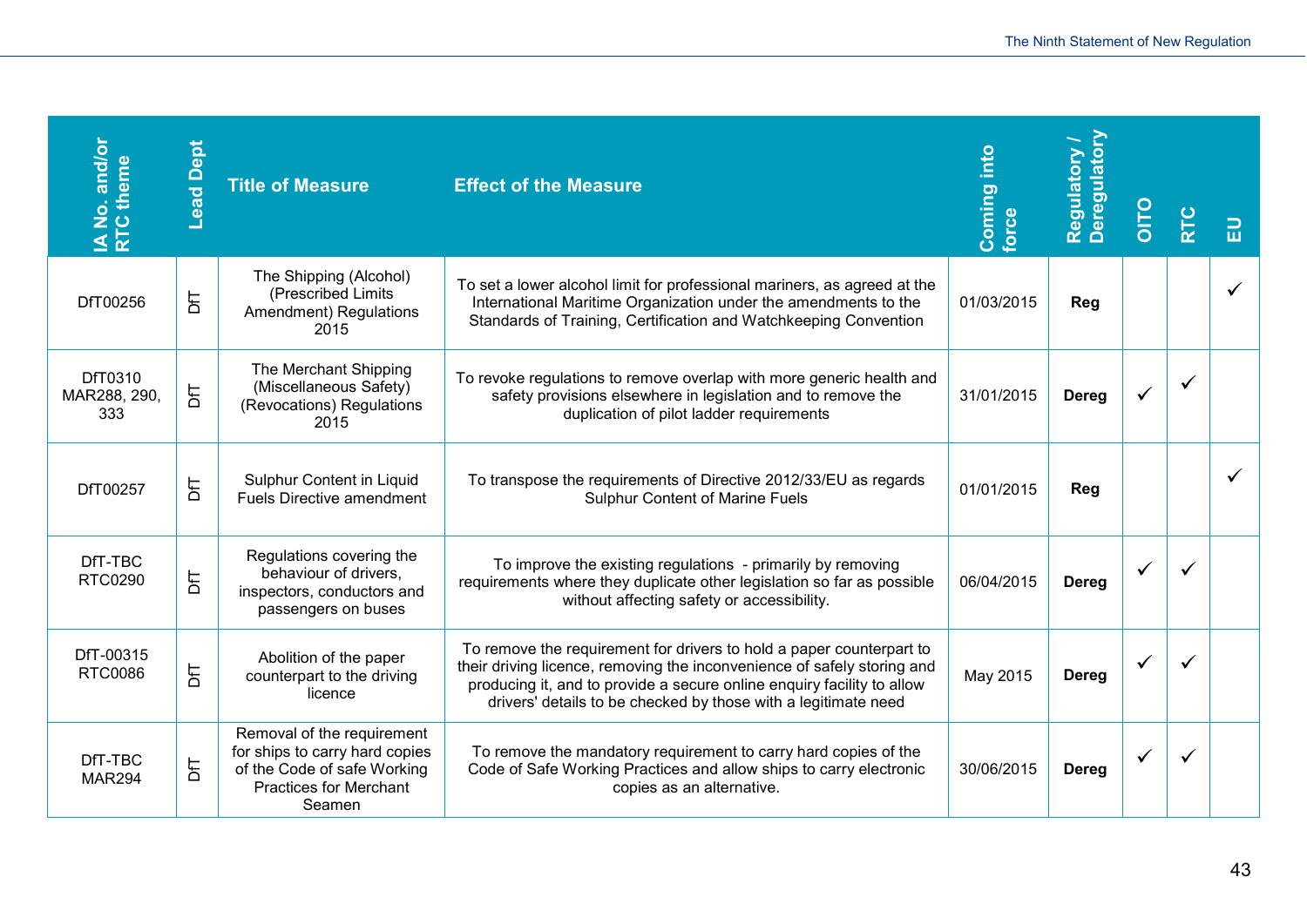| IA No. and/or<br>RTC theme | <b>Lead Dept</b> | <b>Title of Measure</b>                                                                           | <b>Effect of the Measure</b>                                                                                                                                                                                                                                                                                                                                                                                                                                                                                                                                                                                        | Coming into<br><b>Force</b> | Regulatory<br>Deregulator |   | ن<br>الا     | 品 |
|----------------------------|------------------|---------------------------------------------------------------------------------------------------|---------------------------------------------------------------------------------------------------------------------------------------------------------------------------------------------------------------------------------------------------------------------------------------------------------------------------------------------------------------------------------------------------------------------------------------------------------------------------------------------------------------------------------------------------------------------------------------------------------------------|-----------------------------|---------------------------|---|--------------|---|
| DfT00305<br><b>MAR158</b>  | Ъf               | MS (Domestic Passenger<br>Ships) (Safety Management<br>Code) (Amendment)<br>Regulations 2015      | To amend the Regulations so that the frequency of ship audits are<br>significantly reduced, but include an element of company office audit<br>and annual self-assessments - will reduce disruption to customer<br>operations and reduce staff costs to operators from fewer Maritime<br>and Coastguard Agency (MCA) audits, as they often require crew<br>members to be called in early. In addition, it removes gold plating<br>requiring domestic high speed craft to comply with international safety<br>management, aligning these ships with other domestic passenger<br>ships.                                | 06/04/2015                  | <b>Dereg</b>              | ✓ | $\checkmark$ |   |
| DfT00291<br><b>RTC0266</b> | $\overline{5}$   | Adopt the European<br>timescales for downloading<br>digital data                                  | To amend legislation to allow longer intervals for transport operators of<br>vehicles, that are in scope of the EU drivers' hours rules, to download<br>drivers' hours data from the on-board digital recording equipment<br>("tachograph").                                                                                                                                                                                                                                                                                                                                                                        | 06/04/2015                  | Dereg                     | ✓ |              |   |
| DfT00288<br>MAR329, 330    | 声                | Merchant Shipping<br>(Boatmasters' Qualifications,<br>Crew and Hours of Work)<br>Regulations 2015 | To introduce a new category of boatmaster's licence (a Tier 2 Level 2<br>licence) for tidal waters; extend the scope of acceptable equivalent<br>qualifications; make minor changes to the endorsements and<br>revalidation requirements; and introduce a provision requiring<br>boatmasters to be medically fit to perform normal duties. This will<br>reduce costs and time taken for training as seafarers will be able to<br>take a more fitting exam to allow them to enter into waters they would<br>not have previously been able to without having to take an<br>unnecessary larger packet of examinations. | 06/04/2015                  | Dereg                     |   |              |   |
| <b>TBC</b>                 | 声                | Wearing of seat belts by<br>children on coaches                                                   | Ensure children aged 3-14 wear seat belts while travelling on coaches.                                                                                                                                                                                                                                                                                                                                                                                                                                                                                                                                              | By April<br>2015            | <b>Reg</b>                |   |              |   |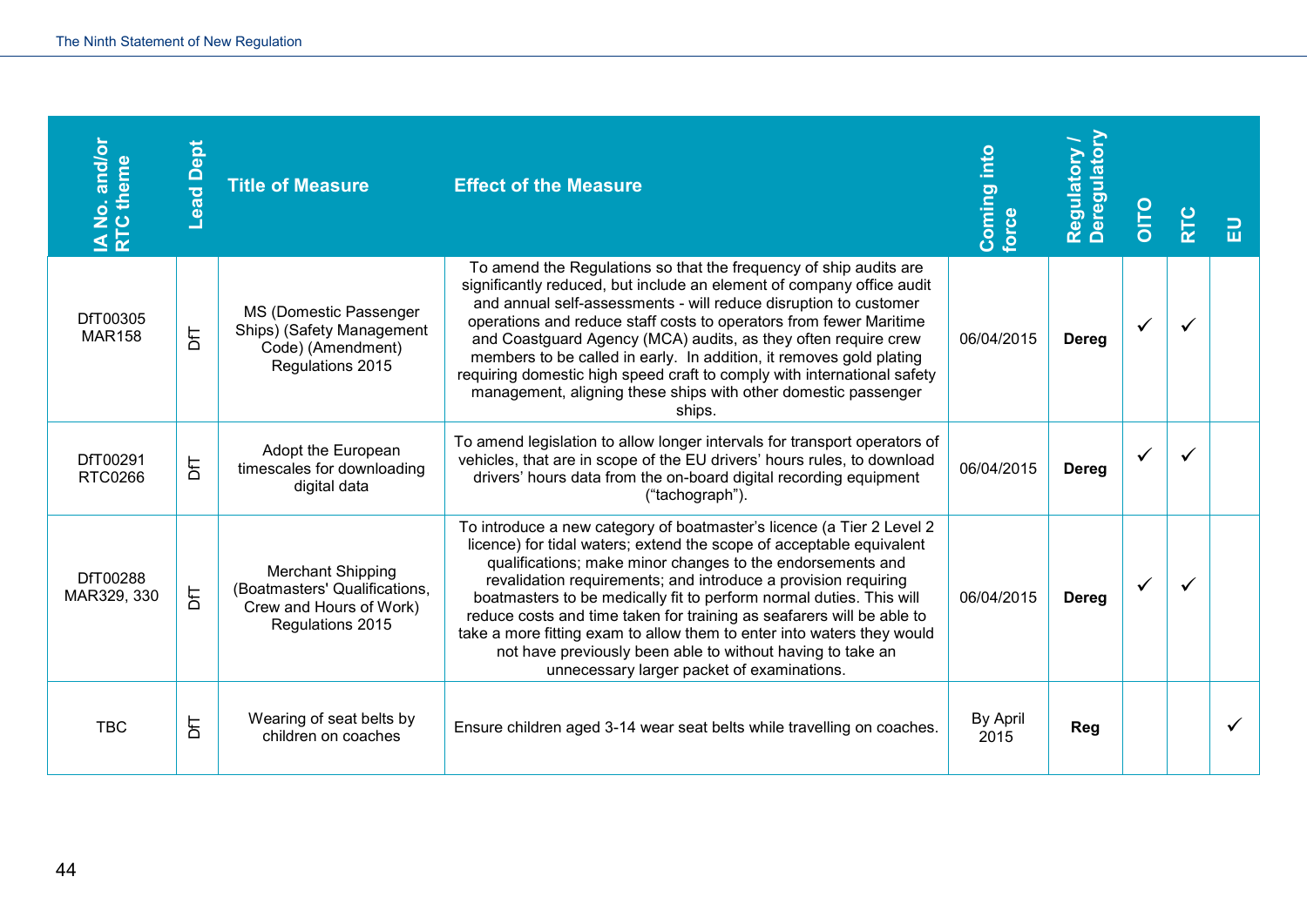| IA No. and/or<br>RTC theme | <b>Lead Dept</b> | <b>Title of Measure</b>                                                                                   | <b>Effect of the Measure</b>                                                                                                                                  | Coming into<br>force | Regulatory<br>Deregulator | OITO | RTC          | 品 |
|----------------------------|------------------|-----------------------------------------------------------------------------------------------------------|---------------------------------------------------------------------------------------------------------------------------------------------------------------|----------------------|---------------------------|------|--------------|---|
| DH6104                     | 품                | <b>Review of Care Quality</b><br>Commission (CQC)<br>registration requirements<br>(fundamental standards) | To simplify the current regulations and to allow CQC to initiate<br>prosecutions without issuing a warning notice first.                                      | 06/04/2015           | <b>Dereg</b>              | ✓    | $\checkmark$ |   |
| DH3076                     | 품                | Tobacco Advertising and<br>Promotion (Display)(England)<br>Regulations                                    | To extend the current display ban on tobacco products in large shops<br>to all shops.                                                                         | 06/04/2015           | Reg                       | ✓    |              |   |
| DH6112                     | 품                | Duty of Candour.                                                                                          | To introduce a duty of candour for all organisations that register with<br>CQC.                                                                               | 06/04/2015           | Reg                       | ✓    |              |   |
| DH6111                     | 동                | Fit and proper persons<br>requirement for directors<br>(FPPT)                                             | To ensure that all healthcare providers undertake the necessary<br>checks to ensure that their directors are fit and proper for their<br>positions.           | 06/04/2015           | Reg                       | ✓    |              |   |
| DH7056                     | 품                | Market Oversight of difficult to<br>replace care providers                                                | To ensure continuity of care for vulnerable care service users in the<br>event of financial distress and market exit of a major provider of care<br>services. | 06/04/2015           | Reg                       | ✓    |              |   |
| DH6118                     | 품                | Displaying ratings                                                                                        | To enable patients and visitors to health and social care facilities to<br>see, at a glance, what their rating is.                                            | 06/04/2015           | Reg                       | ✓    |              |   |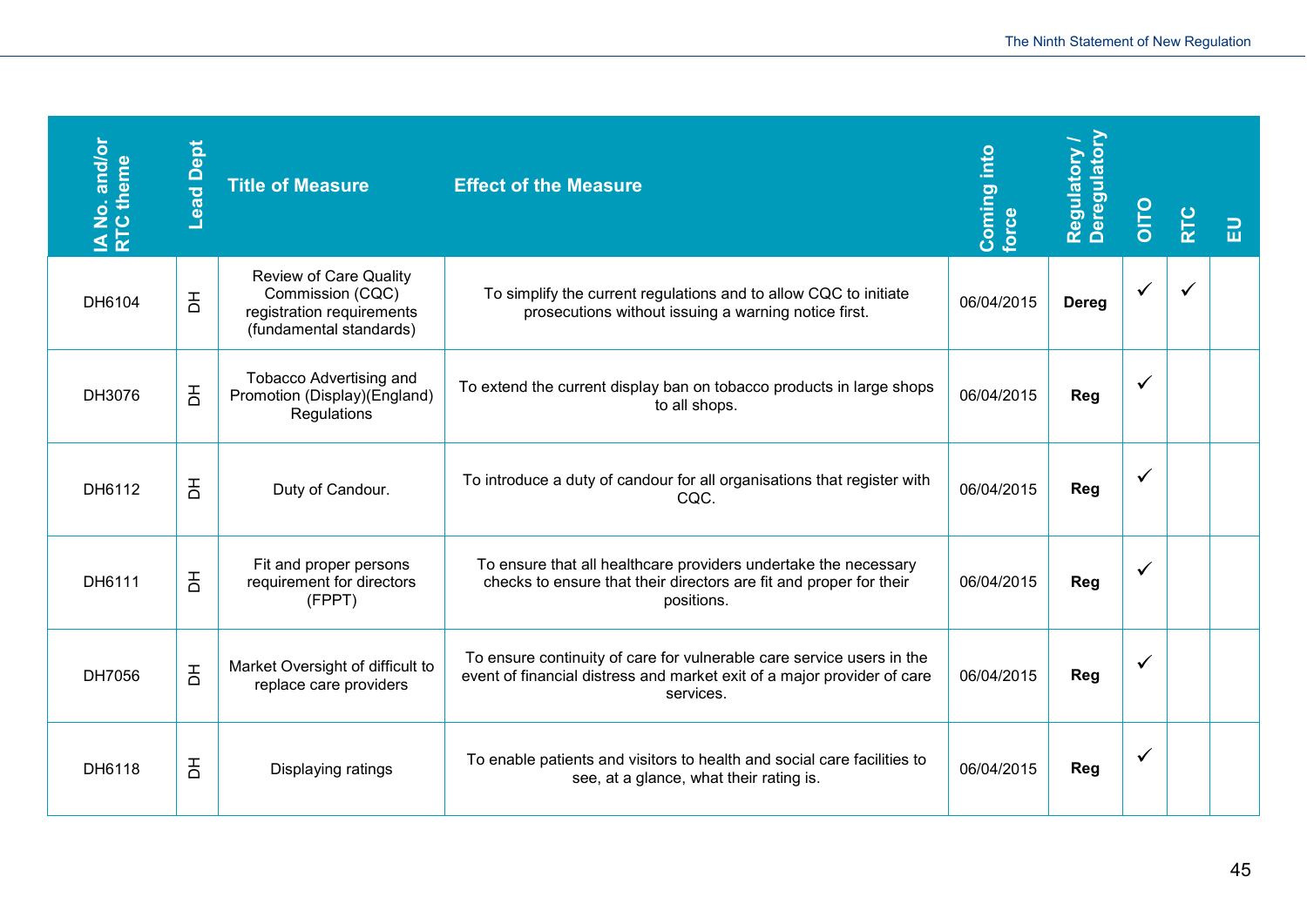| IA No. and/or<br>RTC theme | <b>Lead Dept</b> | <b>Title of Measure</b>                                                                 | <b>Effect of the Measure</b>                                                                                                                                                                                                 | Coming into<br>force | Regulatory /<br>Deregulator <sub>,</sub> | OITO         | <b>RTC</b>   | $ \Xi $ |
|----------------------------|------------------|-----------------------------------------------------------------------------------------|------------------------------------------------------------------------------------------------------------------------------------------------------------------------------------------------------------------------------|----------------------|------------------------------------------|--------------|--------------|---------|
| DH3124                     | 품                | Mitochondrial donation<br>treatment                                                     | To remove the current ban on mitochondria donation treatment.                                                                                                                                                                | 06/04/2015           | <b>Dereg</b>                             | $\checkmark$ |              |         |
| <b>TBC</b>                 | DWP              | Automatic Enrolment (A-E)<br>(information provision)<br>easement for employers          | To remove requirements on employers to provide information on A-E<br>to their employees.                                                                                                                                     | 06/04/2015           | Dereg                                    | ✓            |              |         |
| <b>TBC</b>                 | DWP              | Regulations to exclude certain<br>workers from Automatic<br>Enrolment (A-E)             | To offer employers some more flexibility, so that in a limited number of<br>specific situations, affecting only a small number of workers,<br>employers are not obliged to go through the process of automatic<br>enrolment. | 06/04/2015           | <b>Dereg</b>                             | ✓            |              |         |
| <b>TBC</b>                 | <b>DWP</b>       | Alternative test for Defined<br>Benefit (DB) Auto-Enrolment<br>schemes                  | To provide for alternative Defined Benefit quality requirements under<br>Auto Enrolment, giving employers more choice and potentially a<br>simpler test to be a qualifying Auto Enrolment scheme.                            | 06/04/2015           | <b>Dereg</b>                             | ✓            |              |         |
| <b>DWP0045</b>             | <b>DWP</b>       | Minimum Governance<br>Standards in qualifying A-E<br>schemes                            | To ensure that all individuals saving into a workplace pension get<br>value for money.                                                                                                                                       | 06/04/2015           | Reg                                      | ✓            |              |         |
| <b>TBC</b>                 | DWP              | Pension Schemes Bill -<br>Procedure for registering<br>independent trustees<br>(PEN004) | To provide procedural arrangement for registering trustees.                                                                                                                                                                  | 06/04/2015           | <b>Dereg</b>                             | ✓            | $\checkmark$ |         |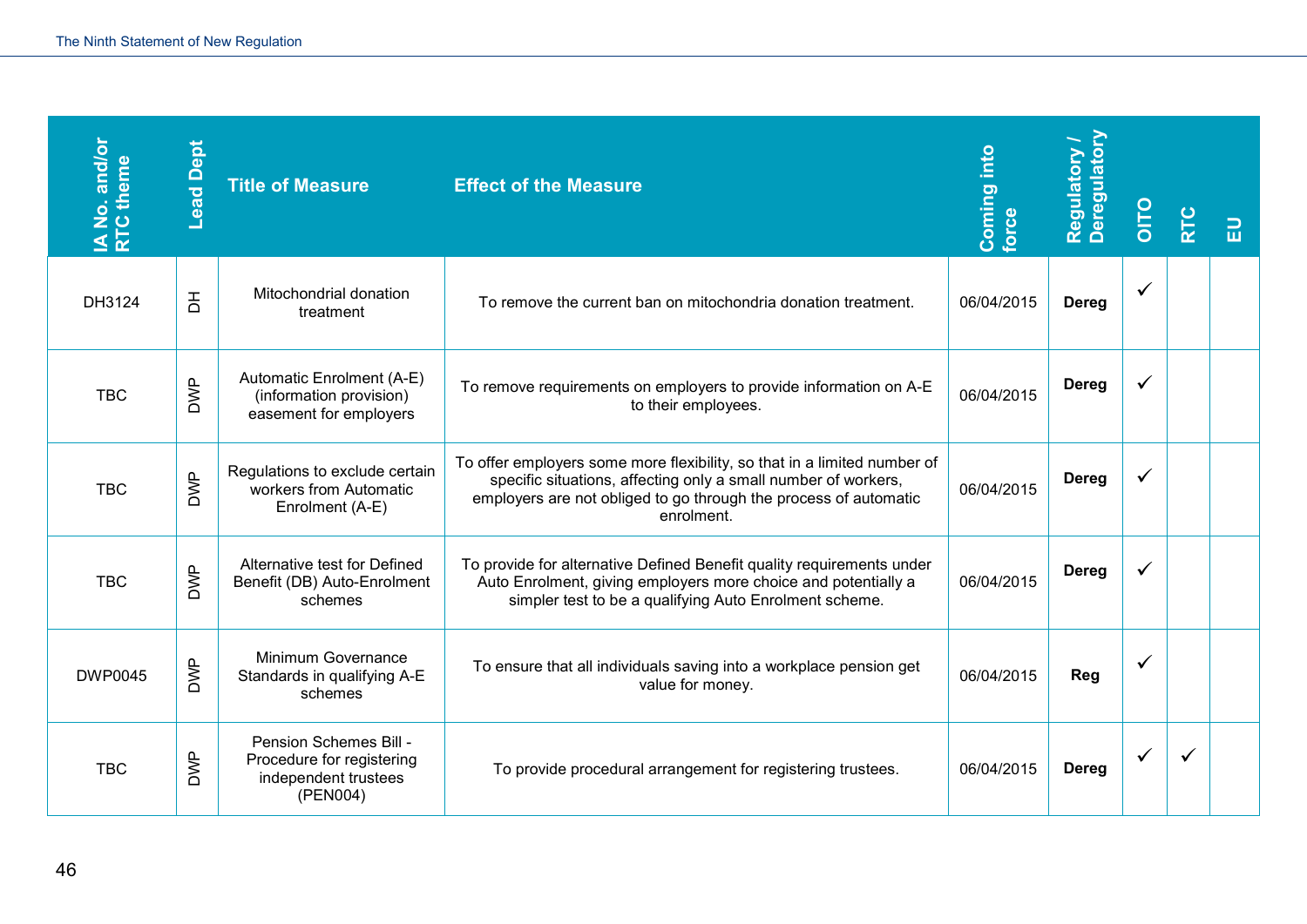| and/or<br><b>RTC theme</b><br><u>ior</u> | ead Dept                      | <b>Title of Measure</b>                                                                      | <b>Effect of the Measure</b>                                                                                                                                                                                                                                                                                                                                                               | Coming into<br><b>Force</b>                 | Deregulato<br>Regulatory | O<br>IO<br>O | <b>RTC</b>   | 品 |
|------------------------------------------|-------------------------------|----------------------------------------------------------------------------------------------|--------------------------------------------------------------------------------------------------------------------------------------------------------------------------------------------------------------------------------------------------------------------------------------------------------------------------------------------------------------------------------------------|---------------------------------------------|--------------------------|--------------|--------------|---|
| <b>DWP0042</b>                           | DWP                           | Charges in qualifying A-E<br>qualifying schemes                                              | To ensure that members' retirement savings are not eroded by high or<br>unfair charges; to ensure those running pension schemes have the<br>required visibility of cost and charge information; to support the<br>Automatic Enrolment programme and maintain trust and confidence in<br>pension providers supporting it; to ensure a diverse competitive<br>market for workplace pensions. | 06/04/2015                                  | Reg                      |              |              |   |
| <b>DWP0045</b>                           | DWP                           | <b>Adjustment of Pension Credit</b><br><b>Benefit Age</b>                                    | To give schemes the flexibility to choose, if they so wish, to raise the<br>age at which they start to pay pension credit benefit, as long as it does<br>not exceed the age at which normal members would receive their<br>pensions.                                                                                                                                                       | 06/04/2015                                  | <b>Dereg</b>             | v            |              |   |
| <b>DWP0043</b>                           | <b>DWP</b>                    | <b>Defined Ambition</b>                                                                      | To introduce a more flexible legislative framework for Defined<br>Contribution schemes.                                                                                                                                                                                                                                                                                                    | Pension<br><b>Schemes Bill</b><br>dependent | <b>Dereg</b>             |              |              |   |
| FOOD0066                                 | $\mathbb{S}^\mathsf{A}$<br>ĹĹ | The Animal Feed (Hygiene,<br>Sampling etc. and<br>Enforcement) (England)<br>Regulations 2015 | To consolidate animal feed regulations concerned with administrative<br>enforcement and hygiene requirements at feed establishments into<br>one SI.                                                                                                                                                                                                                                        | 06/04/2015                                  | Dereg                    |              | ✓            |   |
| FOOD0067                                 | $\Im$<br>п.                   | Animal Feed (Composition,<br>Marketing and Use)<br>Regulations 2015                          | To consolidate animal feed regulations concerned with provisions<br>relating to feed compositional and labelling requirements into one SI.                                                                                                                                                                                                                                                 | 06/04/2015                                  | <b>Dereg</b>             |              | $\checkmark$ |   |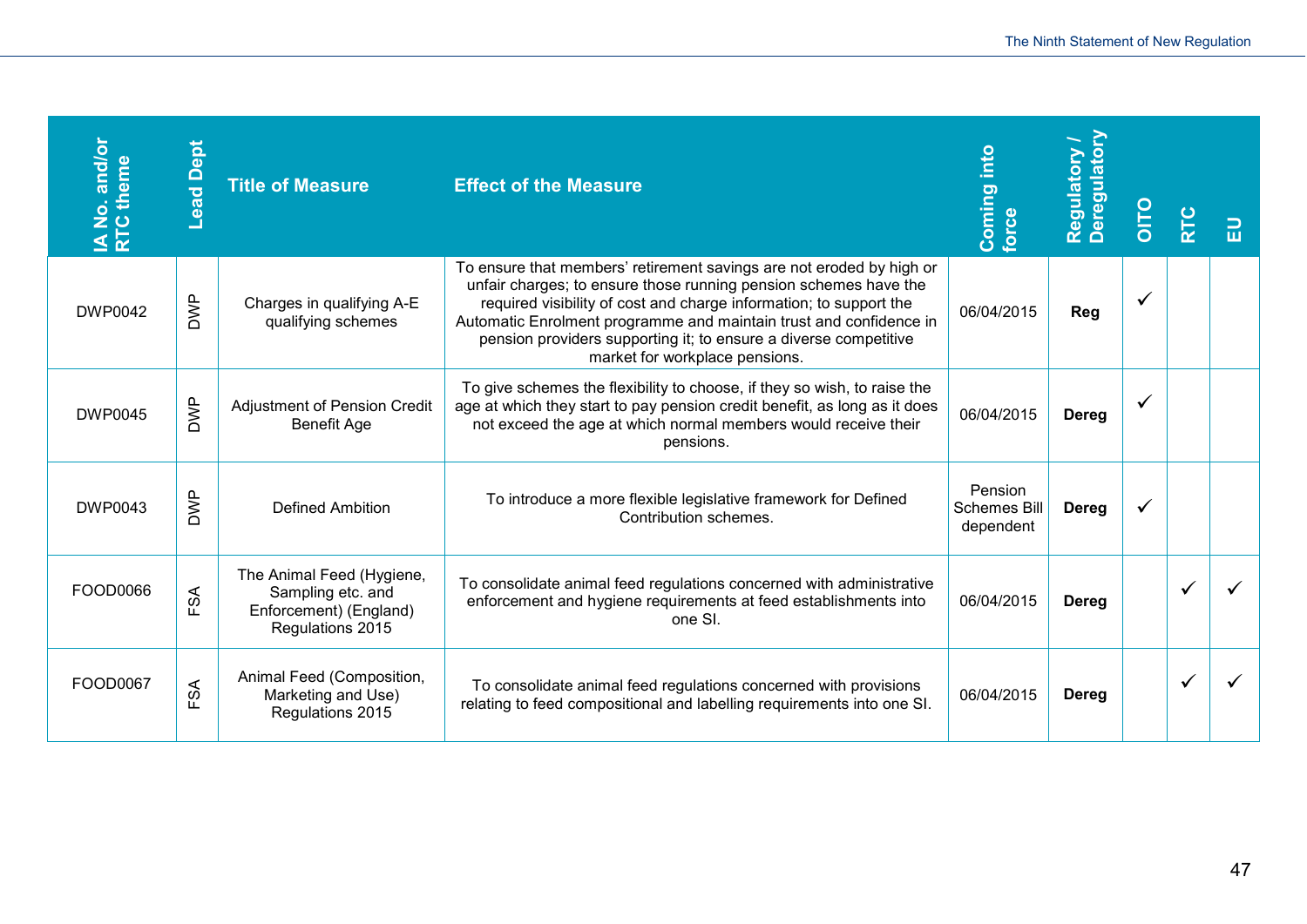| No. and/or<br><b>RTC theme</b> | ead Dept                        | <b>Title of Measure</b>                                                                  | <b>Effect of the Measure</b>                                                                                                                                                                                                                                                                                                                                                                                                                                                                                | Coming into<br>force | <b>Regulatory</b><br>Deregulator | OILO | <b>RTC</b> | 믒 |
|--------------------------------|---------------------------------|------------------------------------------------------------------------------------------|-------------------------------------------------------------------------------------------------------------------------------------------------------------------------------------------------------------------------------------------------------------------------------------------------------------------------------------------------------------------------------------------------------------------------------------------------------------------------------------------------------------|----------------------|----------------------------------|------|------------|---|
| FOOD0146                       | $\mathbb{S}^{\mathbb{C}}$<br>ΗĹ | Revisions to the Food Law<br>Code of Practice                                            | To update the Food Law Code of Practice:<br>. With a revised section on registration of establishments, providing<br>clarification on what is an establishment and who is the Food Business<br>Operator, including and clarifying the requirements with regards to<br>mobile establishments.<br>• Providing clarity on who should register ships and on assessing the<br>risk and deciding when to inspect.<br>• Enhanced requirement for the continued professional development of<br>authorised officers. | 06/04/2015           | <b>Dereg</b>                     | ✓    |            |   |
| RPC14-HMT-<br>2287             | TMH                             | <b>Fair and Effective Markets</b><br>Benchmarks regulation                               | The regulation of benchmarks in the foreign exchange, fixed income<br>and commodity markets on the recommendation of the Fair and<br><b>Effective Markets Review</b>                                                                                                                                                                                                                                                                                                                                        | 01/04/2015           | Reg                              |      |            |   |
| RPC14-HMT-<br>2237             | TMH                             | Transparency Directive (TD) -<br>extractive country by country<br>reporting requirements | The UK is implementing part of the Transparency Directive early. The<br>relevant part requires EU listed extractive companies to report their<br>payments to Governments around the world. By improving<br>accountability, the Directive aims to reduce the space for corruption<br>and other illicit activities, and ensures that citizens of developing<br>countries benefit appropriately.                                                                                                               | 02/01/2015           | Reg                              | ✓    |            |   |
| HMT-TBC                        | TIMH                            | FCA Cap on the Cost of<br>Payday Loans                                                   | Requires the FCA to use its existing powers to cap the cost of payday<br>loans at a level of its determination.                                                                                                                                                                                                                                                                                                                                                                                             | 02/01/2015           | Reg                              | ✓    |            |   |
| RPC14-HMT-<br>2176(2)          | TMH                             | Sale and Rent Back<br>Regulation                                                         | To continue the current regime (following sunset clause) that protects<br>consumers and ensures the market is effectively regulated by the<br>FCA.                                                                                                                                                                                                                                                                                                                                                          | 01/01/2015           | Reg                              | ✓    |            |   |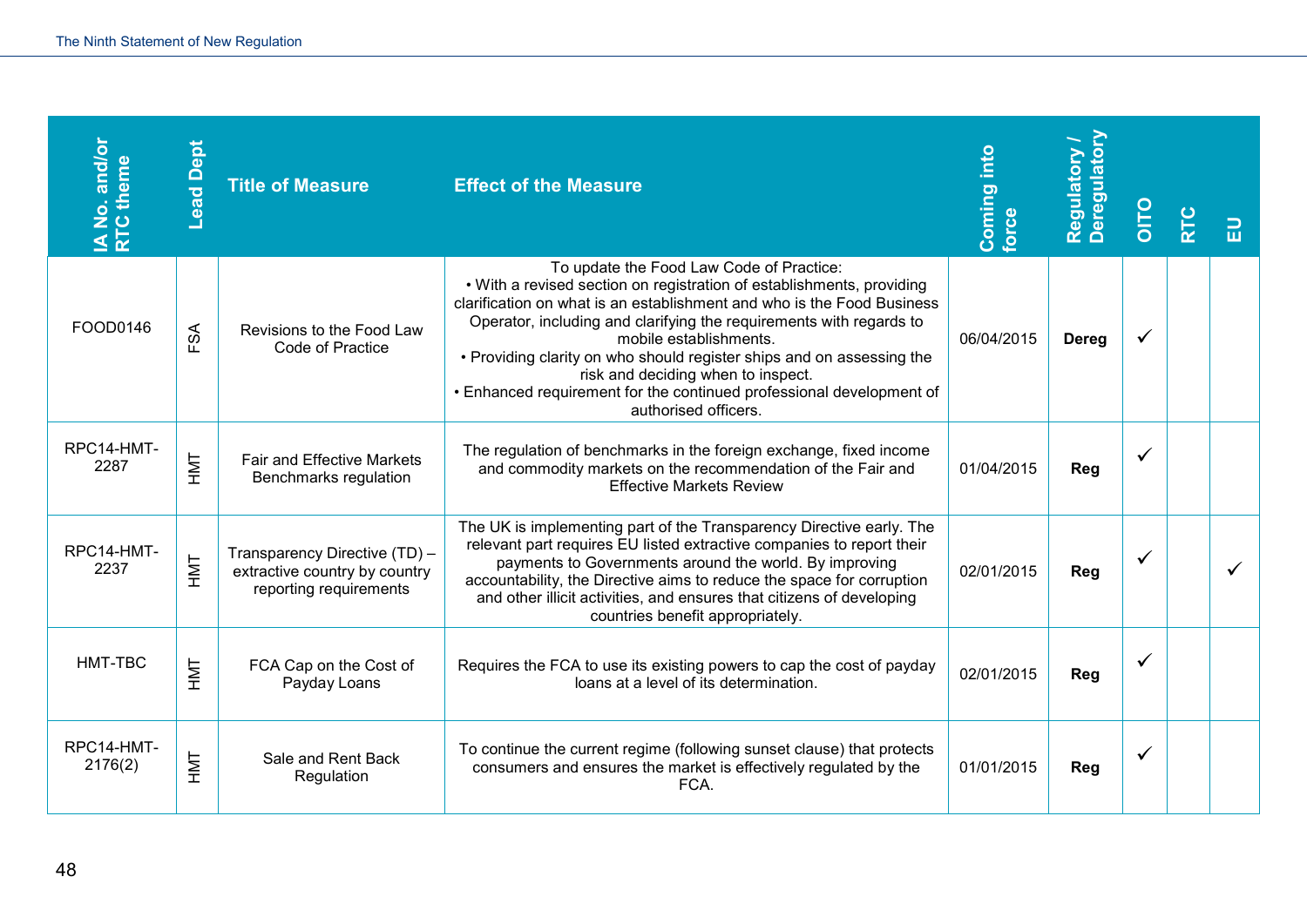| IA No. and/or<br>RTC theme   | <b>Lead Dept</b> | <b>Title of Measure</b>                                | <b>Effect of the Measure</b>                                                                                                                                                                                                                                                                                                                                                                                                                                                                                                                          | Coming into<br>force | <b>Regulatory</b><br>Deregulator |   | <b>RTC</b> | 品 |
|------------------------------|------------------|--------------------------------------------------------|-------------------------------------------------------------------------------------------------------------------------------------------------------------------------------------------------------------------------------------------------------------------------------------------------------------------------------------------------------------------------------------------------------------------------------------------------------------------------------------------------------------------------------------------------------|----------------------|----------------------------------|---|------------|---|
| RPC14-FT-<br><b>HMT-2263</b> | TMH              | Monthly Instalment Credit                              | Extend the exemptions for instalment credit that currently applies to<br>quarterly instalments, where no fees and charges are applied, for up<br>to 12 repayments over 12 months.                                                                                                                                                                                                                                                                                                                                                                     | 07/01/2015           | Dereg                            |   |            |   |
| RPC12-HMT-<br>1383(3)        | TMH              | The Regulation of Payment<br><b>Networks</b>           | The legislation will designate which payment systems are to be bought<br>into the scope of regulation by the Payment Systems Regulator (PSR).<br>An impact assessment for the PSR was completed with the original<br>Act, which was validated by the Regulatory Policy Committee as a<br>pro-competition measure with Zero Net Cost. No additional regulatory<br>impacts are expected to arise from these proposals, but the Treasury<br>will update the impact assessment in 2015 once the final tranche of<br>designation decisions have been made. | 01/04/2015           | Reg                              |   |            |   |
| RPC14-HMT-<br>2212           | TMH              | Signposting to the guidance<br>guarantee at retirement | Duty on the FCA to require contract-based pension schemes to<br>signpost individuals to the guidance service at retirement                                                                                                                                                                                                                                                                                                                                                                                                                            | 06/04/2015           | Reg                              | ✓ |            |   |
| RPC14-HMT-<br>2212           | TMH              | Private Sector defined benefit<br>transfers.           | A new requirement for an individual to take advice from an impartial<br>financial adviser regulated by the FCA before a transfer from a defined<br>benefit to a defined contribution scheme can be accepted.                                                                                                                                                                                                                                                                                                                                          | 06/04/2015           | Reg                              | ✓ |            |   |
| RPC14-HMT-<br>2193           | TIMH             | Mutuals' Redeemable Shares<br>Bill                     | To update legislation for mutual insurers and provide a means for<br>these mutual organisations to raise external finance in a way that will<br>enable them to preserve their mutual status and preserve or extend<br>their range of products and services                                                                                                                                                                                                                                                                                            | 01/04/2015           | Dereg                            | ✓ |            |   |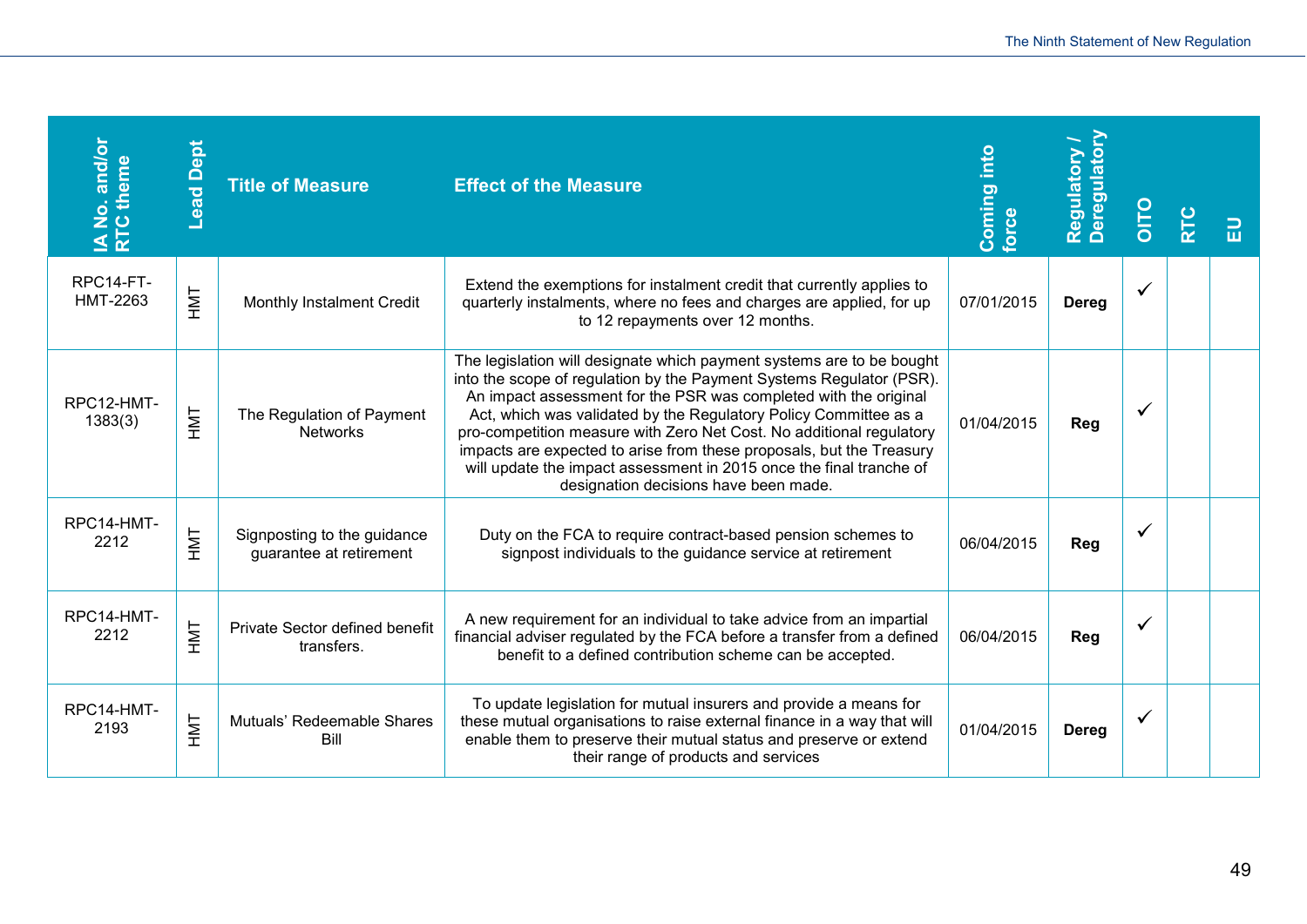| IA No. and/or<br>RTC theme     | ead Dept      | <b>Title of Measure</b>                                       | <b>Effect of the Measure</b>                                                                                                                                                                                                                                                                                       | Coming into<br><b>force</b>       | <b>Regulatory</b><br>Deregulator | OILO | <b>RTC</b>   | 읎 |
|--------------------------------|---------------|---------------------------------------------------------------|--------------------------------------------------------------------------------------------------------------------------------------------------------------------------------------------------------------------------------------------------------------------------------------------------------------------|-----------------------------------|----------------------------------|------|--------------|---|
| RPC14-HMT-<br>2297             | TMH           | Money Laundering<br>Regulations 2007:<br>Appointment of CILEx | Amendments to the Money Laundering Regulations 2007 following<br>the Treasury's decision to appoint CILEx as an anti-money<br>laundering/counter terrorist financing supervisor, and the decision<br>taken by CIPFA to withdraw from its role as a supervisor                                                      | 10/02/2015                        | Reg                              | ✓    |              |   |
| HO-TBC                         | 오             | Powers of Entry: Code of<br>Practice                          | Introduce a Powers of Entry Code of Practice to ensure greater<br>consistency in the exercise of powers of entry and greater clarity for<br>those affected by them, while upholding effective enforcement.                                                                                                         | 06/04/2015                        | Reg                              | ✓    |              |   |
| HO-TBC                         | 오             | Liqueur confectionary                                         | Repealing the criminal offence of selling liqueur confectionary to<br>children under 16 years.                                                                                                                                                                                                                     | Deregulation<br>Bill<br>dependent | <b>Dereg</b>                     |      | ✓            |   |
| <b>RETAIL 117 &amp;</b><br>118 | 오             | Proposed changes to the<br>Poisons Act                        | To require home users to obtain a licence in advance if purchasing a<br>Part 1 poison. Part 1 poisons would still only be sold be registered<br>pharmacists. Retailers would no longer need to apply for a licence to<br>sell Part 2 poisons. The Poisons Board, a statutory advisory body,<br>would be abolished. | Spring 2015                       | Dereg                            |      | ✓            |   |
| Hospitality 079d               | $\frac{Q}{L}$ | Lost Licences                                                 | Removes the requirement on licence holders under the 2003 Act to<br>report the loss or theft of licensing documents to the police and obtain<br>a crime number before they can receive duplicate copies.                                                                                                           | Deregulation<br>Bill<br>dependent | Dereg                            |      | ✓            |   |
| Hospitality 079c               | 오             | Late Night Refreshment<br>Orders                              | To remove regulations where there is no risk to the licensing<br>objectives by allowing businesses to provide late night refreshment                                                                                                                                                                               | Deregulation<br>Bill<br>dependent | <b>Dereg</b>                     |      | $\checkmark$ |   |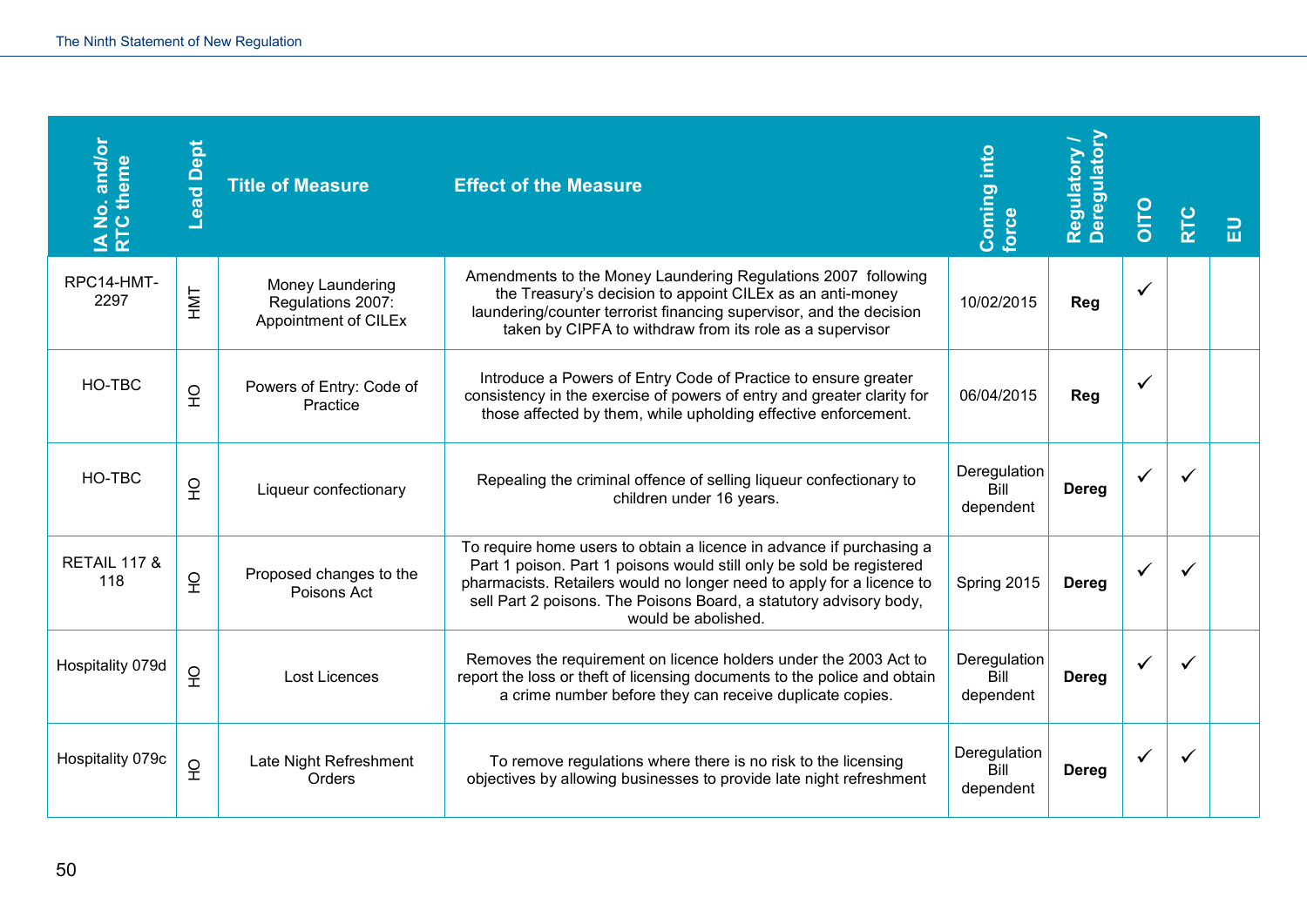| IA No. and/or<br>RTC theme | <b>Lead Dept</b> | <b>Title of Measure</b>                                                                                        | <b>Effect of the Measure</b>                                                                                                                                                                                                                                                                                                                              | Coming into<br>force              | Regulatory /<br>Deregulatory | OITO         | <b>RTC</b>   | 品 |
|----------------------------|------------------|----------------------------------------------------------------------------------------------------------------|-----------------------------------------------------------------------------------------------------------------------------------------------------------------------------------------------------------------------------------------------------------------------------------------------------------------------------------------------------------|-----------------------------------|------------------------------|--------------|--------------|---|
| HO-TBC                     | $\frac{Q}{L}$    | Hospices requisition forms                                                                                     | Removing the requirement for the palliative care sector to use a<br>requisition form when obtaining stocks of controlled<br>drugs                                                                                                                                                                                                                         | By 04/2015                        | <b>Dereg</b>                 | ✓            |              |   |
| Hospitality 079b           | 오                | <b>Community and Ancillary</b><br><b>Notices</b>                                                               | A simple new licence process to enable specific businesses and<br>community groups to engage in small-scale, low-risk alcohol sales<br>over 12 months, without needing a premises licence, club premises<br>certificate or Temporary Events Notice.                                                                                                       | Deregulation<br>Bill<br>dependent | <b>Dereg</b>                 | $\checkmark$ | $\checkmark$ |   |
| Hospitality 079f           | 오                | Personal Licences - renewal<br>requirements                                                                    | To abolish the requirement on personal licence holders to renew their<br>licence every 10 years.                                                                                                                                                                                                                                                          | Deregulation<br>Bill<br>dependent | <b>Dereg</b>                 | $\checkmark$ | ✓            |   |
| RPC14-FT-HO-<br>2240       | $\frac{Q}{L}$    | <b>Unauthorised Mobile Phones</b><br>in Prisons                                                                | Reduce the number of unauthorised mobile phones/devices in prisons                                                                                                                                                                                                                                                                                        | Spring 2015                       | Reg                          | $\checkmark$ |              |   |
| <b>HSE0091</b>             | HSE              | Health and Safety and<br><b>Nuclear (Fees) Regulations</b><br>2015                                             | To update existing charges for the performance of a wide range of<br>statutory functions in areas such as licensing activities, approving<br>equipment and conducting testing associated with the issue of such<br>approvals; and for biocidal products, to incorporate the separate<br>existing fees regulations and remove the General Industry Charge. | 06/04/2015                        | Dereg                        |              | $\checkmark$ |   |
| <b>HSE0090</b>             | ш<br>စှ          | Deregulation Bill - Amending<br>the Employment Act 1989 to<br>extend the exemption for<br>turban wearing Sikhs | To exempt turban wearing Sikhs from the need to wear head<br>protection, wider than the current 'construction site' limit                                                                                                                                                                                                                                 | Deregulation<br>Bill<br>dependent | <b>Dereg</b>                 |              | $\checkmark$ |   |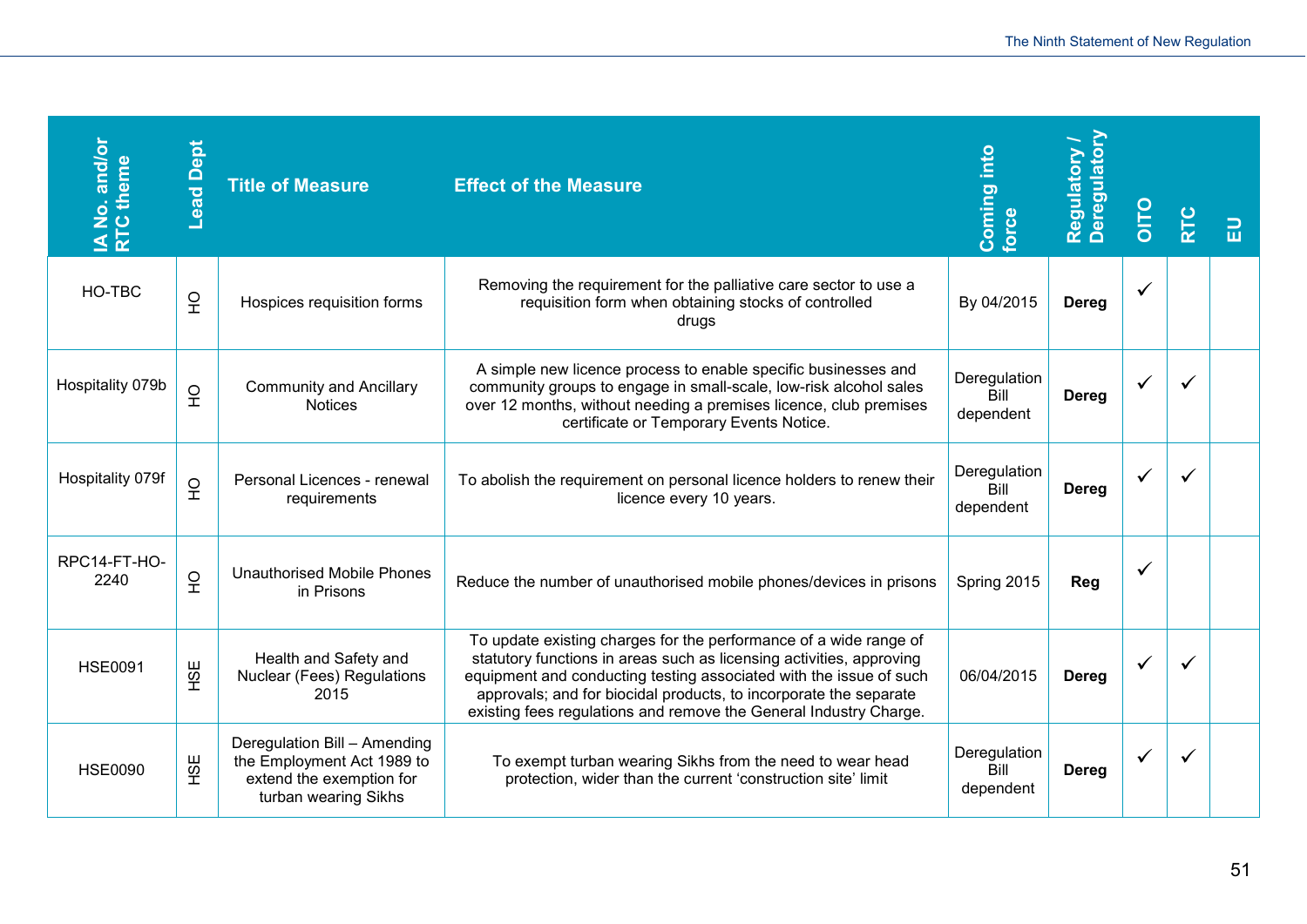| IA No. and/or<br>RTC theme | <b>Lead Dept</b> | <b>Title of Measure</b>                                                                                                                                                                                                   | <b>Effect of the Measure</b>                                                                                                                                                                                                                                                                     | Coming into<br><b>Force</b> | Regulatory<br>Deregulator | DILO | RTC | 品 |
|----------------------------|------------------|---------------------------------------------------------------------------------------------------------------------------------------------------------------------------------------------------------------------------|--------------------------------------------------------------------------------------------------------------------------------------------------------------------------------------------------------------------------------------------------------------------------------------------------|-----------------------------|---------------------------|------|-----|---|
| <b>HSE0079</b>             | HSE              | Construction (Design and<br>Management) Regulations<br>2015                                                                                                                                                               | To ensure there is clearer expression of duties, reduction of<br>bureaucracy and appropriate guidance for small projects.                                                                                                                                                                        | 06/04/2015                  | <b>Dereg</b>              | ✓    |     |   |
| <b>HSE0089</b>             | HSE              | Mines Regulations 2014                                                                                                                                                                                                    | To simplify and modernise old and prescriptive mines safety legislation<br>by replacing many separate sets of regulations with one instrument.                                                                                                                                                   | 06/04/2015                  | <b>Dereg</b>              |      | ✓   |   |
| MoJ028/2014                | LoN              | Recovering the costs the Lord<br>Chancellor will incur in<br>meeting the costs of the Legal<br>Ombudsman, dealing with<br>complaints about claims<br>management companies<br>(CMCs) from the authorised<br>claim industry | To ensure that the costs incurred by the Lord Chancellor in relation to<br>the Legal Ombudsman expenditure in dealing with CMCs are<br>recovered from regulated CMCs in a fair and proportionate way,<br>ensuring that the fees imposed are not overly burdensome on smaller<br>CMC <sub>s</sub> | 28/01/2015                  | Reg                       | ✓    |     |   |
| <b>MoJ 210</b>             | LoN              | <b>Judicial Review</b><br>Phase 2                                                                                                                                                                                         | To reduce the incidence of weak judicial reviews by providing better<br>balanced financial incentives to discourage weak or frivolous cases.                                                                                                                                                     | 01/04/2015                  | Reg                       | ✓    |     |   |
| <b>MoJ 022</b>             | LoM              | Ban on lawyers giving clients<br>inducements to make a claim.                                                                                                                                                             | To prohibit the offering of inducements or similar rewards as an<br>inducement to make a claim.                                                                                                                                                                                                  | 01/04/2015                  | Reg                       | ✓    |     |   |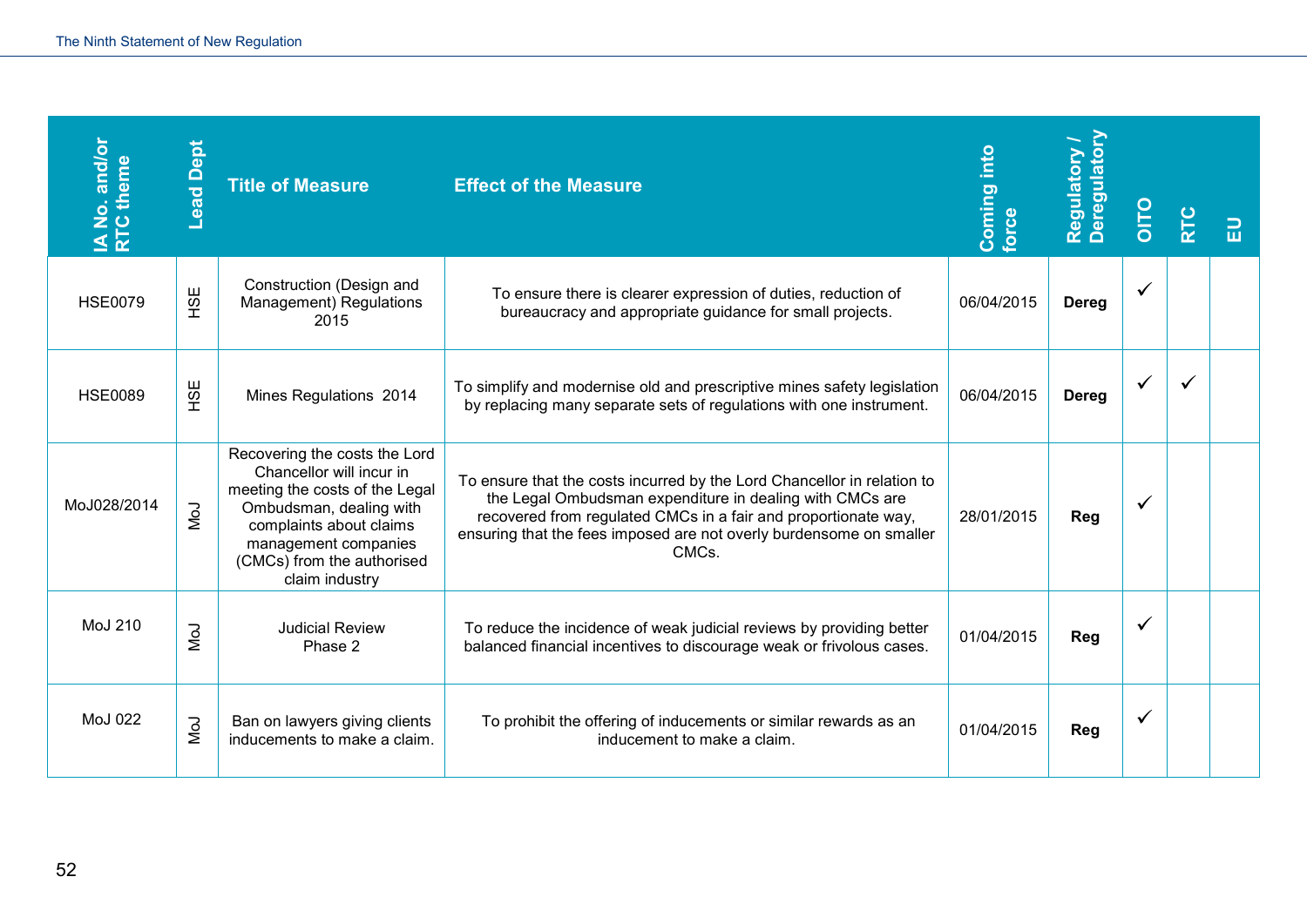| IA No. and/d<br>RTC theme | ▭   | <b>Title of Measure</b>                                           | <b>Effect of the Measure</b>                                                                                                                                                                                          | Cor<br>forc | တ ၊<br>മ |  |  |
|---------------------------|-----|-------------------------------------------------------------------|-----------------------------------------------------------------------------------------------------------------------------------------------------------------------------------------------------------------------|-------------|----------|--|--|
| MoJ-FT                    | LoM | <b>Modifications of Functions</b><br>Order for sole practitioners | To harmonise the regulatory regime to eradicate regulatory<br>inefficiency reducing costs for sole practitioners and the Solicitors<br>Regulatory Authority (SRA) and possible risks to consumers of legal<br>service | 01/04/2015  | Dereg    |  |  |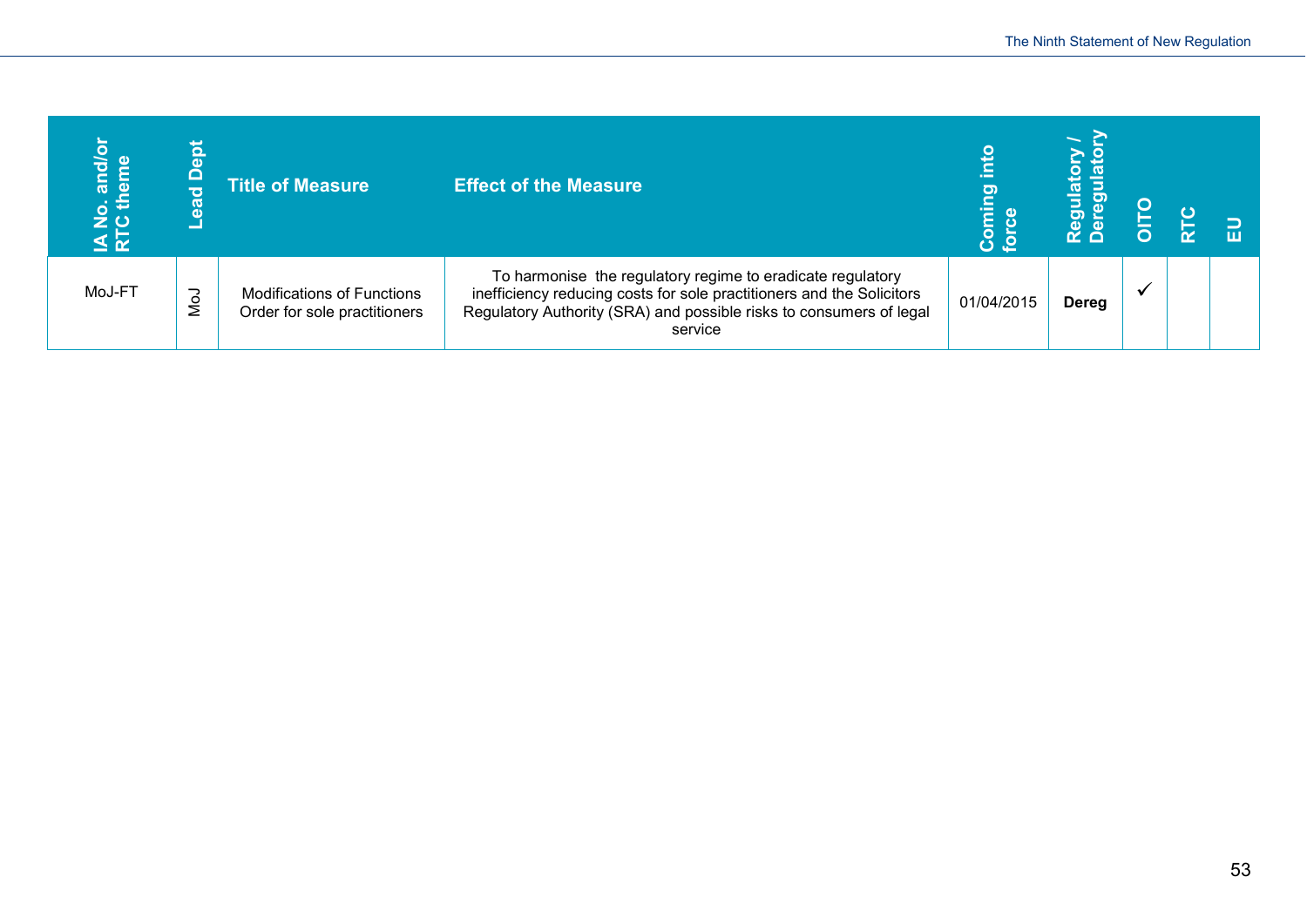# <span id="page-55-0"></span>**Annex B – Technical Notes**

# <span id="page-55-1"></span>**What is included in the Statement of New Regulation?**

This Statement is more comprehensive than previous SNRs: it includes information on the Government's achievements across the whole Parliament, in addition to details of measures expected to come into force over the next six months. As well as setting out changes to domestic regulation that are within the scope of the One-in, Two-out rule the Statement also sets out:

- Other measures scrapped or improved as a result of the Red Tape Challenge; and
- EU legislation affecting business and voluntary organisations and which are implemented through changes to UK regulation.

# <span id="page-55-2"></span>**What are the One-in, One-out and One-in, Two-out rules?**

The One-in, One-out rule was introduced on 1 September 2010 and applied to regulations introduced from 1 January 2011. The rule prevented any Government Department introducing new regulation that would impose a direct net cost on business and voluntary organisations – unless the Department could find savings by removing or modifying another regulation of an equivalent cost. One-in, Two-out operates in a similar way – but the removal or modification must be of twice the equivalent cost.

Like One-in, One-out, One-in, Two-out does not apply to EU legislation unless it has been converted into UK law in a way that goes beyond minimum EU requirements, putting UK businesses at a disadvantage. A number of other areas are exempt from the rule, including: tax administration; fiscal measures; fees and charges; and civil emergencies regulation. For more detail on the scope of One-in, Two-out, see the 'Better Regulation Framework Manual':

[https://www.gov.uk/government/publications/better-regulation-framework-manual.](https://www.gov.uk/government/publications/better-regulation-framework-manual)

## <span id="page-55-3"></span>**What is the difference between an IN, an OUT and a Zero Net Cost measure?**

An IN is a measure that results in an increase in regulatory costs for business. In other words, the direct costs to business, assessed over the lifetime of the regulation, are expected to exceed the value of any direct benefits or savings to business.

An OUT is a measure that removes or recasts an existing regulatory burden on business, resulting in a quantified reduction in direct costs to business.

The Zero Net Cost category can cover a variety of different scenarios. These include regulatory and deregulatory measures where there is no quantified net cost or saving to business (for example, where impacts are very small). In addition, the Zero Net Cost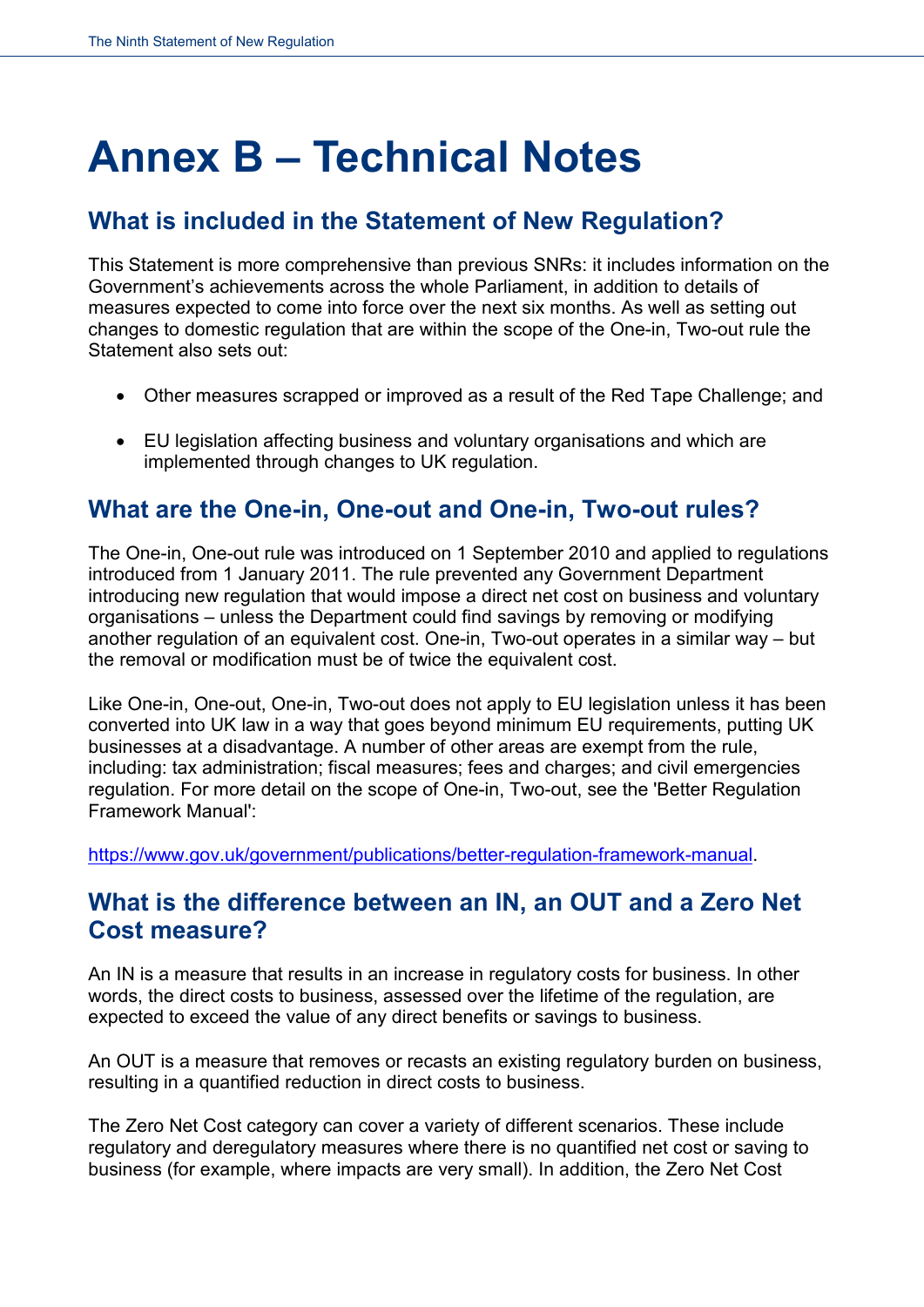category covers measures that impose new obligations on business, but where costs to business are expected to be fully offset by the anticipated savings.

## <span id="page-56-0"></span>**How are the costs of regulation calculated?**

The Statement of New Regulation includes details of the equivalent annual net cost to business (EANCB) for each measure which has been validated by the Regulatory Policy Committee (RPC). The EANCB represents the annualised direct net cost to business, incorporating direct recurring costs and transition costs, direct recurring benefits, and direct transitional benefits, spread out over the lifetime of the policy.

The RPC rigorously scrutinises and challenges the assumptions underpinning the calculation of the costs and benefits for measures included in the Statement, making sure they accurately reflect real impacts on business. In the rare cases where no agreement can be reached between the Department and the RPC, it is the RPC's figure that is used.

# <span id="page-56-1"></span>**What is the role of the Regulatory Policy Committee?**

The RPC was established to provide external and independent scrutiny and challenge on the evidence and analysis, presented in Impact Assessments, supporting the development of new regulatory measures proposed by the Government. In delivering its remit and the full benefits of external challenge, it aims to be objective and consistent as well as being truly independent of Departmental decision making.